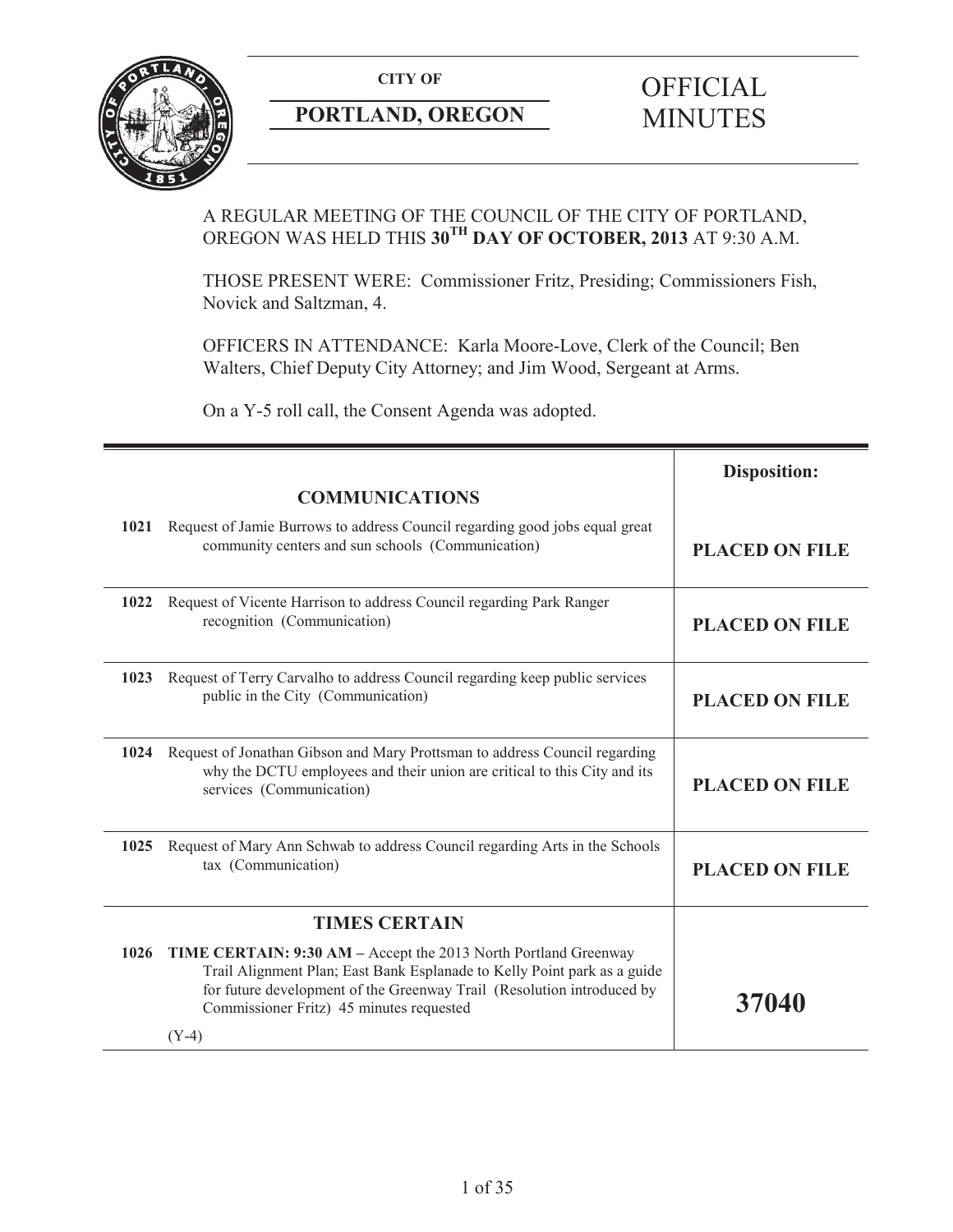| 1027    | TIME CERTAIN: 10:15 AM - Reappoint a pool of community volunteers to<br>be available to serve on the Police Review Board for terms to expire<br>October 31, 2016 (Report introduced by Auditor Griffin-Valade)<br>15 minutes requested | <b>ACCEPTED</b>                   |
|---------|----------------------------------------------------------------------------------------------------------------------------------------------------------------------------------------------------------------------------------------|-----------------------------------|
|         | Motion to accept the report: Moved by Fish and seconded by Saltzman.                                                                                                                                                                   |                                   |
|         | $(Y-4)$                                                                                                                                                                                                                                |                                   |
|         | <b>CONSENT AGENDA - NO DISCUSSION</b>                                                                                                                                                                                                  |                                   |
|         | <b>Mayor Charlie Hales</b>                                                                                                                                                                                                             |                                   |
|         | <b>Office of Management and Finance</b>                                                                                                                                                                                                |                                   |
| 1028    | Accept bid of Tapani, Inc. for the NE 148th Basin Water Quality Facility Phase<br>II for \$694,467 (Procurement Report - Bid No. 115893)                                                                                               | <b>ACCEPTED</b><br><b>PREPARE</b> |
|         | $(Y-4)$                                                                                                                                                                                                                                | <b>CONTRACT</b>                   |
| $*1029$ | Pay claim of Rodolfo Ortega in the sum of \$36,484 involving the Bureau of<br>Transportation/Maintenance Operations (Ordinance)                                                                                                        | 186309                            |
|         | $(Y-4)$                                                                                                                                                                                                                                |                                   |
| $*1030$ | Pay claim of Western Systems & Fabrication LLC in the sum of \$12,575<br>involving the Bureau of Transportation (Ordinance)                                                                                                            | 186310                            |
|         | $(Y-4)$                                                                                                                                                                                                                                |                                   |
| $*1031$ | Authorize an agreement with Dell Marketing LLP to purchase Microsoft Office<br>365 licenses and related hardware and software for a not to exceed<br>amount of \$3,750,000 for a five year period (Ordinance)                          | 186311                            |
|         | $(Y-4)$                                                                                                                                                                                                                                |                                   |
| $*1032$ | Authorize general obligation refunding bonds (Ordinance)                                                                                                                                                                               | 186312                            |
|         | $(Y-4)$                                                                                                                                                                                                                                |                                   |
|         | <b>Commissioner Steve Novick</b>                                                                                                                                                                                                       |                                   |
|         | <b>Position No. 4</b>                                                                                                                                                                                                                  |                                   |
|         | <b>Bureau of Transportation</b>                                                                                                                                                                                                        |                                   |
| $*1033$ | Amend Intergovernmental Agreement with Oregon Department of<br>Transportation for design of the SE Holgate & SE Ramona: 122nd to<br>136th Avenue Sidewalks project (Ordinance; amend Contract No.<br>30002698)                         | 186313                            |
|         | $(Y-4)$                                                                                                                                                                                                                                |                                   |
|         | <b>Commissioner Amanda Fritz</b>                                                                                                                                                                                                       |                                   |
|         | <b>Position No. 1</b>                                                                                                                                                                                                                  |                                   |
|         | <b>Portland Parks &amp; Recreation</b>                                                                                                                                                                                                 |                                   |
|         |                                                                                                                                                                                                                                        |                                   |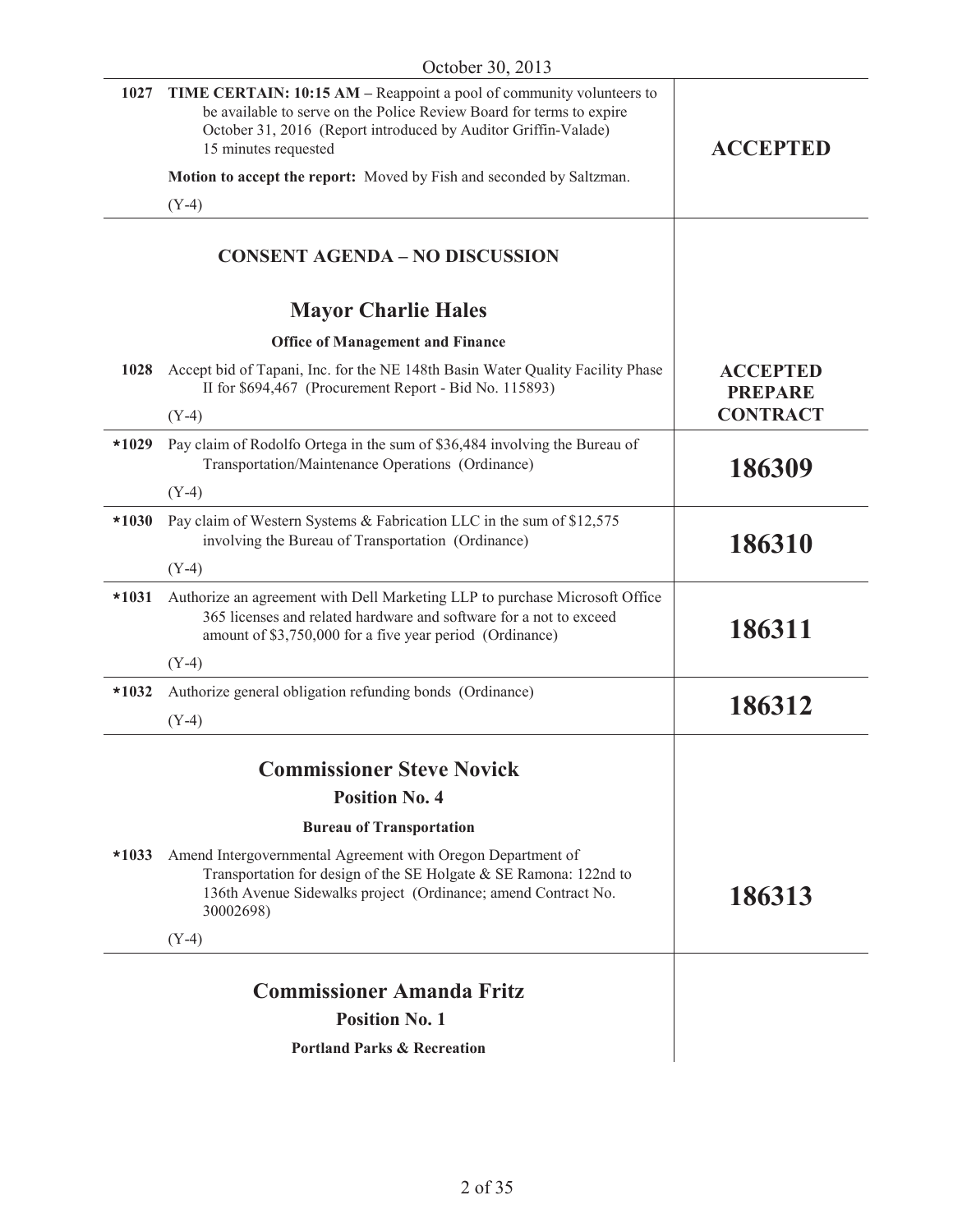| $*1034$ | OCIOUCI JU, $201J$<br>Accept and appropriate a grant in the amount of \$30,000 from Metro Nature in                                                                                                                              |                                                                                           |
|---------|----------------------------------------------------------------------------------------------------------------------------------------------------------------------------------------------------------------------------------|-------------------------------------------------------------------------------------------|
|         | Neighborhoods grant program in support of Greenspaces Restoration &<br>Urban Naturalist Team program (Ordinance)                                                                                                                 | 186314                                                                                    |
|         | $(Y-4)$                                                                                                                                                                                                                          |                                                                                           |
| $*1035$ | Amend contract with Cumpston Bros., Inc. for concession services at<br>Eastmoreland Golf Course (Ordinance; amend Contract No. 30000151)                                                                                         | 186315                                                                                    |
|         | $(Y-4)$                                                                                                                                                                                                                          |                                                                                           |
|         | <b>Commissioner Nick Fish</b>                                                                                                                                                                                                    |                                                                                           |
|         | <b>Position No. 2</b>                                                                                                                                                                                                            |                                                                                           |
|         | <b>Bureau of Environmental Services</b>                                                                                                                                                                                          |                                                                                           |
| 1036    | Authorize a contract with Carollo Engineers, Inc., for professional services for<br>the design of the Portsmouth Forcemain Drain-Back Improvements No.<br>E10484 for \$225,700 (Second Reading Agenda 1010)                      | 186316                                                                                    |
|         | $(Y-4)$                                                                                                                                                                                                                          |                                                                                           |
|         |                                                                                                                                                                                                                                  |                                                                                           |
|         | <b>REGULAR AGENDA</b>                                                                                                                                                                                                            |                                                                                           |
|         | <b>Mayor Charlie Hales</b>                                                                                                                                                                                                       |                                                                                           |
| $*1037$ | Authorize a grant agreement with Janus Youth Programs, Inc. for \$177,000 to<br>provide shelter beds and treatment for juvenile human trafficking victims<br>from July 1, 2013 to June 30, 2014 (Ordinance) 15 minutes requested | 186317                                                                                    |
|         | Motion to add emergency clause: Moved by Saltzman and seconded by Fish.<br>$(Y-4)$                                                                                                                                               | <b>AS AMENDED</b>                                                                         |
|         | $(Y-4)$                                                                                                                                                                                                                          |                                                                                           |
|         | <b>Commissioner Steve Novick</b>                                                                                                                                                                                                 |                                                                                           |
|         | <b>Position No. 4</b>                                                                                                                                                                                                            |                                                                                           |
|         | <b>Bureau of Transportation</b>                                                                                                                                                                                                  |                                                                                           |
| $*1038$ | Authorize a contract with the lowest responsible bidder for the SE 136th Ave:<br>Holgate to Powell Sidewalk Infill Project (Ordinance)                                                                                           | 186318                                                                                    |
|         | $(Y-4)$                                                                                                                                                                                                                          |                                                                                           |
|         | <b>Commissioner Dan Saltzman</b>                                                                                                                                                                                                 |                                                                                           |
|         | <b>Position No. 3</b>                                                                                                                                                                                                            |                                                                                           |
|         | <b>Portland Fire &amp; Rescue</b>                                                                                                                                                                                                |                                                                                           |
| 1039    | Donate surplus fire apparatus to Sister City Guadalajara, Mexico (Ordinance)                                                                                                                                                     | <b>PASSED TO</b><br><b>SECOND READING</b><br><b>NOVEMBER 6, 2013</b><br><b>AT 9:30 AM</b> |
|         |                                                                                                                                                                                                                                  |                                                                                           |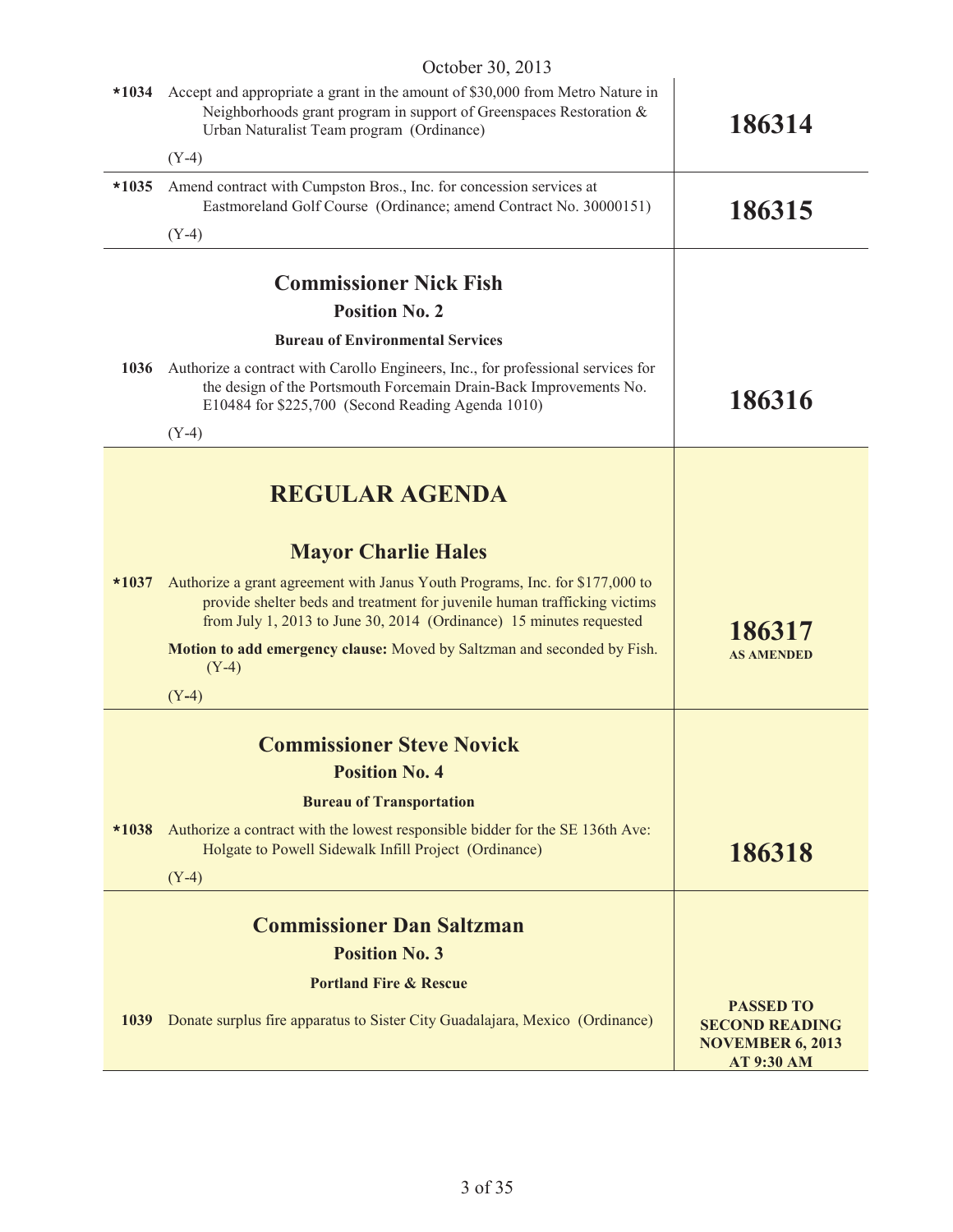At 12:07 p.m., Council adjourned.

# **LAVONNE GRIFFIN-VALADE**

Auditor of the City of Portland

all

By Karla Moore-Love Clerk of the Council

For a discussion of agenda items, please consult the following Closed Caption File.

| <b>WEDNESDAY, 2:00 PM, OCTOBER 30, 2013</b> |  |
|---------------------------------------------|--|
| <b>DUE TO LACK OF AGENDA</b>                |  |
| <b>THERE WAS NO MEETING</b>                 |  |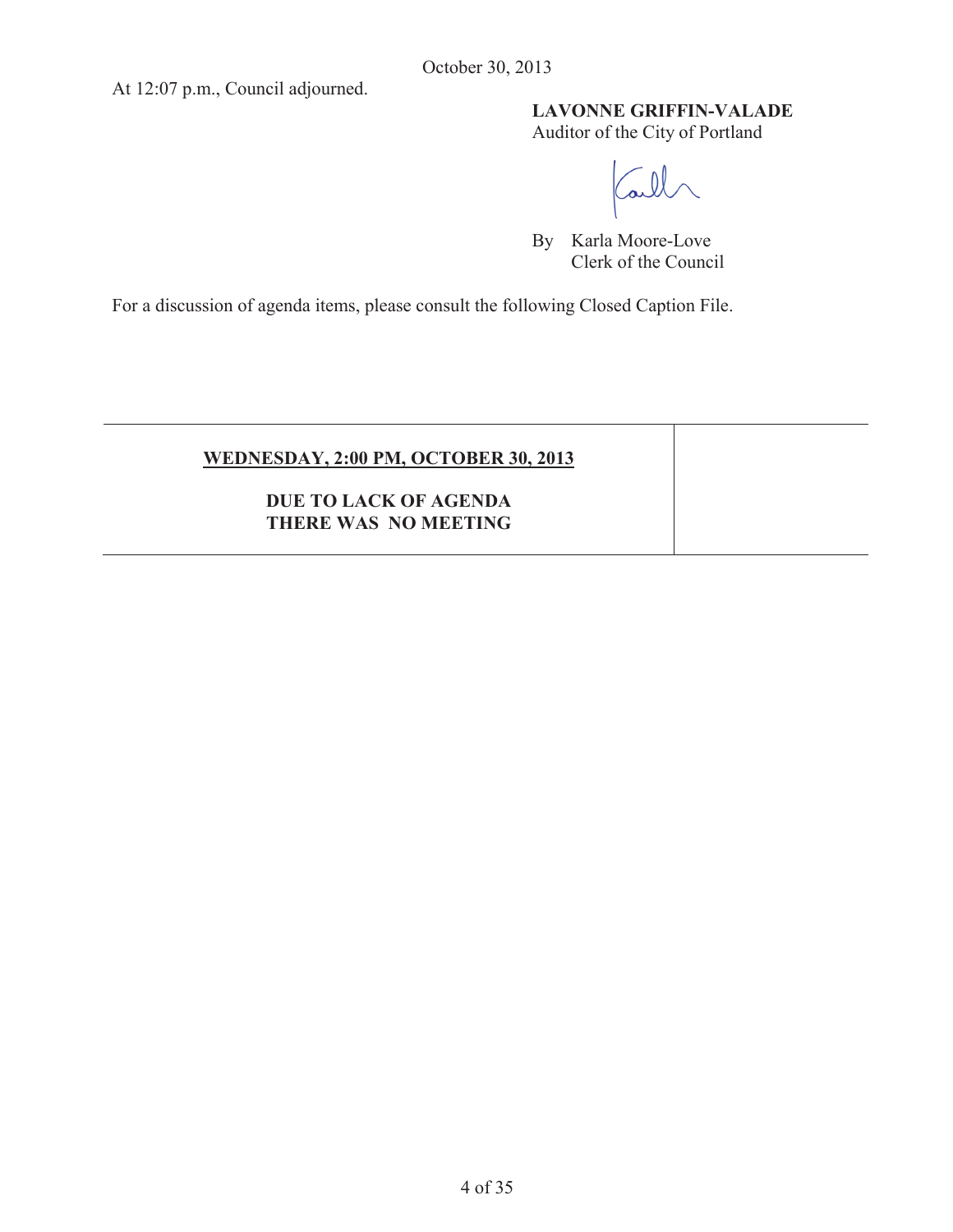# October 30, 2013 **Closed Caption File of Portland City Council Meeting**

This file was produced through the closed captioning process for the televised City Council broadcast and should not be considered a verbatim transcript. Key: **\*\*\*\*\*** means unidentified speaker.

# **OCTOBER 30, 2013 9:30 AM**

**Fritz:** [gavel pounding] Good morning. It is the October 30th session of the Portland City Council. Mayor Hales is on city business in China, so I'm presiding as president of the council. Karla, please call the roll.

# **Novick:** Here. **Fritz:** Here. **Fish:** Here. **Saltzman:** Here.

**Fritz:** Thank you. It is with great sadness that we pause today to honor two great leaders in our community, Dr. Nohad and Dirce Toulan, who were killed in a car crash earlier this week while traveling abroad. Dr. Nohad was the champion of the universal values that he believed all peoples and faiths share long before such ecumenicalism was popular. Generations of Oregon governors, PSU students and presidents, professors, and Arab Americans, and Muslim Americans benefited from his insight and wisdom. These are the words from Dr. Wajdi Said, who founded the Muslim Educational Trust with Dr. and Mrs. Toulan, and we will be hearing from him in a moment. We also remember Dirce, who was an architect, planner, and former Fulbright scholar who established an endowment to support the College of Urban & Public Affairs library and continued to contribute to it in subsequent years. The library bears her name. This is from an article in the Oregonian by Kimberly Wilson. And we have Dr. Larry Wallack who is here to say a few words. And I have the honor of reading a message from their children, Mariam and Omar Toulan who say, we are extremely grateful for the love and respect that the city has shown our parents. In the 41 years living in Portland, they were both committed to seeing the city grow and fulfill -- they were both committed to seeing the city grow and fulfill its promise. We thank you for your tribute to our father and mother, who will be greatly missed and mourned by family, friends, and colleagues. Dr. Wallack.

**Larry Wallack:** Thank you very much. My name is Larry Wallack, and I was Dean of the College of Urban & Public Affairs from 2004 until 2013. I'm here today with my colleague, Dr. Carlos Crespo, who now is the interim dean as they search for a new dean. I followed Nohad Toulan, who was the founding dean and only dean until I became dean. We think that he might have been dean for 50 or 60 years, but more realistically it was actually 30 years. But seemed like he was there forever. Nohad and Dirce great friends and wonderful colleagues of mine, and we are just heartbroken at the college, on this terrible news that we have heard. Just want to say a few things today. There's 1000 stories about Nohad, about Dirce, and about Nohad and Dirce together. And every story about them has a message about who they are, and about the person who tells it. The story, no matter what the topic, no matter how funny or how serious, at its core, these stories reflect the humanity, the compassion, the integrity, and the sense of justice that marked how Nohad and Dirce lived their lives. And for the teller, whether the teller a friend or somebody not so close or somebody who has a grievance, it doesn't matter. The friend tells us that when they tell this story, they do it out of great respect, great admiration, and in fact, a great affection for both Nohad and Dirce. Nohad, in particular, was a visionary. I mean, a real visionary. When we think about Portland and the way that Portland is, Nohad changed the landscape of this city, not only with his vision, but with his life work. When we think about the urban growth boundary, the wonderful transportation that connects us, the link between OHSU and PSU and how that is all coming together in one grand district, this was all a vision that Nohad had before anybody else could actually see what actually it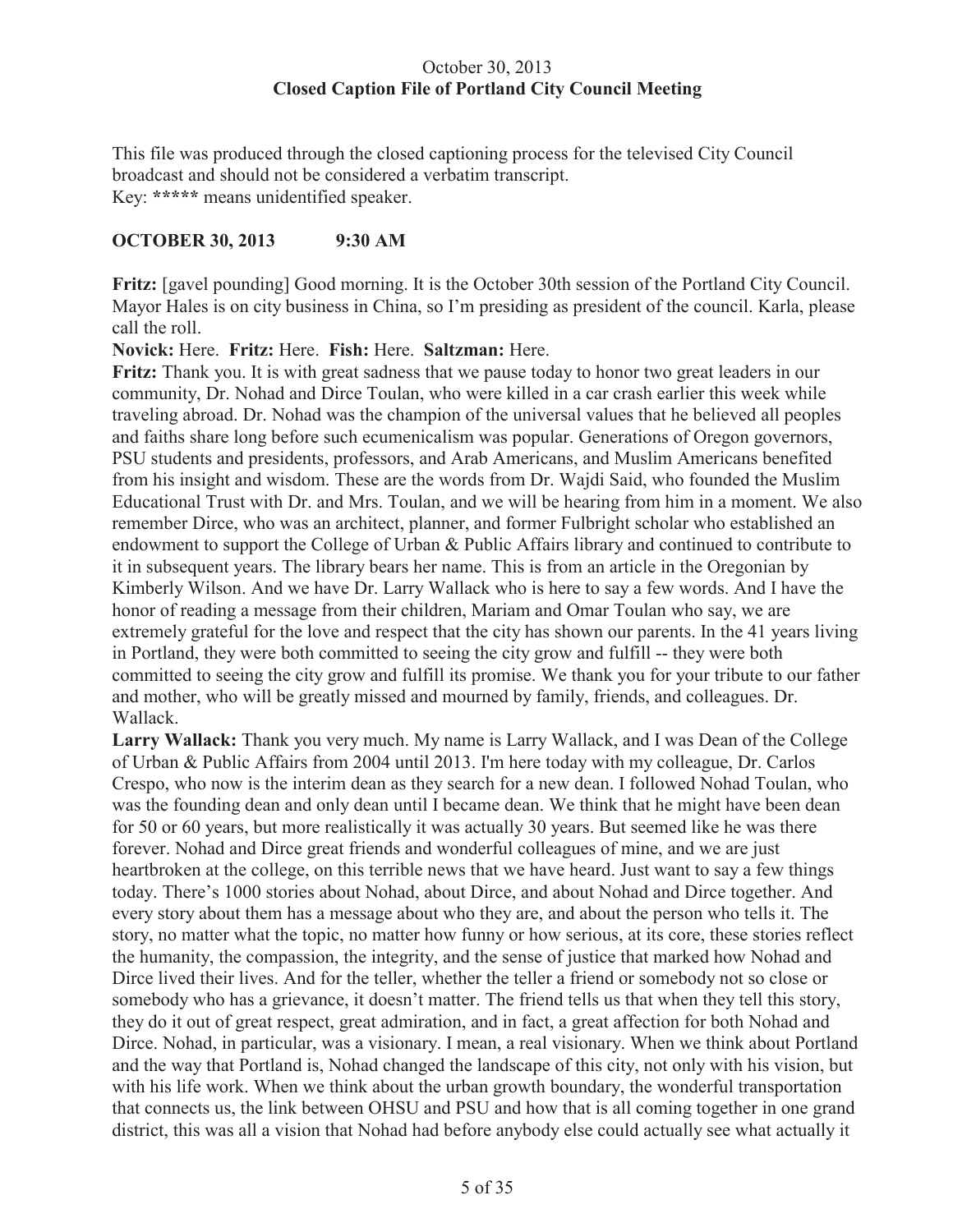might look like. With Dirce, they changed the physical and cultural landscape of this community. Anybody who comes to Portland, whether you live here, whether work here, whether you're just visiting, everybody who comes to this city, is a beneficiary of the vision that Nohad had. Everybody who comes here reaps the benefit, the dividends of the life work, the sweat that Nohad put into making that vision real. And just the final thing that I want to say is that -- I mentioned the cultural landscape. The thing that I value the most about Nohad was that he was a champion of social justice. He was, as Commissioner Fritz said, about multiculturalism in connectivity long before that was popular, long before that was a term. Nohad reached out from the core of the Muslim community to everybody other community in this region. And he did it in a way that was gracious, that was was all-inclusive, and always with a vision that we can be better than we are. And ultimately, the legacy that they leave us is that there is a great responsibility to make Portland not only a great place for a lot of people, but a great place for all the people. And that is a burden and a responsibility that drove Nohad and drove Dirce, and they did a pretty doggone good job at bringing us to pretty decent level on that, but we still have a long way to go. And I just really want to thank the City Council for honoring them today and for giving us the motivation to carry on that legacy and to do what we can to realize that potential. Thank you very much.

**Wajid Said:** My name is Wajid Said, I am the president of the Muslim Educational Trust. Thank you, Commissioner Fritz, and Commissioner Fish, and thank you Commissioners. Today is my birthday. I met Dr. Toulan about 27 years ago, a young man coming from Yemen as an international student, coming from a business family. And for me, and for all of us, Dr. Toulan is the brother and the father figure. And so too, Dirce, she is the sister and the great auntie. Both embraced every single person, irrespective of their religiosities, of their ethnic background. When the idea of the Muslim Educational Trust, that we needed a better ambassadors of Islam, came to group of us we went and we asked our elderly, like anybody else in the community. And he said it is very important that when we define Islam, we have to define it within its viewed context. We are over 32 ethnic groups that adhere to Islam as American Muslims in the city of Portland. And they said it is very important to reflect and embody the values of Muhammad, and the inclusiveness of Muhammad. We are seeing lot of Arab minority that adhere to Christianity and Judaism, and they have survived, and lived, and co-existed with fellow Muslims for 1400 years. This is Dr. Toulan. E was speaking about a communism, when it has become popular after the tragedy of 9/11, you were speaking 25 years ago about it. He encouraged very much that we lead the Arab and Jewish Muslim dialogue, and people of the three great religions came together. And we debated, and he spoke his mind. We called him the tough, gentle giant. He was tough, but he was tough with compassion. He was gentle because he was kind. Every Friday, at the Muslim Educational Trust, he would come and join us in the Friday congregation prayers. He would talk to the Somalis in our student body. He would talk to the Iraqis, the Bosnians. He said, you are now in America. America the beautiful from inside. Yes, you have been victimized by foreign policy of the United States and others. But America is so beautiful from inside and you are the seeds of change like so many others who have made it to here. He said don't worry, everybody in this life has been persecuted. The Native Americans, the Jewish with the Holocaust, and so many others. But, the Japanese Americans, women, you will make the difference. You will be an added value to this great nation. And this is Dr. Toulan. Dirce has been overly supportive. She is a very devout Catholic. She stood up with Dr. Toulan. They resembled the exemplary of a great people that loved one another and respect one another. And it doesn't reflect -- In our faith, you know, God has said in the Koran that all mankind, we have created you from male and female and made you into nations and tribes. For what purpose is to get to know each other. It doesn't matter what background, what it matters is values. When I see Commissioner Fish, about a year ago, talking around the urban plaza, he talked about Toulan in a very respectful way. Commissioner Amanda Fritz, and so many others show this honor, are great leaders, team leaders here, and so many others. This is what Dr. Toulan and what Dirce means to us. May god bless their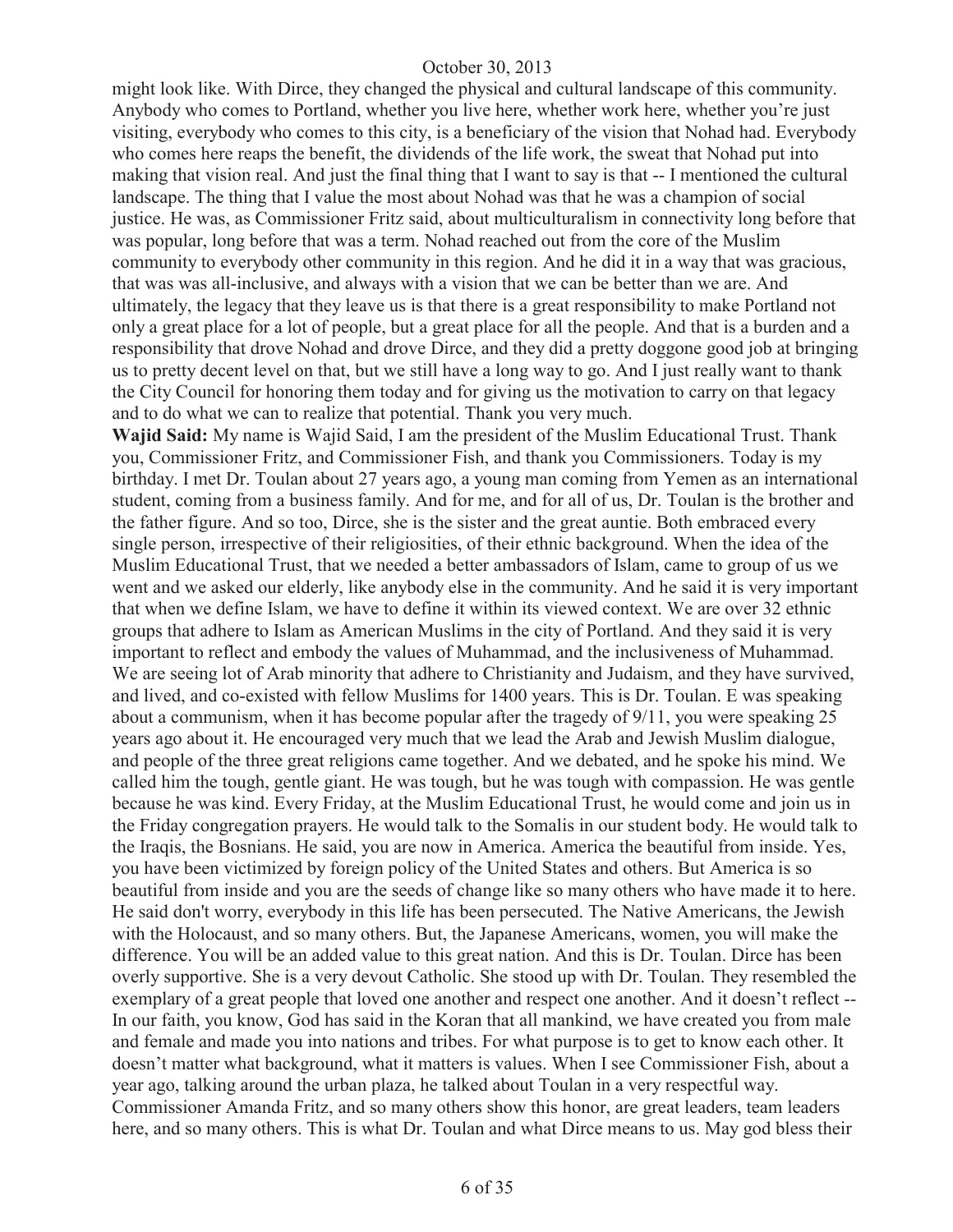souls, and may god have them rest in peace. We are really honored to see such unanimous -- and it's very rare to see unanimous agreement, you know, when it comes to politics. Irrespective of our political affiliation, Dr. Toulan has made a great difference. In his retirement party, you'll see six living governors who stood up for him, innovation. He made some of something out of Portland State, he made something out of Portland when he put it on the map. He was a devout spiritual man. But, his commitment is beyond the city of Portland. He did the urban planning of Mecca, the most holy sacred space. In 1985, the Saudi government didn't listen to some of his ideas. But now, they are implementing his ideas, you know. Thank you very much. Thank you for great leadership and thank you very much for recognizing Dr. Toulan and Dirce Toulan.

**Fritz:** Thank you, and I know my colleagues have comments. Commissioner Fish?

**Fish:** Well first, thank you, honored guests, for joining us this morning. My heart has been broken since I heard the news on Monday of the passing of Nohad and Dirce. My wife Patricia and I had lunch with them recently, and he spent most of the time explaining how there could be peace in the middle east and how Egypt could get through its period of turmoil. And then as always did when we gathered, he challenged Patty and me to be best that we could be. He was a friend, a mentor, and a visionary leader in this community. My heart is broken, and today, I thank Commissioner Fritz for honoring Nohad and Dirce with this ceremony. And I thank her as the president of the council for ordering that the flags be at half-mast today. I thank you for coming forward and telling us more of the story of this remarkable couple. Larry, you said that they leave a beautiful legacy. The question that I think that we can all ponder going forward is how best to honor that legacy. How do we honor a couple that, for over 40 years, have made such a profound difference in our community, and who have been such conspicuous bridge builders, emphasis on bridge. I think there may be a way to honor the first Arab American couple in our community, but that's for another day. Today, we honor their life and legacy. And we say, may they rest in peace. Thank you.

**Saltzman:** I just want to express my condolences to the family, to the Portland State University family, and to our city of Portland for losing two great leaders. And I think, as Larry said, you can't think of Portland State these days and the greatness that it has achieved, particularly in the realm of urban planning, and not think of Dr. Toulan and Dirce. So they will certainly be missed. My wishes are with their family.

**Fritz:** Thank you. Commissioner Novick.

**Novick:** I was trying to think of some of the things I remember Dr. Toulan saying once when we were meeting at a coffee shop at PSU. And I remember these things. I remember him saying that he didn't think that the City Council will ever be far enough left for him. [laughter] I remember him saying that we need to not be shy about our commitment to density to be a sustainable city. And I remember him talking about how we haven't done enough in terms of the city planning to prepare for -- and it's even happening now -- the graying of the population. And those are three things that I will remember as we strive to honor Dr. Toulan's legacy in every aspect of our work.

**Wallack:** It must have been short meeting because he of course could have gone on forever with some of those things.

**Novick:** I said those were three of the things. [laughter]

**Fritz:** I remember the Toulans for being kind to me in some of my darkest moments, and I know that others share that compassion and love for them. As Commissioner Fish mentioned, the city flag has been lowered to half-staff today to honor our beloved friends, Nohad and Dirce. Please join me in a moment of silence to reflect on their lives and passing. [moment of silence]

**Fritz:** Thank you. We now turn to our regular agenda.

# **Item 1021.**

**Fritz:** Good morning, welcome. Please state your name for the record and then you have three minutes.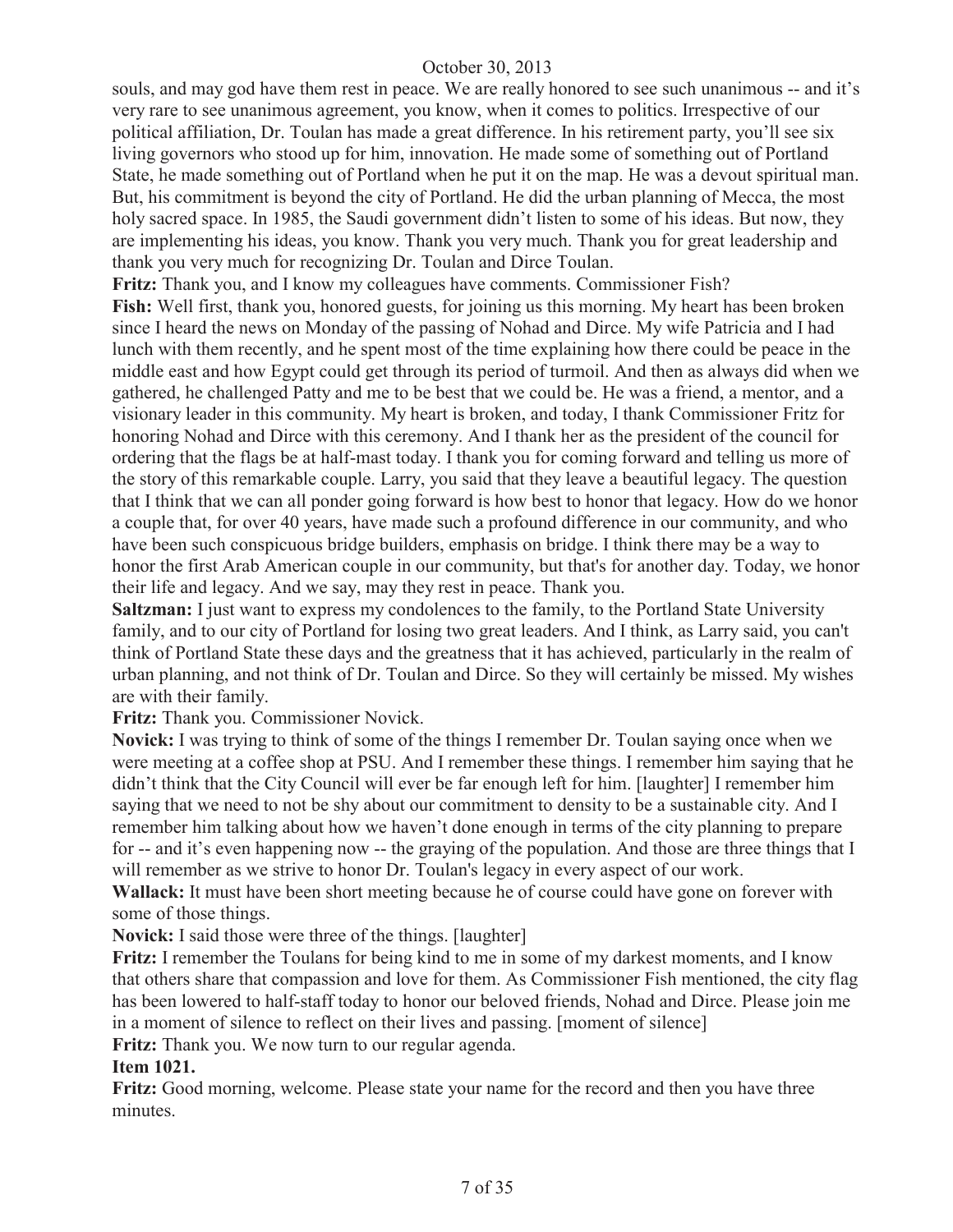**Jamie Burrows:** My name is Jamie Burrows, and I'm a rec coordinator at Mt. Scott Community Center. I am here to talk to you about the practice low wage, unbenefited, temporary labor that the city relies on heavily, the decrease in full-time employees, and the span of control. Within recreation, the City has thousands of part-time seasonal employees that are paid low wages, receive no benefits, and can work a maximum of 1200 hours year, which averages 26 hours per week. While this part-time labor model works for many of our lifeguards, party room attendants, sport teachers, etc., many of these employees are doing the same work as full-time, benefited employees do, which is considered bargaining unit work. The City is looking to increase these employees to 1600 hours per year, which is 30 hours per week, while still maintaining the stance that these employees to not do our jobs. These employees deserve to be properly compensated for the hard work that they do, and we as full-time, benefited employees deserve to maintain our jobs and not have them contracted out to temporary agencies. Parks continually expands its services. Over the last decade we have opened new facilities, increased our hours, increased the number of programs that we offer, the number of participants we serve, and our revenue goals and, our part-time seasonal labor. The only thing that we have not increased is the number of full-time employees who create, implement, and oversee the programs and services. Since 2009, we've decreased our workforce by at least 12 positions, three within the last year, while positions have been added elsewhere. This has led to heavier workloads, oftentimes with employees working ten days in a row with no overtime, which is against our contract, and the need to delegate our work to part-time seasonals. Over the last four or five years, we've lost 10 rec leaders, and this is an issue because it is an entry level position for Parks. The loss has been an excuse for the City to increase the amount of hours that part-time seasonals work, which does not lead to good-quality recreational services. I have spoken in the past about Park's span of control. If you look at the organizational chart, it is easy to see that span of control ratios are all over the board. Some units have a ratio of one to three direct reports, some of one to 16. On average, if look at senior management and supervisors, they average a one to six. So, six direct reports per senior management, or per rec supervisor. The last time I spoke to you about this, I suggested cutting non-management -- or non-represented management positions. Another way to fix in issue is to increase the represented full-time employees that are considered the direct reports. Commissioners, I have seen policies change and even created because some of your constituents were unhappy with some of the various ways the city is run. I'm here today to let you know that we, as your employees, and residents of Portland, are unhappy with the way contract negotiations have been going, the way that we've been treated at the table, and we would like to see change beginning now. Thank you. [applause]

**Fritz:** Ms. Burrows, thank you much for your testimony. As the new commissioner in charge of Parks, I share some of your concerns and will be working on those, and indeed presenting your proposed package in the budget to my colleagues, to increase the budgeted positions in Parks. We also have the good work of Commissioner Fish to build on in ending the previous contracting out contract, which is -- enters into the issue of the current challenge in filling spots. But thank you very much for your testimony.

#### **Item 1022.**

**Fritz:** Good morning. Please state your name for the record, and you have three minutes. **Vicente Harrison:** Good morning. Vicente Harrison. As my fellow rangers stand behind me, I would like to say good morning to Mayor Hales in his absence, to our city commissioners Amanda Fritz, Dan Saltzman, Steve Novick and Nick Fish. My name is Vicente Harrison, I have served as a park ranger for over a year. And I am a husband, father, and homeowner in the city of Portland. In March of this year, park rangers united to sign cards choosing to be represented by local 483, and part of the DCTU contract. We had four full-time rangers and 11 seasonal workers at that time. Since then, we have had close to 100% turnover in staffing among seasonal rangers. As a result, the ranger program has had to spend money to train an outfit approximately 12 new rangers. Aside from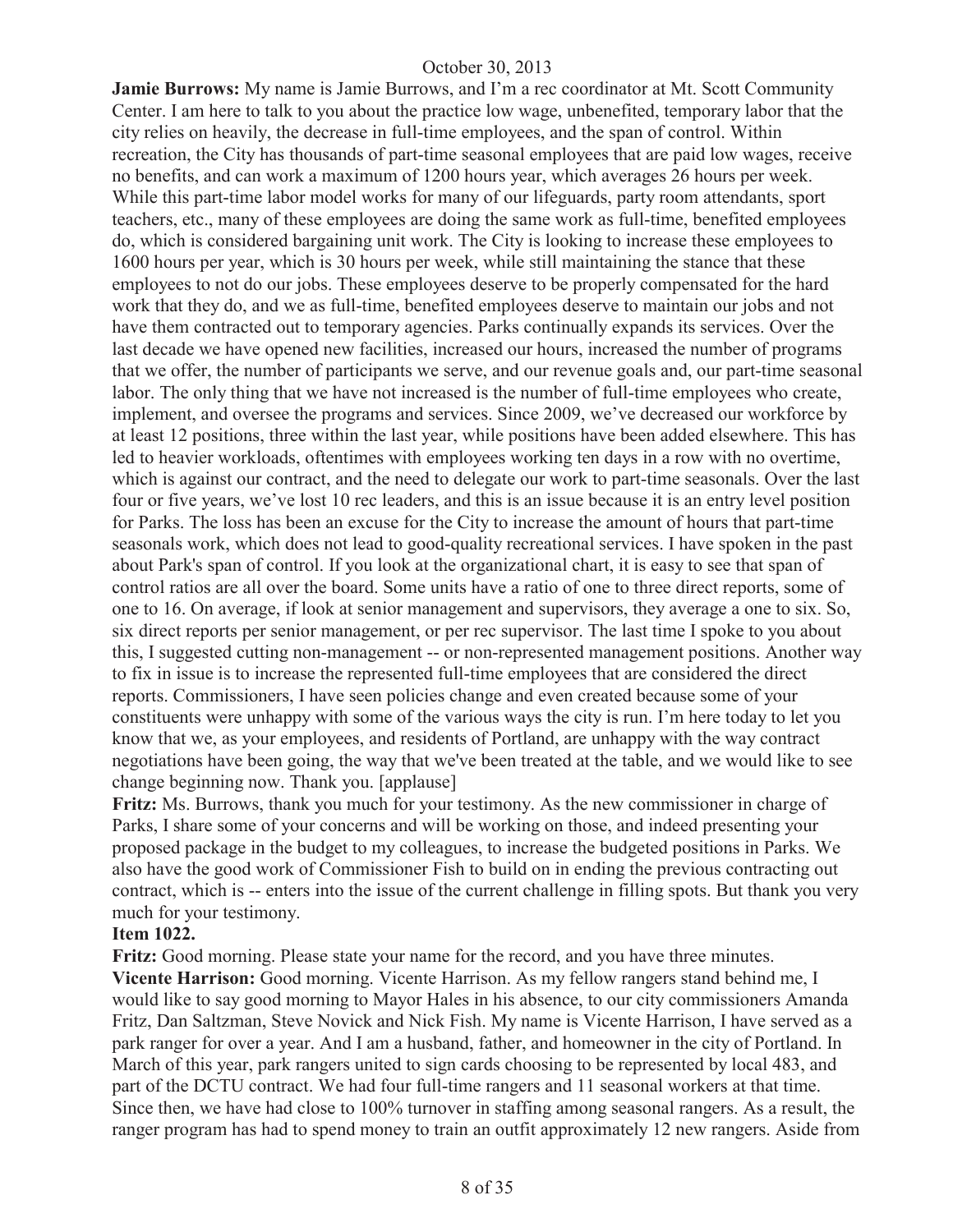the cost of constant retraining, high turnover lowers morale in our work group as we watch our partners run out hours. The rotating door of seasonal employees is also a liability for the ranger program when it comes to safety. New rangers may not be ready for the variety of difficult situations that arise on the job. Then there's the personal toll on the seasonal rangers who are living on the edge, scrambling to pay bills and set little aside for when their hours inevitably run out. As a seasonal worker, I had to deal with the same stressful uncertainty, trying to pay a mortgage and raise two children, daughter Harper Grace and son Vicente II. Imagine coming into work one day and finding out it's your last day. That's what happened to Dustin Meyers and curtis berry [spelling?] without any notice. The park ranger program has lost many talented employees due to the current model of seasonal employment. Take Katie Gribbon, for example. She was the 2012 recipient of the director award for exceptional work in parks. Her work with the houseless community earned positive media attention for Portland Parks & Recreation, and the ranger program. She would have been a great asset to our bureau, but her hours ran out and she had to move on. We have one standing with us today, a former park ranger who also is here in support of the rangers, nate hecht [spelling?]. He served the park rangers for four years and he also had to move on when his hours ran out because of lack of opportunity. I was fortunate enough to be selected as a full-time ranger to work with a great team. Among the rangers we have a human rights commissioner, a former policy advisor for Mayor Sam Adams, and a former federal wilderness ranger, and a published author and editor to name just a few. All of us, whether full-time or seasonal, confront the same challenges daily in our parks, dealing with controlled substance abusers, mental health issues, and gang activity. And we count on each other to do this work safely. With the expansion of duties performed by rangers, the need is growing for services, but the staffing levels are unstable. High turnover is a liability for the workforce and the community that depends on us. While it makes operational sense to have some seasonal rangers for the busy summer months, it does not make sense that the majority of rangers are seasonal workers. The majority of the work we do must be done year-round. By staggering seasonal workers instead of creating more permanent positions, these employees are denied the wages and benefits of full-time rangers working next to them. The park rangers look forward to working with our management team, and Commissioner Fritz to address these concerns once we are recognized as a union and begin bargaining. We ask you again to reconsider recognizing us as a part local 43, so that we can fulfill the parks 2020 vision, and leave a legacy for our children that is better than our inheritance. Thank you. [applause]

**Fritz:** Thank you all for being here. This is another program that Commissioner Fish initiated, which as Mr. Harrison said, started with just four rangers and has now expanded to many more fulltime employees. I appreciate your eloquence in making one of the arguments that again I will be making to my colleagues in the budget.

**Fish:** Commissioner Fritz, can I also just observe, we were -- the City of Portland 23rd annual community survey results were issued, I believe yesterday. In this, the auditor asked the public to rate services. And I think that for all of our parks employees that are here today, we should also pause and acknowledge that the highest rated services in the city were are Parks & Recreation services at 86% favorability from the public, so I think that we should give them a round of applause. [applause]

Fritz: We will be hearing from some more our wonderful parks employees. It is stunning how we have been able to provide such great services on such a shoestring budget, and I think that needs to change in the future.

#### **Item 1023.**

**Fritz:** Good morning. Please state your name for the record and then you have three minutes. **Terry Carvalho:** Good morning, council. My name is Terry Carvalho, I'm with the Department of Transportation --

**Fish:** Terry, bring that mic down just so we can hear you.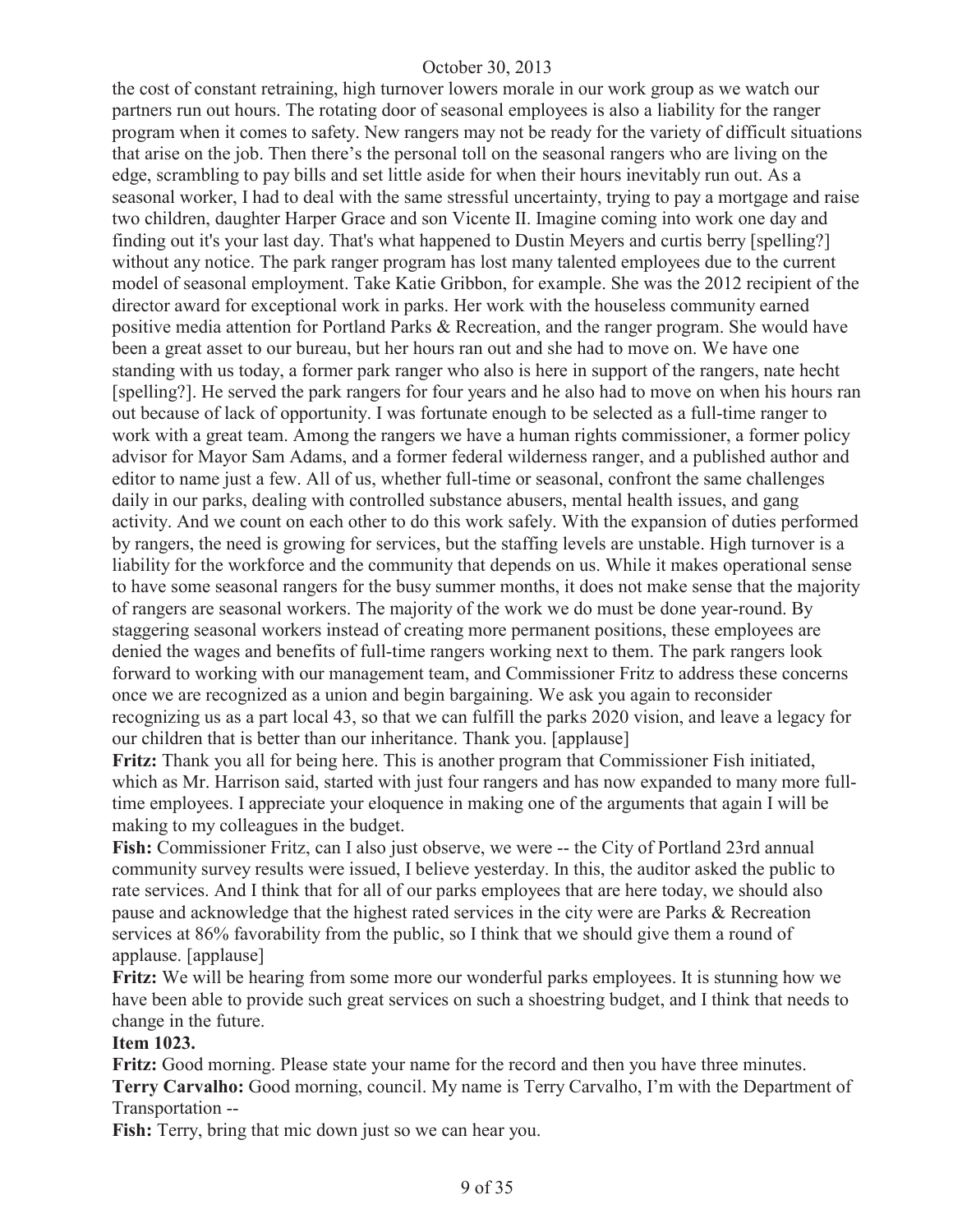**Carvalho:** Is that a little better? Okay. Good morning, council, my name is Terry Carvalho, I'm with the Department of Transportation, sewer repair. I've been doing this type of work for about ten years now. I believe that we are the most efficient, cost effective employees in a specialized line work. We have a wealth and knowledge and decades of experience, and it's all passed on. Our knowledge is an installation and repair our city's main sewer lines. We do all of our training and cross training hands-on in the field. This ensures employees understand proper techniques and safety procedures. Vendors come to us many times asking us to try out their tools of the trade or equipment, because they trust our -- they trust and value our knowledge and our expertise. We provide -- we are provided top-notch equipment. Our equipment is maintained by the number one city fleet nation-wide for three years in a row. Unfortunately, I was only able to get one copy but there are three of these out there. So, our city fleet, they rock. They are the best, they're very understanding. We ask for request for something to do, they're on it. They're great. It takes years and huge investments to build the arsenal of our specialized equipment that we have. Everything we need is at our fingertips, or just a radio call away. We are truly the envy of many contractors. Our planner scheduler in my department of sewer repair is receiving more work orders than we have the capacity to handle. That's where contracting out comes into play. I would like to show you a couple of pictures of what we find out in the field. This one picture here is one of the worst things that I have ever seen, somebody just put it together, put rope in between, they filled it with spray foam insulation. It's a horrible job. Spruce got in there and plugged up the sewer line, so, therefore, we were called to investigate. And this is the way it is supposed to look, and you can see, this is quite a difference. The integrity, the lines were quite different. And -- okay. Where was I. We were called in by -- often we're called into the field to fix contractors' mistakes. And they should have been done right the first time, by dedicated city employees. The bottom line of a contractor is to make profit, and pay their employees lower wages and benefits. Whereas we, want to do the right -- we want to do the job right the first time, keep the integrity and reliability our sewer lines. Repairs like this have and could be resulting in risk management claims. So, my question is to you, what is there for, for rate payers? To have the job done right the first time? Do it again, the second time? Do you want the job to last? Do you want to cut corners? So then, why would the City be interested in underwriting our contract language that protects us from contractors. Isn't it cheaper to have in-house? We do better work, we're more efficient. If we're going to increase our staffing, think of the money that we could save. Just having us do it. We have everything in our arsenal, we have the technology, we have everything we need. I believe that we can save a lot of money just working in house. If we're going to use contractors, we need to be more selective on who we use and hold them accountable longer than two years. Our problems don't show up until after two years, usually it's a five-year span, so thank you very much.

**Fritz:** Thank you for your testimony. [applause]

# **Item 1024.**

**Fritz:** Good morning. You have three minutes between you and please state your names for the record.

**Jonathan Gibson:** Hello. My name is Jonathan Gibson, and I come here today to testify as not city employee but as a long-time member of the city. I was born here in northwest Portland. I was raised and live here. I went to college here at Portland State University and now I both work and live here. I also know that none of this would be possible without the support of the city workers making the city run. For example, I know that when a water main breaks, there will be someone there to fix it. I know that when I go to a Timbers game, I am safe because of the Portland police. I know that without clean parks, the festivals that the city holds so dear would not happen. And I know that if I ever need to start a business or get a permit, I can go to the city and get it in a timely matter. I understand that the budgeting process is a thankless and tiring job, but I also know that we get what we pay for. Portland is blessed with a wonderful and amazing workforce that keeps the city running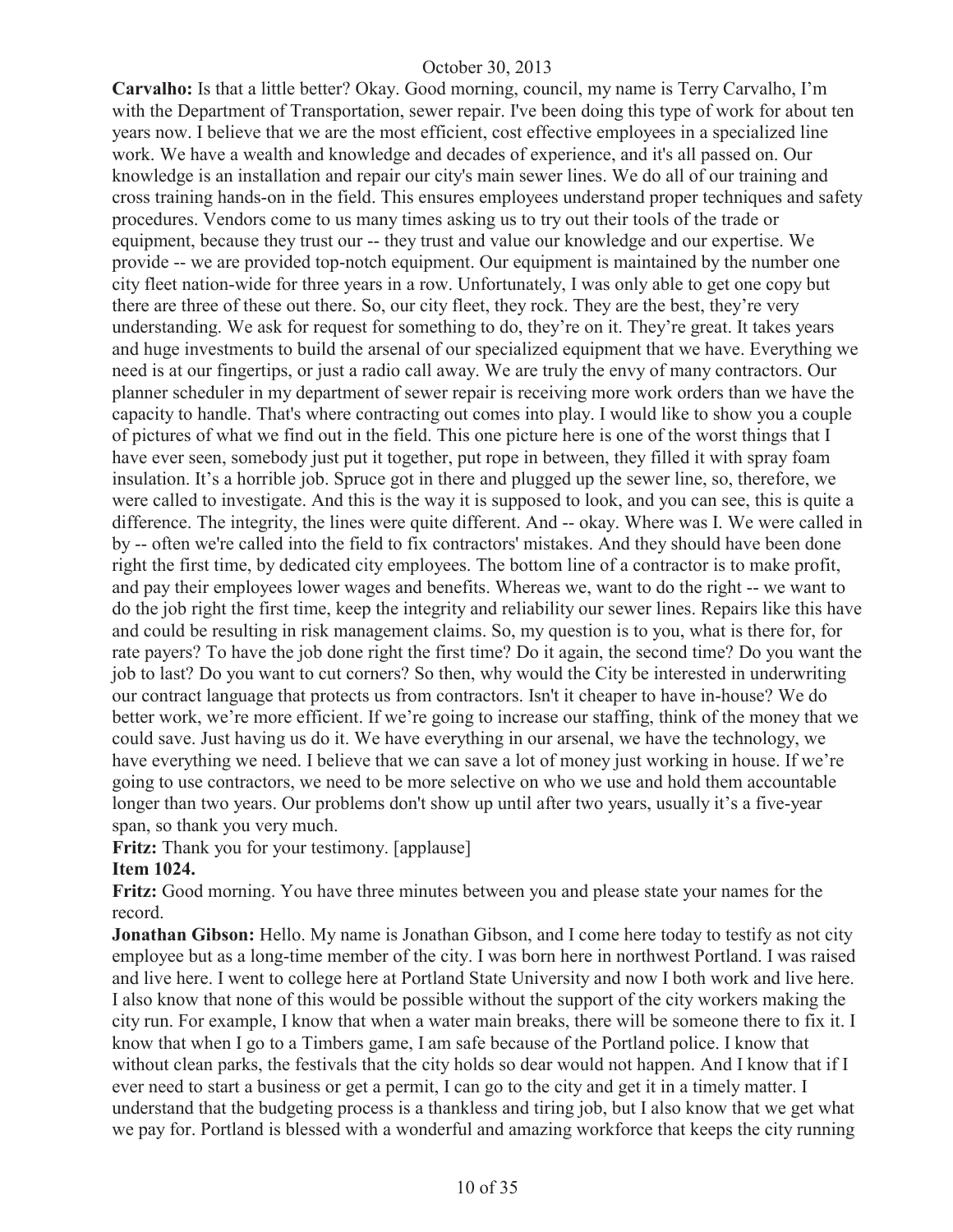on a shoestring budget. But, I, as well as the recent report by the auditor's office, shows that we're concerned that may be coming under jeopardy. I value this city. I know that you value this city. And we can show that value by supporting its workers and investing in its services.

**Mary Prottsman, Portland Police Bureau:** My name is Mary Prottsman, I am a non-sworn employee of the Portland Police Bureau, active steward and trustee of ASFCME Local 189. The city of Portland is a good employer but it is prudent throughout the DCTU contract negotiations to be a lousy partner. AFSCME Local 189 elected new leadership this past winter, and in our strategic planning session, two of our five goals included reestablishing good working relations with the BHR and the apparently unobtainable goal of providing better services to more of the city with more efficiency through labor and management working together as collaborative partners. I live, play, and work in the city and as a frontline unionized worker, I am part a massive effort to provide the services that make this place so livable. Stop lowering our standards of service. A new community survey out of our auditor's office shows an overall decline in satisfaction of city services. Doing more with less stops working after a while, and asking frontline workers to sacrifice time and time again doing more with less and less is compromising the investment in Portland's future. I'm supposed to have a living wage job working for the City, but it's getting harder to afford to even live here. I have postponed starting a family of my own because I cannot afford that either. This is not an ask for money. This is about city management wasting everyone's time with petty stall tactics that result in a real -- but a real small -- financial savings. This is about the rights of middle class workers to bargain collectively and progressively to make our community stronger. As elected officials, you have the power to stop management's dawdling at the table, stop trying to bust City unions, and stop trying to balance our financial shortfalls on the backs of the labor trying to keep this city clean, safe, prosperous, and awesome. If the council is concerned about the bottom line of the city, then the council should be concerned about the bottom line of our people. [applause] **Fritz:** Thank you for your testimony.

#### **Item 1025.**

**Fritz:** Is Mary Ann here? Nope. If she comes in later, we can ask her to participate. Commissioner Novick left. So, he's here still?

**Moore-Love:** No, he walked out.

**Fritz:** But we can't do consent yet. So we'll defer doing consent until after the time certain. Please read item 1026.

#### **Item 1026.**

**Fritz:** Thank you. This is my item as the commissioner in charge of parks. Today is an opportunity for the City Council to continue to express our support for the funding and construction of the North Portland Greenway trail. In 1904, as part of the long-term planning for Portland Parks system, the Olmsted brothers proposed the 40-mile loop trail. And we've been plugging away and getting that trail built over time. Today, we consider the next step in the completion of the loop, with the North Portland Greenway Trail Alignment Plan. This plan refines the 2010 City of Portland river plan north reach greenway trail alignment that was developed with the community to provide continuous pedestrian and bicycle access from Kelley Point Park to the east bank esplanade, including river views. The emphasis of the planning effort we are discussing today is to complete conceptual or 10% engineering that will allow the city and the community to seek funds for completing this section of the 40-mile loop trail. The North Portland Greenway Trail Alignment Plan identifies challenges and opportunities for the river plan alignment, and maps interim alignments until land easements or property acquisitions are obtained. So in some cases, there are options. So we're not actually accepting a definitive plan today in terms of choosing one over the other, we're outlining what those options are. And we're also staying true to the river plan with approximately 90% of the alignments in this plan can be constructed as shown and agreed on by the community and City Council. The North Portland Greenway Trail Alignment Plan reflects the hard work of the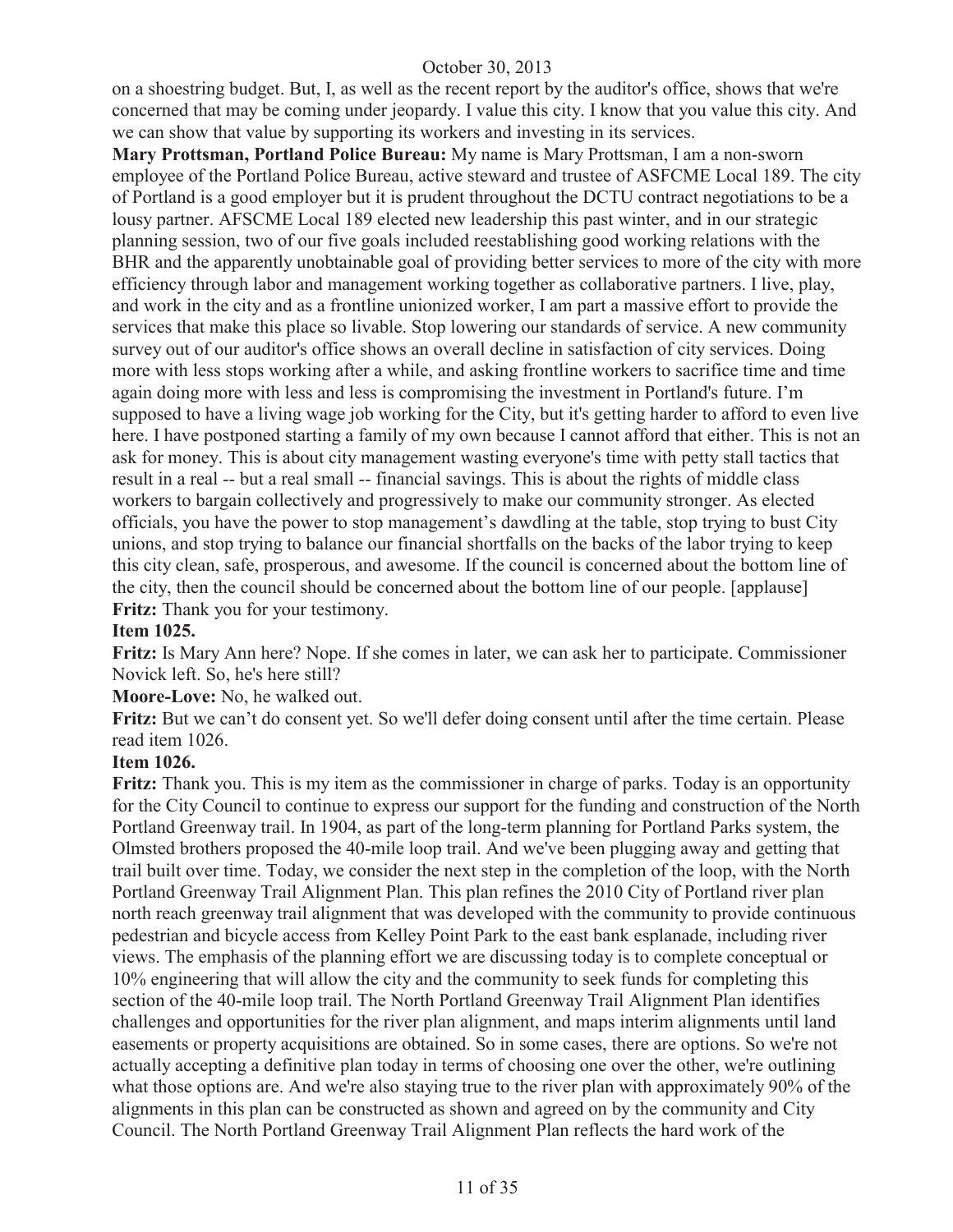community through the project advisory committee, Portland Parks and recreation, and Portland bureau transportation, bureau of planning and sustainability, bureau of environmental services, and Metro. And I thank and give special recognition to Commissioner Fish for his leadership of this project prior to my ripping parks from his clutches. Actually, the Mayor doing so. But definitely, this is following up from his great stewardship over the previous four years. I also thank the project advisory committee and we will hear from a few today. Mike Abbaté. the director of Portland Parks & Recreation, will introduce the project.

**Mike Abbaté, Director, Portland Parks & Recreation:** Thank you, Commissioner and members of council. As Commissioner Fritz mentioned, I think it's important to capture what the vision for the North Portland Greenway is, and that is to be able to connect all the way from the east bank esplanade up to Kelley Pointe Park, a tremendously important park at the confluence of the Willamette and the Columbia River. Portlanders for generations have wanted to be able to walk, bike, stroll, that route -- to connect those two dots. But, as you know, the trail projects are extremely complex, difficult to implement and take many, many years. In fact, one of our greatest successes, the Springwater trail -- we're working out some of the details after 20 years of work. So, these projects require long-term vision and long-term perseverance. As the Commissioner mentioned, this was a -- the process, itself, internally cooperative, led by Portland Parks & Recreation, but with our friends at the bureau of transportation, planning and sustainability, environmental services, and Metro. And, I thank all of those agencies for the very collaborative work. But beyond the public agencies, the greater public has weighed in as well. NP Greenway, the bicycle and pedestrian communities, industry, and many North Portland neighborhood associations have supported the efforts to secure funding from the Oregon Department of Transportation. And they continue to work with us through this planning effort, giving input at six project advisory committee meetings, three well-attended open house events, and long-term public comment period, where we receive nearly 300 comments. This is, as the Commissioner mentioned, really 90% of what was reviewed in the river plan -- is solidified in this plan. This is 10% engineering. There are many -- some details to be worked out. And to kind go over the project in some detail, I would like to introduce Emily Roth, the senior planner and project manager for Parks on this.

**Emily Roth, Portland Parks & Recreation:** Good morning, council.

Fish: Slide that down, the mic, the whole thing.

**Roth:** How is that? Good morning, Commissioners, I'm Emily Roth, and I'm the senior planner for Portland Parks & Rec and the project manager for the North Portland Greenway Trail Alignment Plan. As you've heard before, the alignment is going to go from Kelley Point Park to the east side esplanade. It is a bicycling and pedestrian trail that is approximately 10.5 miles. The alignment to the Broadway Bridge was developed through the river plan north reach, which was presented to City Council in 2010, and it follows along the river, with many viewpoints, and it is mainly off-street. The river plan alignment is supported by the community and the city. And though what you will see today deviates a little bit from it, and I want to stress that we are striving to build the greenway -- the North Portland Greenway Trail -- as shown in the river plan alignment. As everybody has said before me, this planning process couldn't have been done alone. I was going by the staff, from the Portland Bureau of Transportation, and environmental services, planning and sustainability, and our partners at Metro. So, this is the map, and I've put a copy of the map in front of you so that you can see where it goes. On this map, the orange line reflects the river plan alignment, and the green line is the north reach buildable trail alignment. And as said before, approximately 90% follows the alignment. Some announcement, just a couple minutes going through the details for this alignment. First, segment one. This follows -- completely follows the river plan north reach, it is 2.1 miles off street and all on public land. This goes from Kelley Point Park through the St. John's landfill, which is now -- excuse me -- called the St. John's Meadow, and to Columbia Boulevard. This part, if imagine this on your bicycle, this is all through public land. You would start and learn about Lewis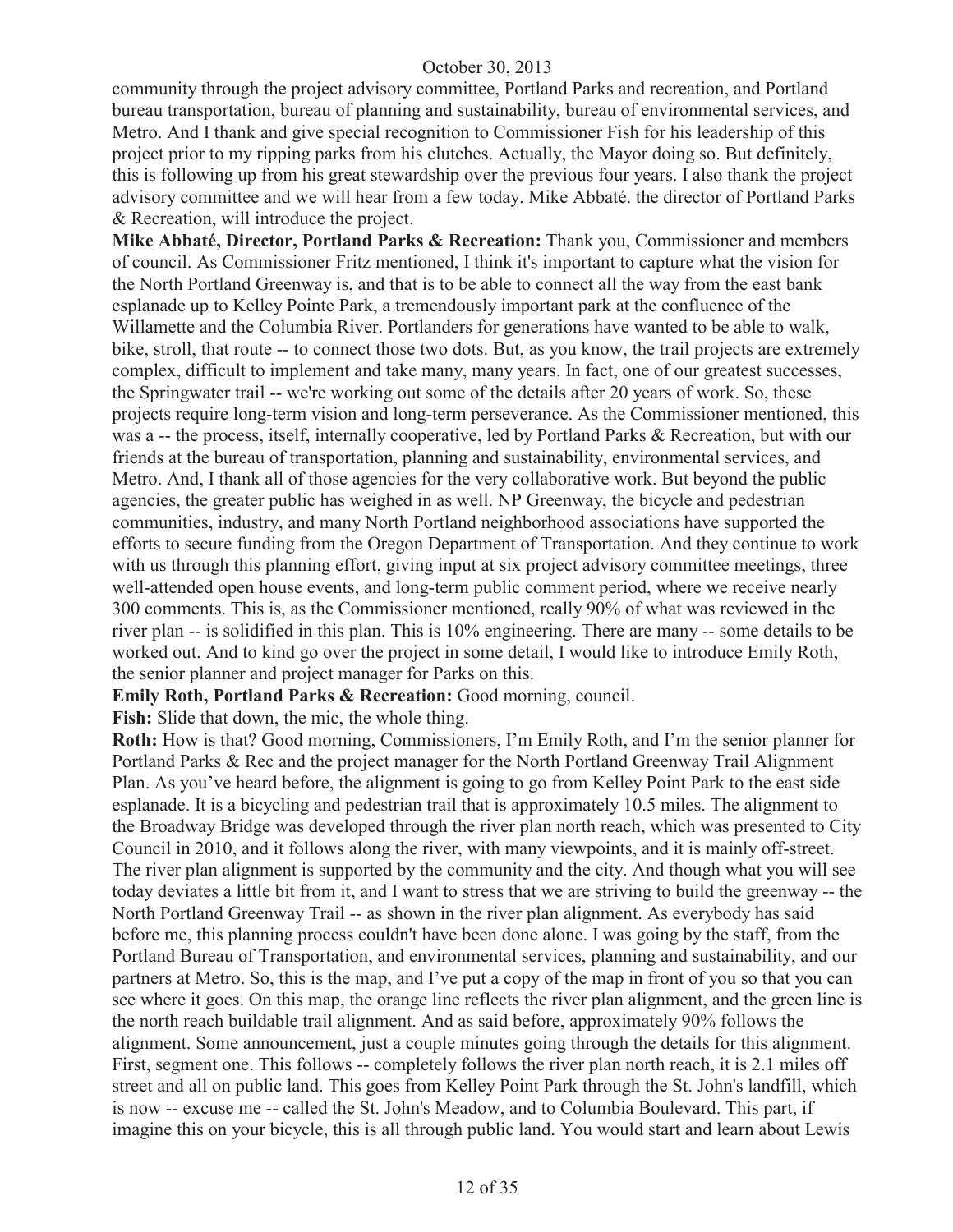and Clark, and you would be able to follow the trail along the north slough, over the slough, and onto the St. John meadow, the first time having public access to the meadow with wonderful views Smith and Bybee lakes and three mountain peaks when I was out there the other day. A beautiful spot that will now be open to the public. And then, you will travel along and come to Columbia Boulevard. I am very happy to say that we have received word that we will receive a 2016 ODOT active transportation grant, and to build a pedestrian bicycle bridge over Columbia Boulevard, grade separated. [applause] We put this grant together with our partners at Metro, and worked very hard with the freight community to ensure there would be both safety for pedestrians and bicyclists, and that freight would continue to move through the freight corridor on Columbia Boulevard. The second part of the trail segment goes from Columbia Boulevard all the way down to -- I'm spacing out. Oh, sorry, excuse me. To Cathedral Park. This is 2.1 miles on street, and most of it is in with public lands. And so, first of all, just some accomplishments. We are completing the bridge between Chimney and Pier Park now. This is another great step to allow people to go through from Pier to Chimney. We are just finishing the construction of the ADA accessible trail in Pier Park to get to the bridge. We are continuing to work with Metro to secure easements at crown, cork, and seal, which is this area right in here. And until then, the alignment will follow the bicycle route as shown in the bicycle master plan along reno. And, we are continuing to work with PBOT of the alignment north Decatur. This is a freight route in the industrial area adjacent to Cathedral Park. Do up here on the map, this is Decatur right here. This is a key component and we want to find the solution for bicycles and pedestrians in this area to travel safely, to preserve large trees, and to find an alternative route for trucks, or to have a way to share the road. I just wanted to point out with Segment 1 and 2, when they are completed, you will be able to go from Kelley Point Park all the way through Pier Park on public land, safely. Be a great opportunity both for active transportation, and to enjoy nature in North Portland.

**Fish:** Emily, we should probably also just acknowledge that there is a -- a couple years ago, we did an update of the master plan for Cathedral Park. So we have a plan that needs to be funded for really a complete makeover of that park based on community vision. So that is also in the offing. **Roth:** Great. Thank you. Segment 3. This runs from Cathedral Park to Waud Bluff. It is 2.7 miles. It is all off-street, on public and private property. And this follows completely the river plan. There are few things to know about segment 3. First of all, as we see here, it goes through Lampros Steel. It starts at the BES water control facility and it comes through Lampros Steel, which is a private property. At Lampros Steel, we've recently had a conversation with the developer who is looking to redevelop this area in industrial land. He's interested in putting the trail in, on the property, how it would work best, and what is the storm water facility. It then travels across to Willamette cove. And from Willamette cove, which is owned by -- from Metro, it is part of the superfund cleanup site. And, so we have the trail sited through Willamette cove and Metro is working with the port to clean up the Willamette cove so that the trail can go. We have already sited the trail through a different planning process, through the Willamette cove. From there, it goes to the University of Portland's new river campus. Which they have recent come in for a conditional use master plan. When the river campus is developed, they will be building the trail. Again, another piece. The trail goes around Waud Bluff, which is owned by the railroad, and as you will hear from the constituents here, we still need to do a lot of work with the railroad to get the trail here. It's a key piece in the plan, and to allow a great river views and connections both to Swan Island and to our recently completed Waud Bluff. And here is looking down on the trail. Here's Waud Bluff and the University of Portland campus, and this is how the trail would go here and come across and go over to Cathedral Park. Trail segment 4 runs from Swan Island to Albina yard. This is 1.9 miles through the industrial area. Much of the trail here is in the right of way, and along the river in several locations. This is where we start to get into the more controversial part of the plan. So, as you can see here, there are two routes identified in the river plan. There's the route here along the Willamette bluff, and down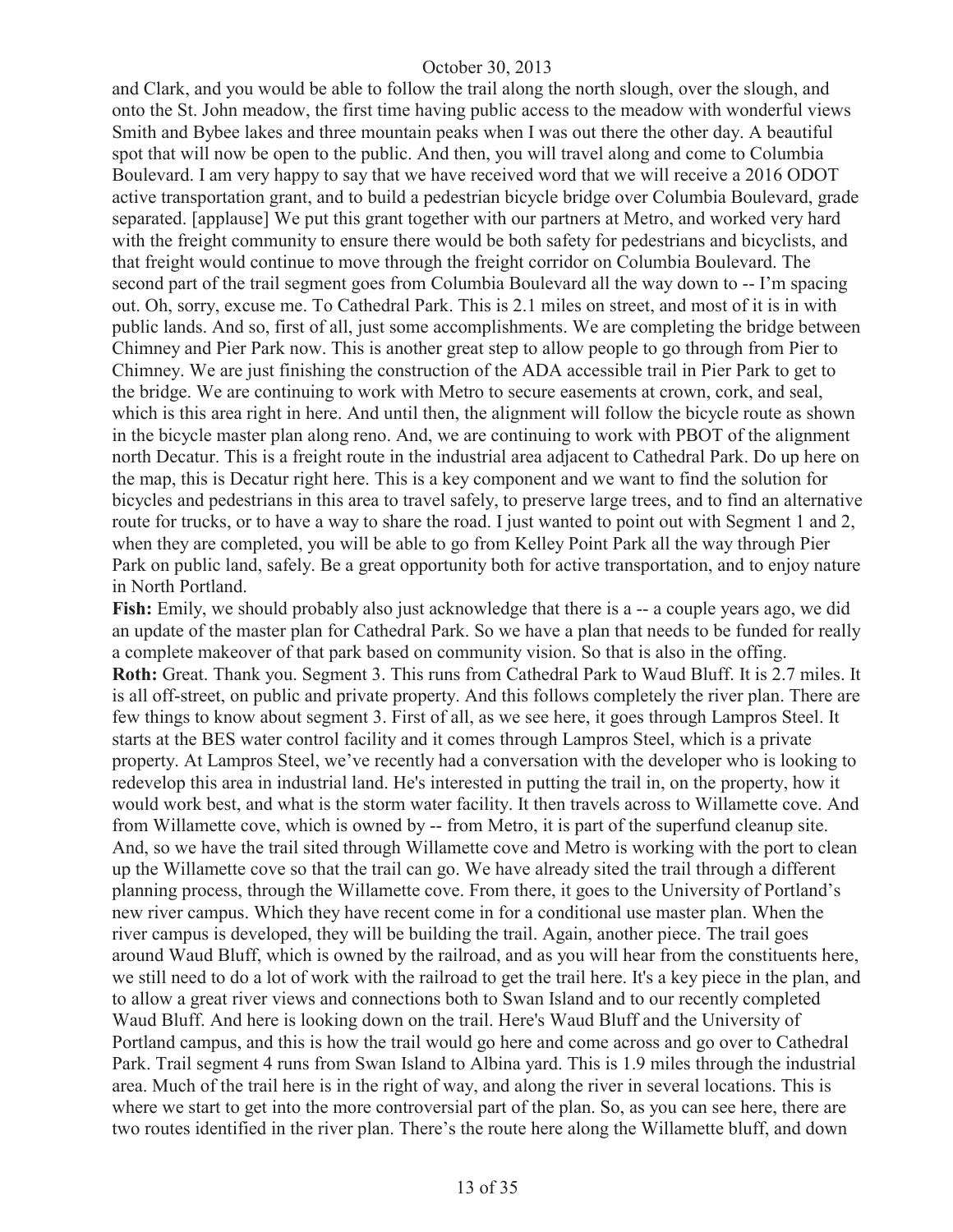to Greeley, and there is the route that goes through Swan Island along basin road and comes up right now, our plan, on going to the river to connect with Greeley. There is also a trail that is built here in the orange, shown in the river plan, this will go in front of the new Daimler headquarters, and then over here to segment 5, part of the trail is built there. Both routes are shown in the river plan. We looked at Swan Island possibilities. This industrial area where there is a large demand for safe connections from all directions from industrial users. We have looked for a cycle track and a sidewalk along Basin Avenue. This would require building Basin Avenue -- rebuilding Basin Avenue, to move utilities and trees. It's very important here to have a connection along the Willamette River -- to keep the connection along the Willamette River. And we are happy to say that Daimler Corporation is looking to build the greenway trail and nice overviews along the river when they redevelop in this area. Right now, we show a connection to North Greeley along the recently completed going to river project that PBOT committed -- completed -- have safe access to Swan Island. And we need to strive to improve the connection at Waud Bluff to make this ADA accessible on the new trail that we built, so that people go from the basin up to Waud Bluff, of all abilities. So this is a great view from the river, and this is a cross-section down here of what we envision Basin to look like, where we would have traffic, and we would have a tree, and we would have a cycle track for cyclists and then sidewalk pedestrians, all safe modes. A final portion of the North Portland Greenway Trail, segment 5, takes us from Swan Island to the east bank esplanade. It is 2.7 miles, it is right of way, and bike lanes, and on sidewalks. And here where we have the most controversy. So I will talk a bit about our opportunities and our challenges here. This is Albina yard, owned by the Union Pacific Railroad. It is a very desirable thing to go from Swan Island here, across what is now called the cement road, the river road, connect to Interstate, go to the Broadway Bridge, a fantastic ride close to the river. We do not have permission from the railroad to build on this cement road in the Albina yard. For this plan, we have a 10% buildable design that goes from North Going Street on Greeley -- off-street on Greeley -- to connect back into Interstate for cyclists, to the Broadway Bridge, and for pedestrians to go on Larrabee across the Broadway Bridge and then walk into the city. There are many challenges here. The river plan shows both alignments on North Greeley and through the Albina yard adjacent to the river. The community strongly prefers the Albina yard as to be close to the river and to enjoy the views. We would like to thank the Mayor's office, who started discussions with Union Pacific Railroad about access through the yard, and we continue to work with PBOT to site an alignment that ties in at both ends of this trail. The railroad has stated that at this time the trail cannot go along this cement road. We are continuing to work on refining the alignment from the Broadway Bridge to the Steel Bridge as part of the river plan central reach and the comprehensive plan updates. To take it out of the rail alignment, and to put it on to public right-of-way and possibly other property which will build the trail.

**Fritz:** So there's two options there, and my understanding from the Mayor's office is that he's willing to continue to work with Union Pacific and of course Commissioner Novick and I will also continue to work on that because clearly that's what the community prefers. **Roth:** Thank you.

**Roth:** And I would just like to acknowledge everybody that has made this planning possible. First and foremost, our project advisory committee. Which many are here in the audience and you will hear from today. We had funding through the Oregon Department of Transportation, City of Portland staff that helped to make this and give comments and improvement, and Metro, Jane Hart their senior planner, and our consultant team who is represent here by Adrian Esteban of David Evans and Associates. Thank you very much.

**Fritz:** Thank you. Any questions for Mike or Emily?

**Fish:** I will hold my questions. We have a lot of people, including an elected official, that want to speak.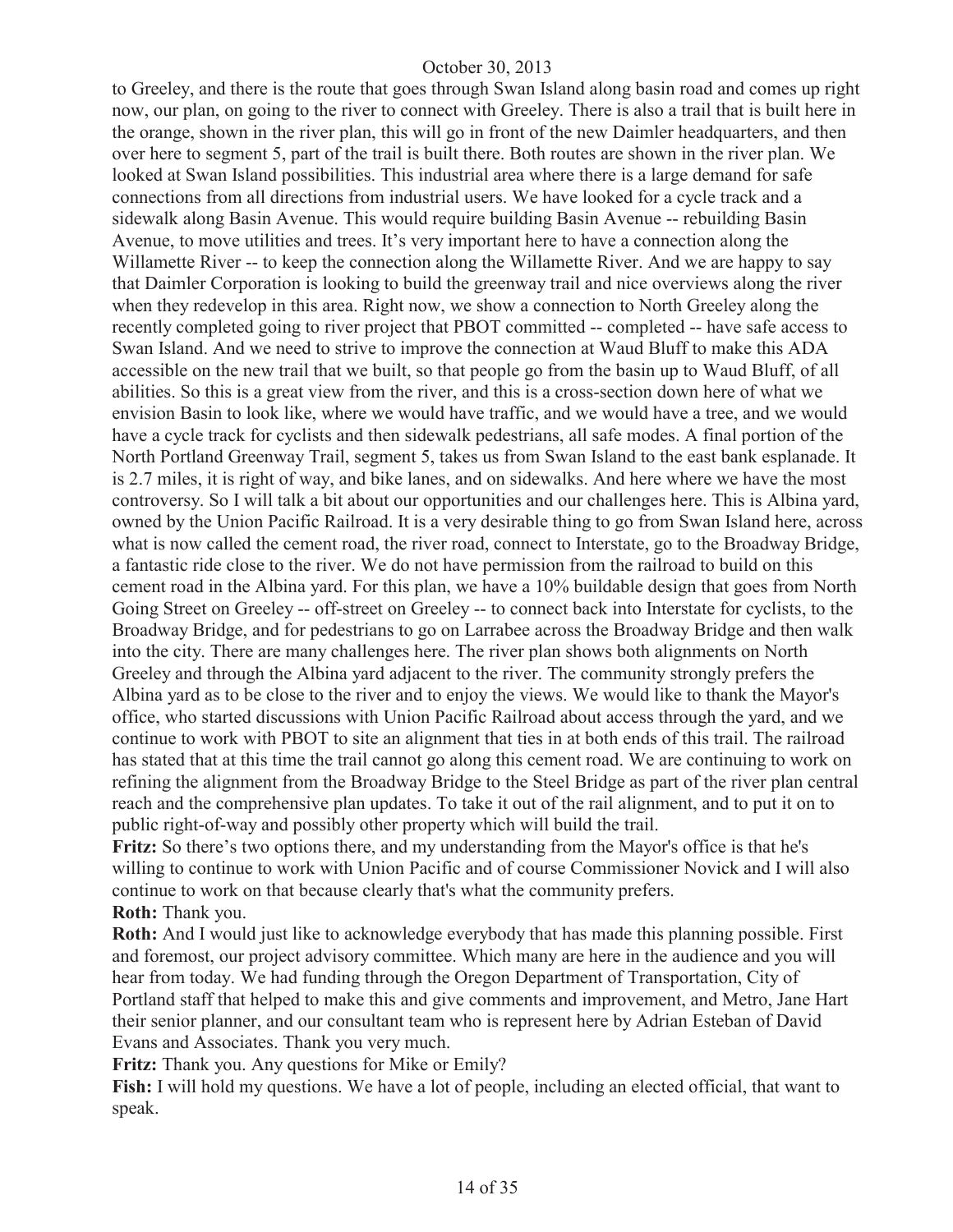**Fritz:** Right. Thank you very much. So now we'll hear from members of the project advisory committee and we'll have Metro Councilor Sam Chase after that. If our speakers from the advisory committee could please come up. Francie Royce, who is a long-time advocate for the North Portland Greenway Trail, took me on a tour within a few weeks of being elected to the council. Also Jim Barnas representing both Friends of the Baltimore Woods and the Cathedral Park Neighborhood Association, and Thad Collins from the United Parcel Service on Swan Island. Welcome. Thank you for being here and all your work on this project.

**Francie Royce:** Thank you. My name is Francie Royce, and I'm also the co-chair of NP Greenway, and we are the advocacy group that I think you all heard of, advocating for the North Portland Greenway Trail. And I just want to start off by giving my appreciation to the hard work of the Portland Parks & Recreation staff. Emily Roth, that has worked very hard on this plan. In general, the NP Greenway supports the alignment, and the plan generally matches the line of our vision map that we've developed a number of years ago. And we're delighted that the Portland Parks & Recreation staff have already worked with Metro, as Emily said, to secure the funding to build a trail across Columbia Boulevard. That's a significant advantage for the trail to make it safe for families and people to use. And also the trail through Pier Park, and the bridge across the railroad - be linking Chimney Park and Pier Park. And we do have some concerns, however, that are addressed in a letter that we submitted, and it's detailed. I will not go into all of that, although, I would like to emphasize, our most serious concerns, as Emily said, is in segment 5. Cement road is our preferred route, south of Swan Island. It's flat, it's near the river, and it's in direction between points north and south. North Greeley is not an acceptable route for the North Portland Greenway trail, even at a grade-separated trail. It's a truck route, it's noisy, there's vehicle fumes, and it's out of direction, and it requires a steep grade up North Going Street across the bridge to connect to Greeley. We do understand and appreciate this conversation occurring between the City and Union Pacific Railroad. But any alternative that may develop out of that conversation, to either cement road or to Greeley within Albina yards, we'll wait to see what, what they-- if there is anything to propose and, and what the railroad might do to make that alternative happen. I just want to briefly hit the Larrabee overpass -- that we do want to see the trail on the Larrabee overpass, it's an ideal location for the trail. So the bottom line is that we request that North Greeley be removed from the plan. It's not an option. And then, we definitely support the resolution. Thank you. **Fritz:** Thank you.

**Jim Barnas:** My name is Jim Barnas, I'm a board member of the Friends of Baltimore Woods. And I want to thank the council and -- for the opportunity to speak here today. And I also wanted to second what Francie said about the Parks staff for working on the project advisory committee. They went a step beyond to make sure that various communities were heard. I was also fortunate to be on the original -- the river plan north reach trail alignment committee, if that's the name of it. And, at that time we were able to put the alignment for the trail onto North Decatur, which is an unimproved street that runs behind warehouses in the Cathedral Park neighborhood. Decatur offers a really unique opportunity on this section of the trail. It runs along the base of the hill that is Baltimore Woods. And Baltimore woods runs about a quarter mile along Decatur. This is property that's been now purchased by Metro and by the City. And the trail continues on north through some other large properties, about ten acres that were purchased by metro and the city, and these are now being converted into meadow. Decatur offers an opportunity to have an off-street trail in a neighborhood where there's not many opportunities to do that. We would like to see transportation and Parks work to make improvements to Bradford, which is the main truck route along the railroad. But other than that, I would like to encourage the council make the trail a priority. I'm not as patient as Francie. I remember when I first met her, she -- one of the things she said was that she wanted to see the trail built in her lifetime. And I thought that she was joking. [laughter] I'm not that patient. So. Thank you.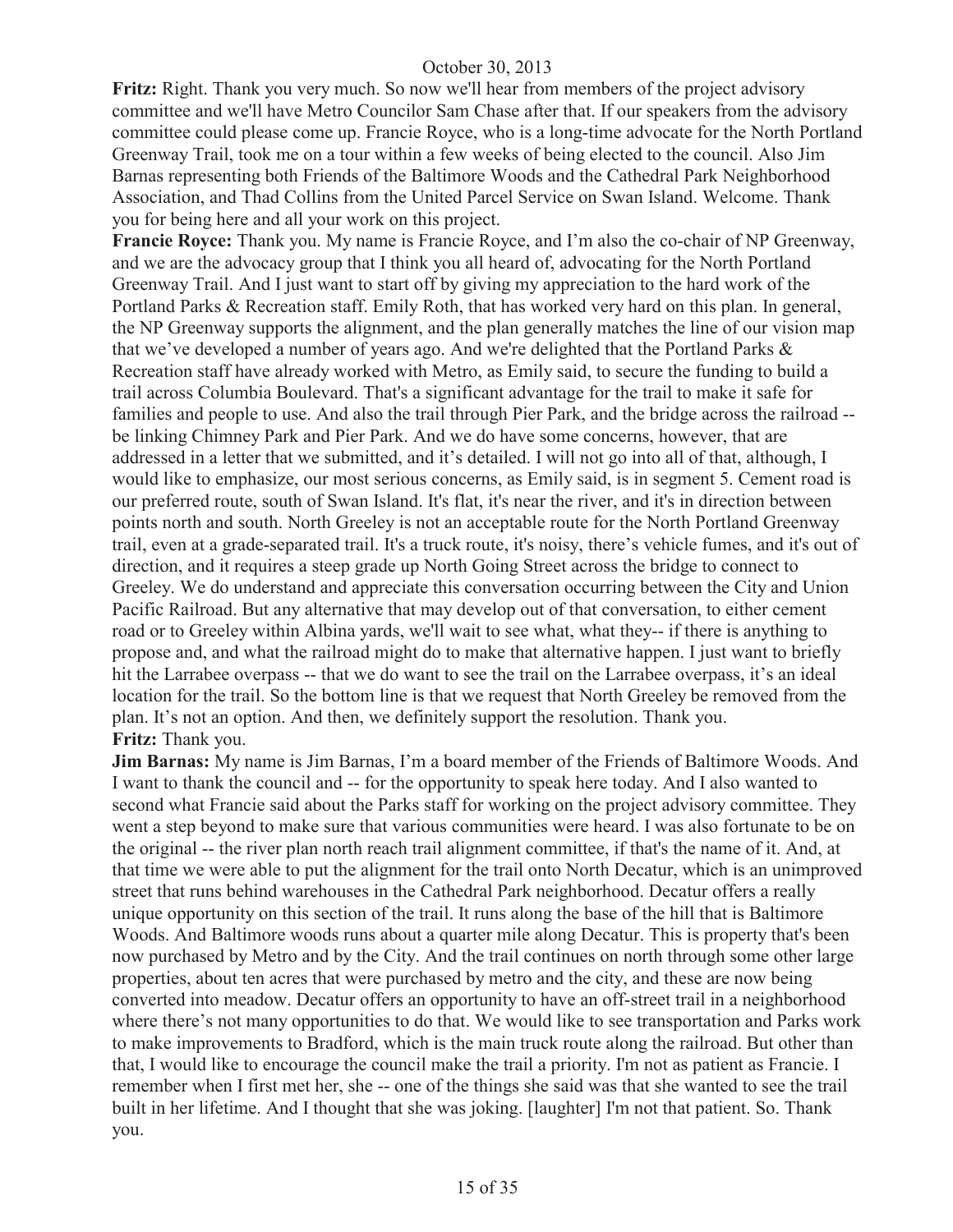**Fritz:** Thank you for your work on the project.

**Thad Collins:** Thad Collins, also member of the advisory committee from the United Parcel Service. Had an interesting opportunity this morning coming in on the highway 26 Sunset parking lot from Beaverton. And I was passed by somebody that had a nice smile on his face, wind blowing in his hair, enjoying life on the way to do some business in Portland. Wasn't driving a convertible. He was driving a Schwinn and he was on the shoulder. I think the thought of that kind of scares us a little bit. And the idea of bikes, roadways, is one of the big reasons why I was on this committee. They did very nice job of opening the opportunity for businesses to have the opportunity to talk and have input on us as well. Because working for company such as the one that I work for where we put 250 delivery drivers out on the roads each day, as well as all of the drivers that we have that drive the large semi-trucks just out of Swan Island. The thought of hitting a pedestrian or a bike rider is something that none of our people want to ever have to deal with. The fourth and fifth area of this particular plan puts bike riders very close to traffic. And as you heard, the exhaust fumes is one thing. And especially when you are riding a bike, and you're working pretty hard and taking deep breaths in through those lungs, those fumes don't treat too well. It will start raining here in a couple of hours [laughter] and there is a lot of leaves down. We actually give safety tips to our drivers every day. And this week we're talking about, watch out for trick-or-treaters and watch out for the puddles that are going to be created by all the leaves. Bike riders sharing roadways and having to dodge puddles and vehicles, and possibly even at night -- it's a daunting thing for them to do. This particular pathway has an amazing north reach. The connection with nature in the northern parts is phenomenal. And there is a lot of history there as well. In the southern part, towards the city, it will have kind of a different role in that it will provide commuters an opportunity and an option to get to work. We join the Swan Island TMA, with the help of some nudging from Lenny Anderson back in 2000. Since then, we have seen some really good things happen as far as bus routes, some sidewalks get improved so that bike riders don't have to be on the street fighting vehicles, and as well as improved bus kiosks and car-pooling, etc. Swan Island itself has, depending on what's going on in the dry dock, anywhere from 8000 to 10000 employees down there. It's estimated by the TMA that by 2020, we could have as many as 15000 employees down there. That's a very nice area, city of Portland industrial area that is extremely close to a lot of residential areas. And yet, separated by a beautiful bluff of about 100 feet. The revitalization of St. John's, Kenton, Piedmont, Alberta, is an attractive place for a lot of people to live. And being able to access jobs down on Swan Island is another great alternative for people. So whether they are riding their bikes from southeast Portland, or just accessing down Waud Bluff or the trails down there, being able to get around on Swan Island without having to have a car, without having to have a car as an extra vehicle on the road, congestion, and etc., is something that I think that all us want to see happen. UPS is a unique company. We were founded in 1907 by a teenager, similar to one I saw today, I think. And he relied on bicycles early on to get the job done. It was in Seattle. And through the years, we've been advocates of all kinds of transportation.

**Fish:** Is that Mr. Casey?

**Barnas:** It was. Jim Casey.

**Fish:** Whose name is on the eye clinic at OHSU.

**Barnas:** Yeah, his brother kicked in some money to help us out there.

**Fish:** Who, thanks to Mr. Casey's generosity, restored my son's eyesight.

**Barnas:** Excellent, excellent. My daughter actually had some work done there as well. The Casey family was very generous through the years, and Mr. Casey was very generous in giving us foresight in showing us as a company that determined people can accomplish a lot of things. A teenager having access to a job was a big deal back then, as it always has been. And now a company with over 400,000 employees, it obviously was successful. We offer at UPS an earn-to-learn program that allows people that are interested in going to college \$3000 year to come down and work at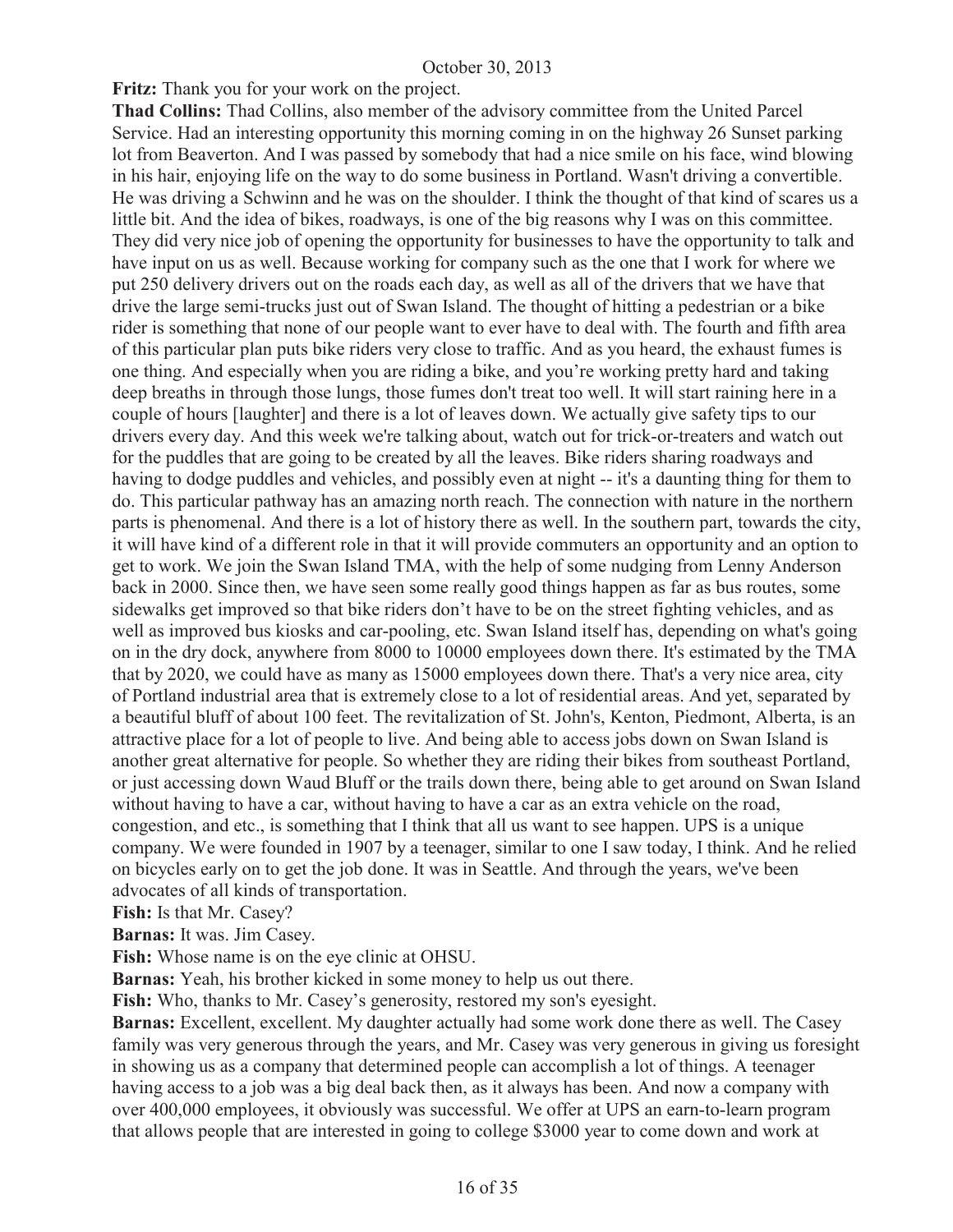Browns Gym, and for three or four hours day, and then also have flexible schedules to be able to work in with, perhaps, other jobs, perhaps childcare, perhaps going to school. Right now, we're hiring about 24 people week. And these are for permanent jobs. They will receive benefits after a year. They get educational benefits, day one. A lot of our employees move on after a year or two years to other jobs. And we provide Portland with a lot of people with good experience, as well as those that decide to stay at UPS and continue on. UPS made a commitment to Swan Island about five years ago. We put \$87 million improvement into our building. Doubled its capacity and doubled its need for employees. We have heard also earlier today that Daimler is making a similar investment on Swan Island. And although there is opportunities as far as the property down there, not all the places are filled up, it's great to have this resource right in the city of Portland. This particular path provides a good access to it. I do emphasize that it needs to be safe. We don't want our drivers having to deal with bike riders right next to them in the roadway late at night in the rain. So, please look at when the funding goes through for this, separating the bike riders from the traffic. Making safe for both, as well as the people that come down on the weekend to fish with their kids. Thank you.

**Fritz:** Thank you very much. I appreciate all of your work. [applause] We will now hear from Metro Councilor Sam Chase, and I don't know if there is any other elected officials. And then we'll go to public testimony. Thank you for being here, Councilor Chase.

**Sam Chase:** Thank you, Thad. My daughter would be upset if I didn't tell you that that person with the wind blowing through their hair, bike commuting, they should be wearing a helmet. **Fritz:** And not on 26, right?

**Chase:** I mostly want to thank the council for continuing to work through the issues and move forward with the NP Greenway and I want to thank Commissioner Fritz for introducing this and her work to continue moving forward with all the difficult challenges that we face. I rode the project recently, and one thing that I was encouraged about -- and we rode the whole thing – is, the only barriers to this happening are people, political will. There are no physical barriers to this project moving forward, and that's a nice part of the vision to me. This is something that was going -- you know, that is important as you would think about our region, the livability of our region, having active transportation options for people where we want to protect our urban growth boundary at Metro, we want to make sure that we can live within a confined areas, and having options like this that allows us to access our parks, access our river, access our natural areas, is an incredible part of that livability. It opens access for, and it reduces traffic, it allows us to move cars and freight around more regularly when we're taking people off the road. We are also, with this project, able to provide opportunities and access for low income areas and low income communities and communities color to access some of those natural resources. In particular, one of the projects that I'm really excited about is the St. John's prairie. Maybe we'll start calling it the St. John's meadow. But, that is one that we've worked very actively with -- or, Metro has worked with Portland City Council and Commissioner Fish identified \$200,000 from the Parks budget to add and has been carried forward with Commissioner Fish to add to our application that got funded for state funds to Metro state city funds to build a bridge over Columbia Boulevard, and provide access to the St. John's prairie, 300 acres of open space area that is now going to be accessible to Columbia Villa, St. John's and coming straight from Pier Park, Chimney Park. And I saw a four-point buck there. The first time that I have ever seen one, and there it is in the middle of the city of Portland. So it is an incredible place. We would not be there if we did not have the supported of Commissioner Novick, as well, in that funding process moving forward, and he sat on the committee and helped to shepherd that through. So, really, just want to say thank you, and we are very committed. Metro has put a lot of resources in through bonds, and flexible funds, and other transportation funding to this project. We will continue to be there as a partner with you. Thank you.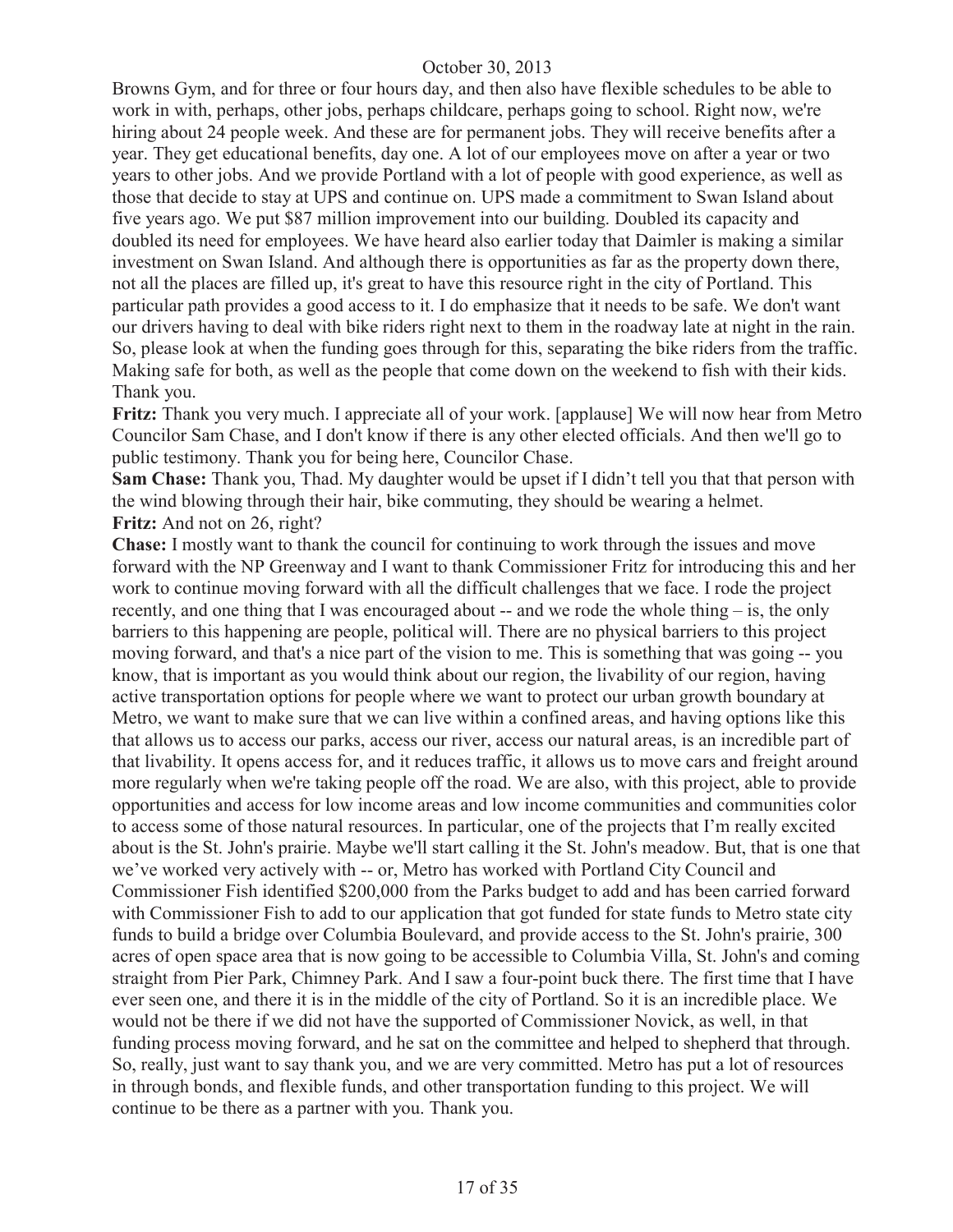**Fritz:** Thank you, Councilor Chase. And I do believe there is a lot of political will to get this done. In accepting the report, we're not saying that we have all the funding for it, and although we have been very entrepreneurial in going for grants and partnering with Metro, we have over \$400 million worth of projects identified in Parks that we don't have money for. So, I want to just make that clear that this is definitely accepting the policy statement, this is what we want to see happen. I have convened neighborhood committees, including one in north Portland, where the neighborhood associations and other interests are going to help advise on what are the priorities for spending the limited amount of money that we have. So, I encourage anybody who is interested, both in this project and in other Parks projects throughout the city to contact your neighborhood association, and get involved in that process. Because together we have some very tough decisions to make. Thank you.

**Novick:** President Fritz, could I add a comment? Councilor, I distinctly recall at your swearing in explained to us, in particular, to Commissioner Fish that the way the hierarchy -- governmental hierarchy goes, it's federal government, state government, Metro, and then cities. [laughter] And Mayor Hales has been working with Union Pacific to try to resolve these issues. But, you know, as the leader of an inferior government I am sure that has less much sway with people than you do. [laughter] So I hope that you realize that UP is much more likely to take your calls than anyone else on the city council. [laughter]

**Fritz:** We would appreciate your partnership, thank you.

**Chase:** Thank you. And we have to tackle these piece by piece, and it's going to be -- you know, we can't just do it all at once but we need to keep tackling those. And we are working with -- we just got a really important piece from Union Pacific, an easement to get into St. John's prairie. Thank you.

**Fritz:** Thank you. And with that, let's go to the public testimony.

**Moore-Love:** We have 13 people who signed up. The first three, please come on up. **Fritz:** Good morning. Please state your name for the record and I will be holding you to three minutes.

**Lenny Anderson:** My name is Lenny Anderson, good morning, Commissioners. I am the executive director of the Swan Island Business Association. And on a personal note, I would like to call out that this is the homestretch for me, I will be retiring at the end of the year. And I would like to preface my comments here that with a note of thanks to the bureaus that I worked with for now almost 20 years on Swan Island: Parks, BES, planning and sustainability, and of course, PBOT to do a lot of work that I think has made Swan Island that much more powerful and economic driver for our city and for our region. So, I thank you there. Our work on Swan Island since we began the Swan Island TMA was really to move freight. And the way that we saw freight moving was to help people not bring their cars down. And so, what we're talking about really is a little simple math, the removal of two SOVs makes room for one semi. And I think we've been successful in doing that. Swan Island is thriving. Freight is moving. And we feel like, as my good friend Thad Collins says, we have capacity for 15,000 jobs on Swan Island, and we're making a start. We know that Daimler is going forward, and we know that the shipyards is going forward and we want to increase those jobs. We need to continue to improve access for people who choose not to drive. And that's where this project becomes absolutely critical. And the vision that was invoked earlier this morning needs to be called forth in way that makes us really stand firm and say, we must have a facility here that no one, no one, can be afraid using. And I want to say, that for the years that I've been down there, the Ash Grove cement road has been there. It's there. It's now. It's build. You can ride your bike safely from Daimler Trucks North America to the Broadway Bridge. The only problem is we don't have permission to ride on that beautiful pavement. And I know for a fact, and you will hear more, that many people who work at Daimler and other places ride it, nevertheless, so what I'm calling for today, and I won't get into specifics because my time is running out, but is basically, backbone. And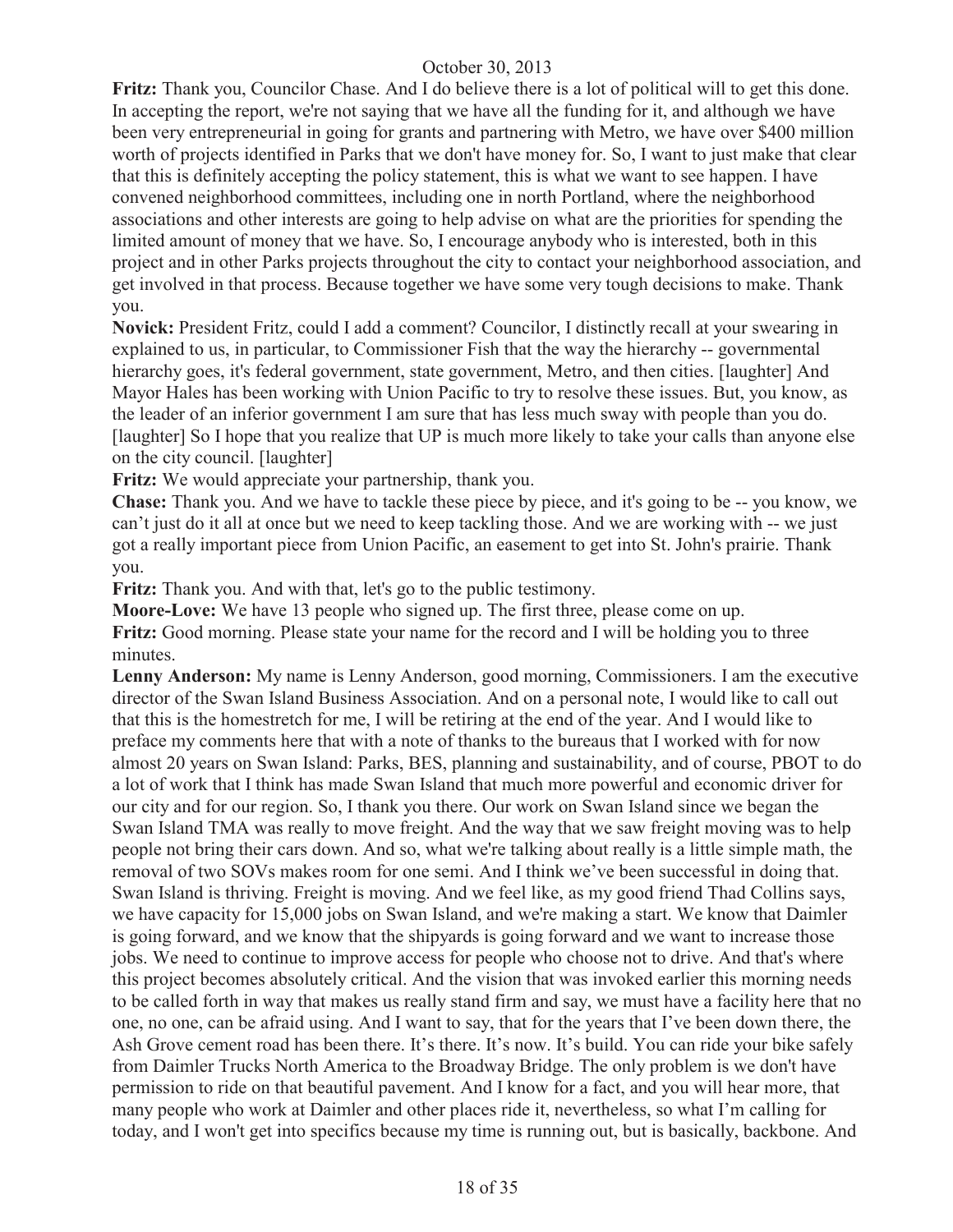I don't fault staff because staff pulled off a good -- they got four out five right now. If Mr. Ortiz for the Red Sox did that, and he would be one happy guy. So, let's give them a round of applause for great job. But, number five is not acceptable. And number five must not be accepted by you, or by the community. We're not going to push people up onto Greeley Avenue. We're going to work and you are going to work to make the Ash Grove cement road -- we're going to rename it North River Road Extension, and it's gonna be multi-modal and it's gonna improve access to Swan Island for Daimler, and for UPS, and for the people who need a safe way. So please, as we go forward with this, I know the answer from the railroad is no, no, no, but I know the answer and the response from the people Portland and you their representatives must be yes, yes, yes.

# **Fritz:** Thank you for all your service. [applause]

**Steven McClure:** I'm Dr. Steven McClure. I'm on the board of the Oregon chapter of the Lewis & Clark Trail Heritage Foundation, and also on the board of the Friends of Baltimore Woods. And, the clerk is presenting a map I did to show the route of William Clark in Portland. Portland has one campsite associated with the expedition of1803 to 1806, and it's along the North Portland Greenway. To give a federal -- a national perspective to the matter. I determined, with focused map work and close reading of the journals, exactly where Clark camped. It's a dirty job but somebody had to do it. And, it is adjacent to the point on the North Portland Greenway, where we're looking for the right of way easement on the crown property. I think it's fitting too that the name of the property is crown property because that point is the crown jewel of the whole North Portland Greenway. It's the site where William Clark and eight other men slept in 1806. And my research, just to keep it short, is that, the trip to the Willamette River was not just a side trip, it was a major part of accomplishing their mission. And we really want to acquire this one particular parcel that will be adjacent to the Toyota offloading dock, which is where the campsite formerly was. And that's behind the crown property, it's a ten-acre woods, as is commonly called now, and I just want to impress on you the national import that matter. Thank you.

**Josh Palmer:** Thank you and good morning. My name is Josh Palmer, I'm the director of project NOVA at Daimler Trucks North America, obviously headquartered out on Swan Island. I assume all are aware of the commitment that my company is making to Swan Island and to Portland. We recently announced our intentions to put about \$150 million in total investment into a new corporate headquarters facility on Swan Island along the Willamette River. We are extremely excited about that. We are not going to put a pick in the ground until sometime next year, but, nonetheless, I think that there's a lot of enthusiasm within our company, and hopefully within the community, so I think that this is a really win-win situation. And I think it's one of the best kept secrets in Portland how many people actually work on Swan Island, and how many people work for our company on Swan Island. Right now, we have got in the order of about 2000 people between our white collar folks in our existing headquarters buildings, and our western star plant on the island. By the time we're done with our project and occupy what will be one of three headquarters, buildings, on Swan Island, we'll probably have in excess of 3000 people at some point in 2016. And so, of course, we have a very vested interest in seeing what's going on with the greenway trail, both in segments four and five in particular. As you may know, and I'll be in front of you in two weeks to tell more about the project, between DTNA, the port, and with the state's help we're going to be putting in excess of a million dollars into the greenway trail that runs contiguously -- or runs contiguous to our campus on Swan Island. And we'll be, essentially, amending what's now a broken trail. If you've been on that portion of the trail, there's two pieces, and it's interrupted by the sprawling ports of Portland of call facility, which will be in the ground once we start our project. And so, that's really going to be wonderful trail. With the city's approval, we'll add couple of really nice viewpoints right there out in the river. But the reality is, it's still going to be really sort an orphan trail because right now, as walk down the trail, towards the downtown, you sort come to a halt with a nice chain-link fence which sort of demarcates where Albina Yards starts. So I think that, again, we strongly encourage the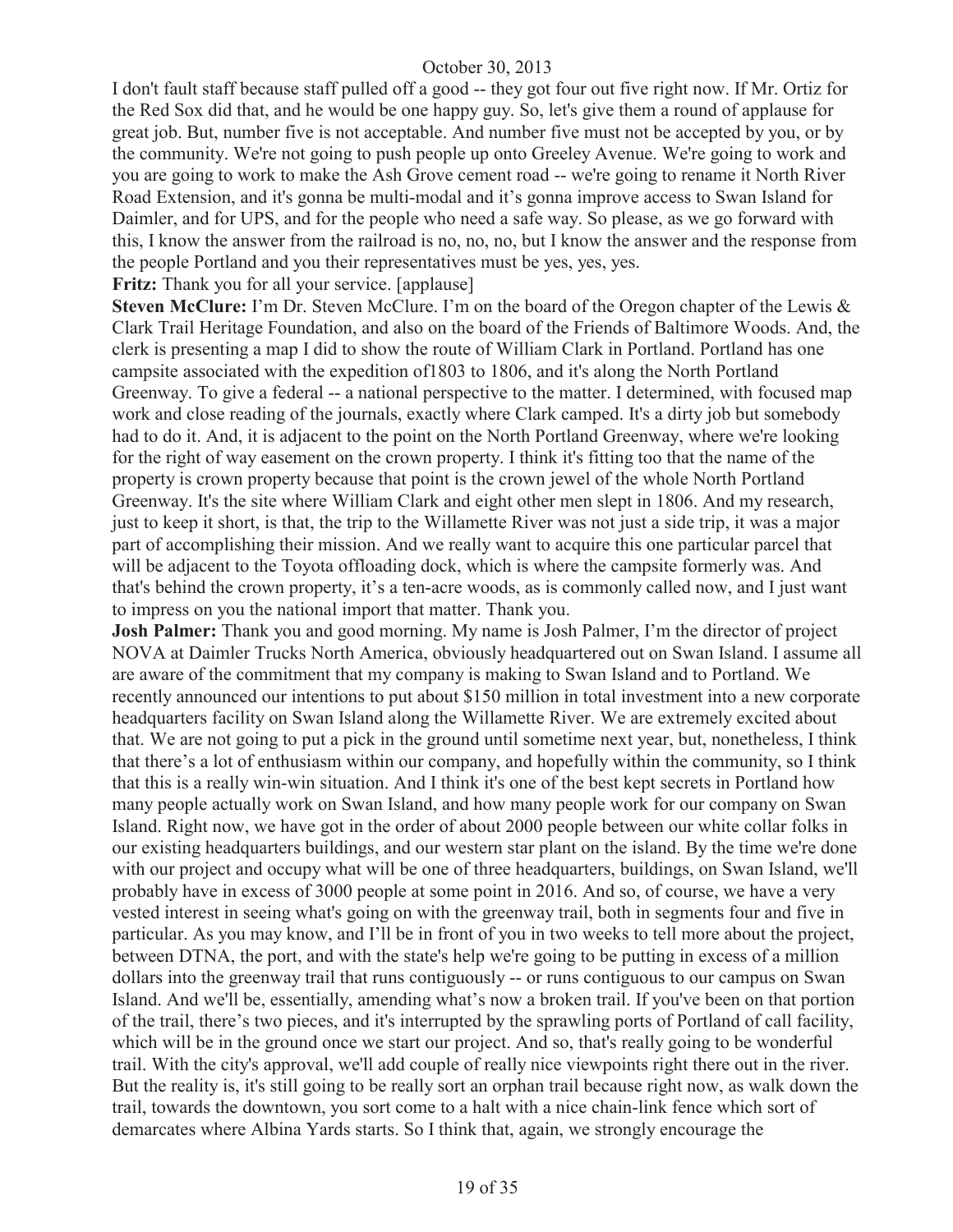Commissioners to, again, I realize there's been a lot of good work done on this trail at this point, and this is really exciting, but I think, if you think about what this could be with the trail through Albina yard, and ideally along cement road in terms of really capitalizing on the Willamette River there, this was this could really be a fantastic trail. Not just selfishly for DTNA and its employees but for the whole community. And to me, it's really the difference between having a functional trail, which I think the Greeley plan might give us, versus something really memorable, something that's really going to distinguish and differentiate Portland and make it an even greater city than it already is. And just a couple quick comments, on that, not to be a critic here, because I realize there's been a lot of good work that's gone into this --

**Fritz:** Need to finish up, please.

**Palmer:** Okay. But I think as has already been alluded to, there's a lot of truck traffic. We're a truck manufacturer, we like trucks, we like cars, we're part Daimler. But, at the same time, a fully loaded 80,000 pound tractor trailer combination going easily 50 to 60 miles per hour along that stretch, even with a path that's taken somewhat off the road, I think that there is some real issues there, as far as the usability of that. And I think if you can find the trail through the Albina yard, it is going to dramatically improve the usability of this trail.

**Fritz:** We will appreciate your assistance talking with your neighbors about getting them to-- **Palmer:** Absolutely. That was my last line here. So thank you. We would love to give as much support as we can to trying to make that happen, and we're more than willing to do that. **Fish:** Can I just observe with our friends from Daimler here, that we want to thank you for the support you have given to so many community activities over the years, and your sponsorship of events. And also, you know, while Portlandia gets all the ink, I think we ought to acknowledge next year the Western Star, which is the pride of your fleet, and which is manufactured here, will be the star of the next Transformers blockbuster, as has been selected as Optimus Prime for that show. So we are very proud that our own Western Star will be on the screen as Optimus Prime in the upcoming Transformers. And as exciting as that is, it is even more exciting for my nine-year-old son.

#### **Palmer:** Thank you.

**Fritz:** Thank you all for being here. Next three please. Good morning. Please state your name for the record and you have three minutes.

**Cynthia Newton:** Good morning. Thank you for the opportunity to speak today. My name is Cynthia Newton. I am a partner at the law firm of Swanson, Thomas, Coon & Newton. I represent injured cyclists and pedestrians in the city. And as a result of that work, I've become a cycling commuter and pedestrian advocate. I'm here today to address segment 5 and the inclusion Greeley and Interstate in that segment. And to urge that that portion be removed and that a riverfront route be taken instead. As part of my work, I give bicycling safety clinics, and I recently gave one at Daimler's facility. And in preparation for that, I rode the route from downtown out to Swan Island, across the Steel Bridge, up Interstate, up Greeley, and down going to the island. And I have to say, it was a sobering experience. When I went back to my office to finish my preparation for my clinic, I changed the title of it to, The Intrepid Swan Island Bicycling Commuter because it was clear to me that no one other than an intrepid cyclist would take that route. That route is a feasible route but it is a route fraught with safety concerns including trucks, large and small, UPS small trucks, Daimler larger trucks, Guarda trucks, traveling at very high speeds along a road. The lanes are narrow. The bicycle lanes are narrow and they are often, as was mentioned, blocked with either debris or water or even obstacles such as vehicles. There are many opportunities for left turn collisions, right hooks, and other very dangerous accidents, and we have actually been involved in representing several people seriously injured in that corridor. After that, I learned about the Greenway project and I was very excited about it. I think that this is an incredible opportunity for the city and I can feel the energy in the room around the excitement getting this done. And it seems to me the public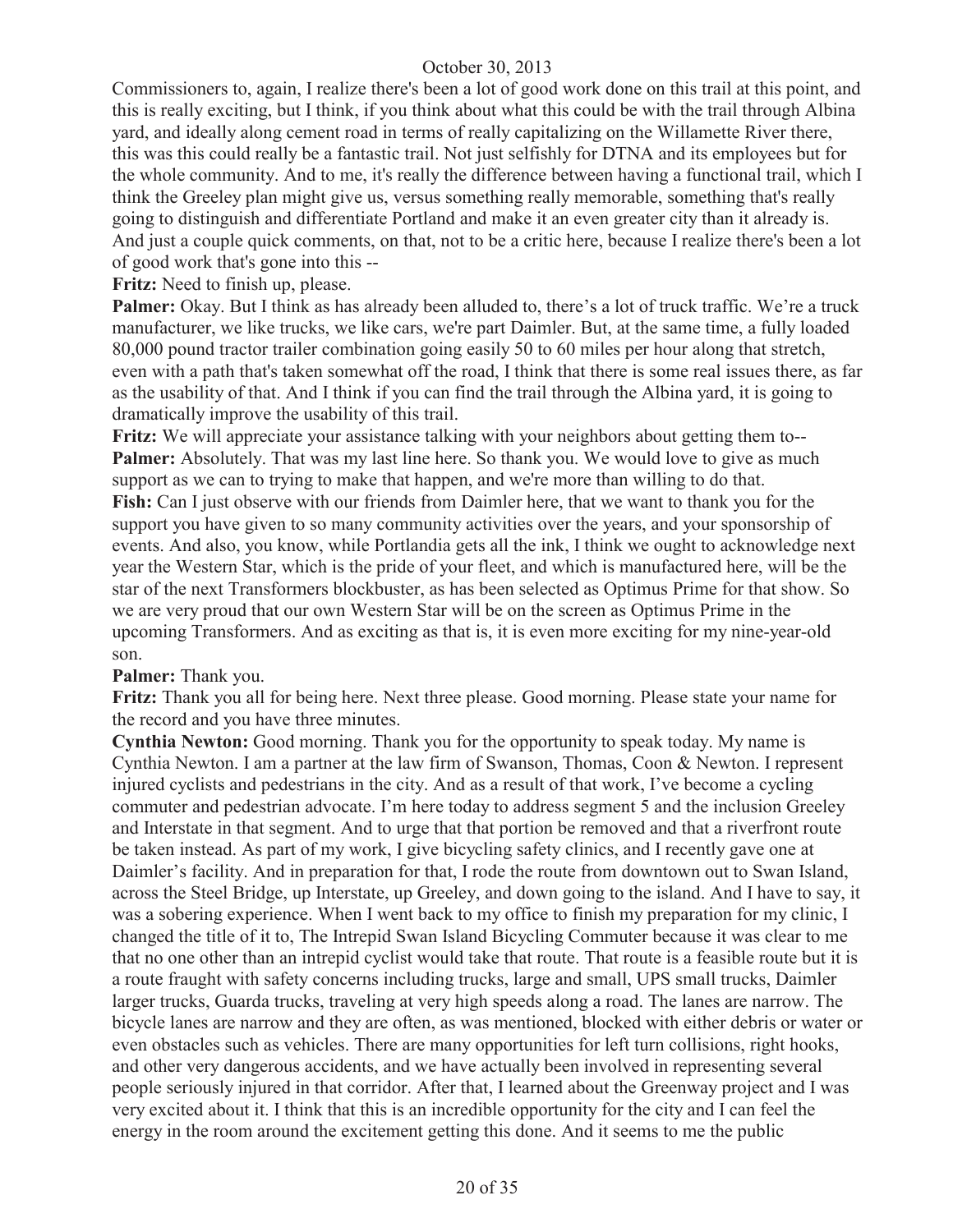comments that you have in your proposal are clear that no one really wants the Greeley-Interstate route if it can at all be avoided. I realize that to do that, it's going to be important to co-opt additional businesses beyond fabulous UPS and Daimler, who have already gotten onboard, and that is the railroad. I have worked for a railroad. I understand there is safety and liability concerns, and I am sensitive to those. But I hope that we will reach out to the railroad so that we can include the riverfront route so that we can make, as we were inspired to at the beginning of today's meeting by people who have gone before us, to leave a legacy, to make a first class route, and to make something that all Portlanders can use whether they are commuters or children or families or older people. A route that we can really, really be proud of, and something that we can leave as an amazing legacy in our city. Thank you.

#### **Fritz:** Thank you.

**Curt Schneider:** Good morning, and thank you for this opportunity to be here today to talk about this fantastic possibility for Portland. I'm Curt Schneider, I am the quote unquote other co-chair for NP Greenway. I'm not gonna echo the wonderful comments that we heard earlier. I would just like to give a couple of figures. The preferred route is to cement road. Please exclude it from your resolution. There is currently an alternative that is being used. And it is Going, going up to Concord, the bridge there, which eventually leads to Interstate. We don't need to put any money into an interim facility such as Greeley. As you are aware, the staff and the planning advisory committee held several open houses. The results of -- and for segment 5, the cement road area, and it's page 76 in your report -- shows that there were 114 responses received, of which 101, that's 88.6%, said one, use the comment road. Two, keep the trail close to the river. Greeley doesn't do that. And three, plain and simple, not Greeley. Six respondents only said Greeley was okay. That's 5.3%. As Cynthia noted, everyone is aware of the need for safety. Union Pacific and future users -- and it can be designed accordingly. It has been done in other areas. Your planning staff developed in 2007 a memo by Sally Edmonds that deals with, specifically, how trails with rails, and that's what we're talking about here, have been developed in Seattle, Burlington, Vermont. There's three in Pennsylvania. Minnesota. A number of other locations. Let alone the two, at least two we have here in Portland. Will it be easy? No. And will it cost? Yes. But, I note, if Eugene can afford three bridges across the Willamette River -- the City of Eugene, 160,000 -- we should be able to build a bridge if necessary for the cement road. Elevate it. Get it close to the river. Make it a world class vision that we implement. As I noted, we've got two bridges here. We bridge the tracks along the Springwater, and now at Chimney Park to Pier Park and across Columbia Boulevard. Fritz: Thank you very much.

**Schneider:** Could I just add a couple?

Fritz: You've worked very hard on this, but please be brief.

**Schneider:** Thank you very much. The one request I have is that there be, say, one member of the council that undertakes to lead the charge on this.

**Fritz:** And I understand the Mayor has volunteered to do that. Commissioner Novick and I will be asking that question when he gets back from China.

**Schneider:** Okay. Thank you very much for this opportunity. And thanks for all the support. **Fritz:** And just to be clear, there are several segments which we have lots of agreement -- we have complete agreement on, and we don't have funding for those either. So we'd certainly do the segments that we have the funding for where there's agreement rather than moving on something like Greeley where obviously--

**Schneider:** And you know we've helped.

**Fritz:** Yes, I do.

**Schneider:** Okay. Thank you.

**Fritz:** Thank you very much. Pam?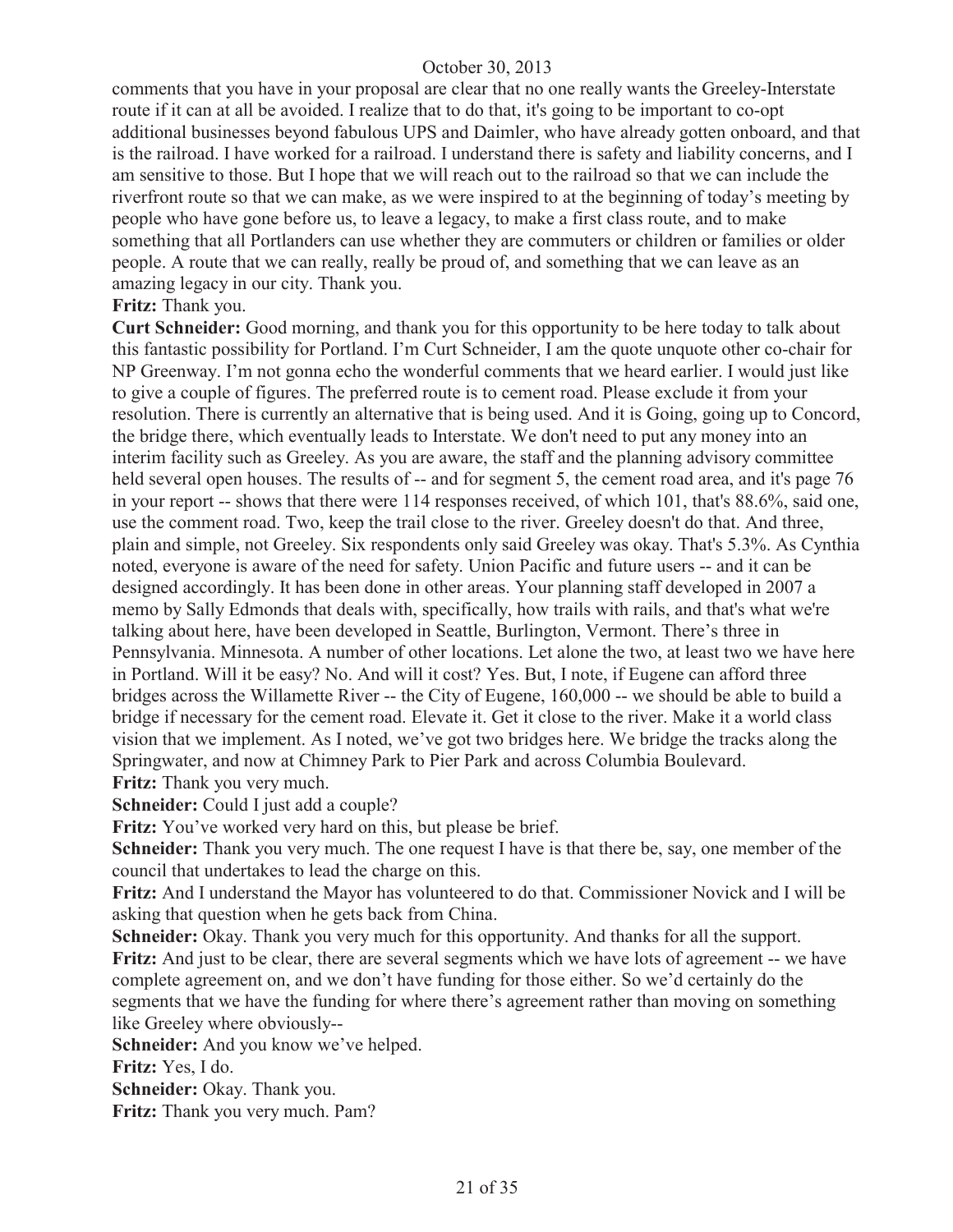**Pam Arden:** I'm Pam Arden. I'm representing the 40-Mile Loop here today. I've been on that organization for almost 20 years. The 40-Mile Loop is over 150 miles of trails, and this segment adds another 10 miles, 10 1/2 miles. We know that we have 16 gaps, now 17 gaps, that need to be filled up. This is major accomplishment to have the North Portland greenway trail. When I moved here from Chicago, I was used to Chicago lakefront being accessible to folks. Parks along the waterfront. You had all kinds of activities that you could pursue there, from bike riding to walking to whatever. So, I was really astounded when I came to Portland and found that there was nothing on the riverfront. The city did not celebrate the riverfront and people using it and being close to it. So, having Tom McCall Waterfront Park, having east bank esplanade, having the south waterfront all being developed now -- it really is a terrific addition to the city. I think that this east bank esplanade, to north Portland, to Kelley Point Park will be an addition well worth the time and effort that we do it. The piece -- I fully support this report. I was on the committee. The concern that we always have is 4 and 5. We know that. I put Greeley Avenue with the Columbia Boulevard overcrossing that we just talked about. We pushed for an over-crossing at Columbia Boulevard, expressly for the purpose of allowing families with kids to get across the road safely. Trying to interact with trucks on Columbia Boulevard with a kid on a bike is not what you want to do, even if there is an island in the middle of the road. People go down that road 50 miles an hour. They're not going to be able to stop. So, we were lucky enough to be able to go for some funding and have this opportunity of having an over-crossing. That's an analogy to Greeley. I live in North Portland. I take Greeley a lot of times to come downtown because I do not go on the freeway if I can avoid it. One day I was coming down Greeley, it was a rainy day, there was a bicyclist on the western side of the road, and they are going down, it's raining, and the truck goes by and a wave of water goes over them. Now, you have to be a really terrific rider to be able to withstand something like that. And I can't imagine anybody with little kids doing that. Even if -- if you spend a lot of money to do retaining walls and a separate trail on Greeley, you're never going to look at a cement road again. So, please do not put that time and effort into that section because that will just divert the attention and we can't have that happen.

**Fritz:** We're not going to do that.

**Arden:** I appreciate that. I just wanted to make that emphasis. Thank you so much. I love to hear this over and over again today that you are not going to pursue that. I really appreciate that. Thank you so very much.

**Fritz:** Thank you.

**Schneider:** Thank you all very much.

**Fritz:** To be clear, it's in the plan as an option. This is a 10% option if it turns out that the cement road can't be used, then we will be needing to look for another option. But again, we will be doing other sections first.

**Fish:** Commissioner Fritz, could I also observe that in the resolution that you're sponsoring, there is a specific whereas, attracts the recommendation of the North Portland Greenway core group that specifically -- that calls out continuing to work with the railroad on that option. That's further evidence of the commitment that you've made.

**Fritz:** Thank you, Commissioner Fish. Good morning.

**Sarah Angell:** Good morning, council. Thank you for your time in receiving our testimony, our public testimony, for it concerns one of the most important but high stakes dangerous bike commuter routes in the city.

**Fritz:** Give us your name for the record, please.

**Angell:** Sarah Angell. I would like to thank {arks for their hard work, ongoing work on this project. I'm here to speak plainly from my perspective as director of the Swan Island TMA, where at the heart of my work is to promote bike commuting to Swan Island employees. I'm here on their behalf. Hence, my focus is segment five of the proposed alignment study. Simply, I urge the removal of this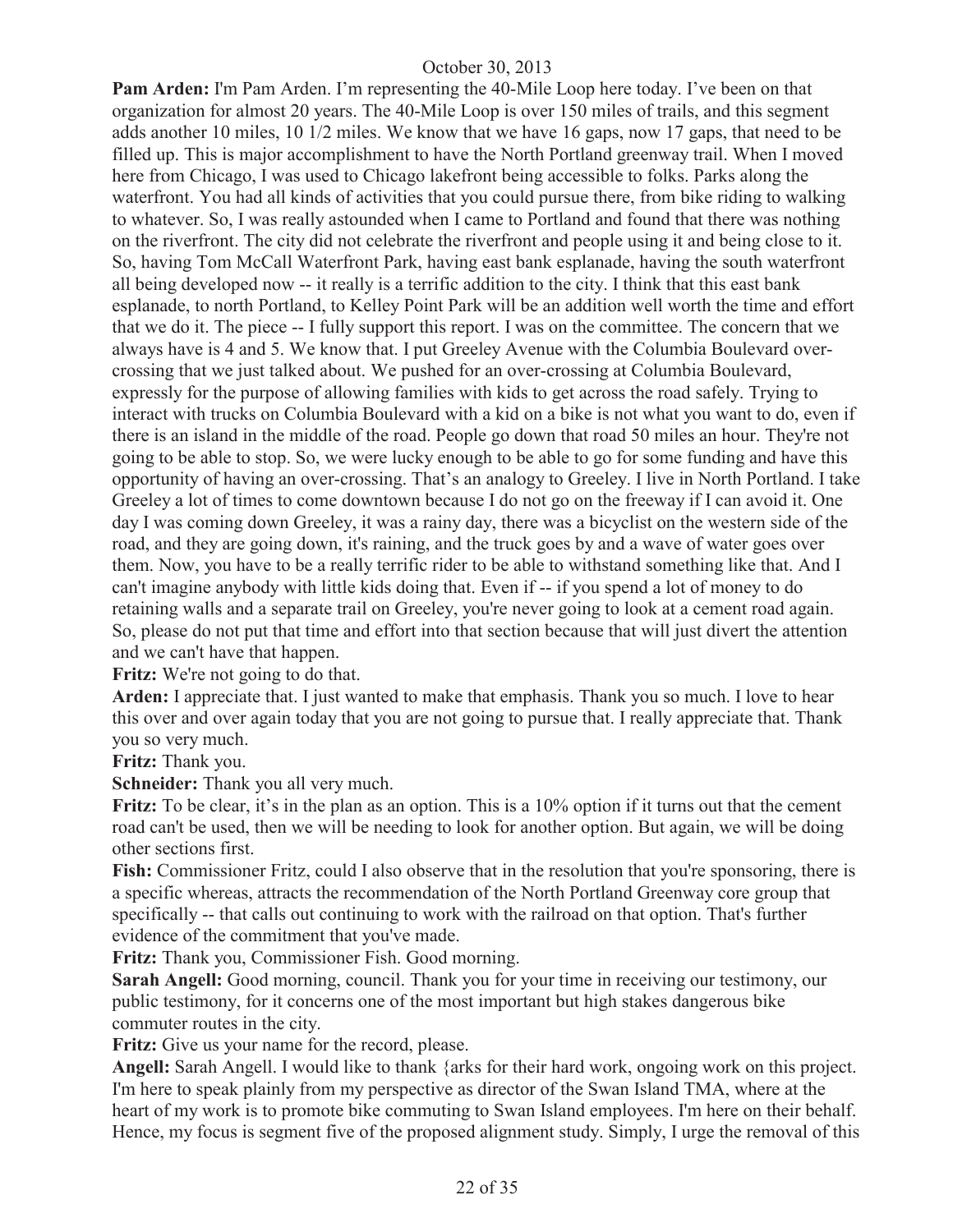alignment as presently indicated on east Greeley and emphatically encourage council not simply to explore, but prioritize funding and building of a non-Greeley separated bikeway for this stretch. When will we have gathered enough evidence or data to prioritize this trail and specifically justify a non-Greeley alignment, one which no doubt presents significant but not insurmountable challenge? If we talk numbers, what is the right number? This morning, you will have heard testimony from community advocates, business stakeholders, those who lay out connecting vibrant communities and employment centers, they lay out the significant near-term opportunities for the Interstate corridor and Swan Island, opportunities that range from improved safety, jobs access, workforce training, and imminent economic growth and trades manufacturing. All are dependent on this piece of access. These testimonies represent a host of eye-catching numbers. For example, \$150 to \$200 million in investment -- near term investment and business expansion on Swan Island. Daimler's alone is one of the largest investments in the region in the last 20 years. There is another one. Swan Island, a regionally significant employment center, now at about 10,000, aiming for 15,000 by 2020. And there are a bike commuter statistics from the area. By now you may have heard about a certain trucking company getting attention for its record-breaking performance in the state-wide September bike commute challenge. These numbers, nearly 200 riders, over 22,000 miles biked during September. That's up from about 9,000 four years ago. And first place, again, for the highest number of new riders in the state. Of course, there are the 900 gallons of gas not burned during that stretch. In all, it's an unlikely tale for a trucking company. There are other statistics here. Crash support data from North Greeley, Going, and Interstate. Among them, one fatality at Greeley and Interstate. These facts and figures warrant a case here. One fatality should be enough. Behind the sobering statistics are the sobering stories that at my job can't be dismissed. There are scores of them, testimonies from Swan Island bike commuters seeking safe passage to the island. Stories of nearly disastrous, outright catastrophic. Some blunt quotes. Access to Swan Island via any other route than a cement road is the single most reason I don't bike to work now, I value my life too highly. Or, I like to bike to work but I don't want to die doing it. Most recently, from a Swan Island employee who bikes her two kids to the day care center on the island. I was in an accident with my two kids last Friday when a passenger truck hit us at an intersection near Going. Miraculously, we're okay.

#### **Fritz:** Could you please finish up.

**Angell:** At this past May, one of the best days for Swan Island, a day of celebrating ribbon cutting, was one of the worst days of my job. For in the middle of the ribbon cutting for Waud Bluff, I received a phone call from the hospital from an employee, an active member of the Swan Island bike community in need of help. He had trouble speaking due to a collapsed lung, internal bleeding, and broken ribs. Over my years on Swan Island, I have been coaxing, cajoling, and encouraging him and others to bike, and to keep riding. Can I look those folks in the eye then or when I hand over a bike trip plan and say good luck?

**Fritz:** Thank you for your testimony. Thank you. Dr. Kuffner?

**Jim Kuffner:** Good morning, members of the council. I'm Jim Kuffner, assistant vice president for community relations and special projects at the University of Portland. I am also the university's liaison to the University Park neighborhood association. First, I would like to expression my sadness of learning the news of the death of Dr. Nohad Toulan at the Portland State University and I'm just deeply sorry that that happened. And I want to extend from the University of Portland our deepest condolences to our colleagues at PSU and to the family of Dr. Toulan, definitely. Greetings from the bluff. Just begun our 112th year of operation. We've got 850 earnest freshmen in residence on campus and full-time undergraduates of about 3,316. Some of the biggest news that happened lately, is that Father Beauchamp, our president, has announced that he is resigning his position and moving on. So we are looking forward to a new president probably in May of 2014. But during his tenure, we've had some remarkable achievements. A newly remodeled library that we just opened, an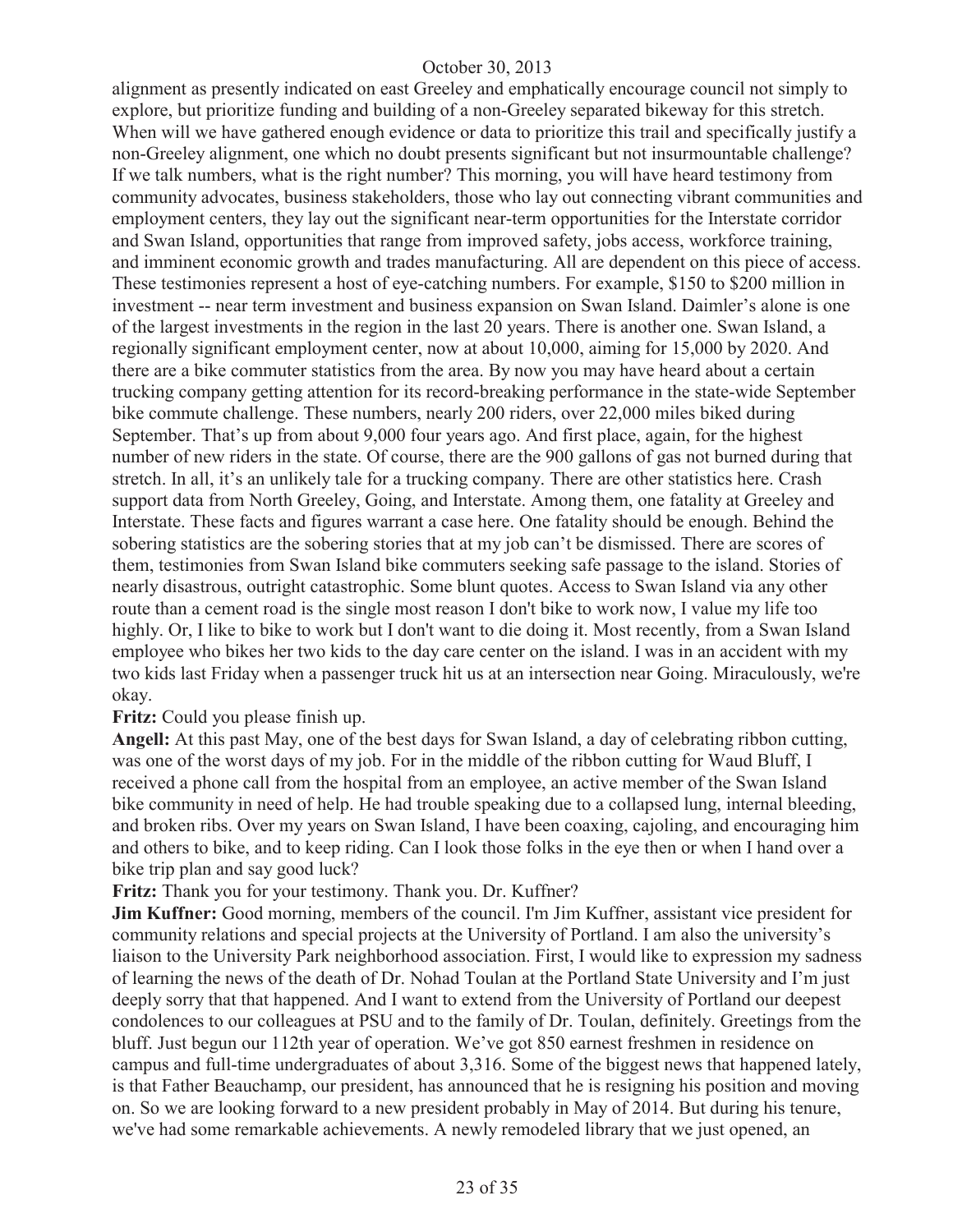expanded engineering school, a new commons to feed all of the students, a bell tower on campus, and two new dorms. Getting ready to break ground in May on a new recreation and wellness center. We completed the cleanup of our 35 acre river campus in April of this year, and we look forward to bringing that property into beneficial reuse in the near future. Our master plan was mentioned that it was submitted. I'm happy to tell you, I'm not here appealing to you to help us pass it. It was approved unanimously through the process. We had wonderful and unprecedented support from our neighborhood association, and we are actively pursuing all of the great achievements we hope to finish through that plan. The future is bright out at the University of Portland. I'm here as a member of the North Portland Greenway Trail committee. I was proud to serve on that committee. The University has been happy to assist with the trail, not only this trail alignment, but with the Waud bluff trail that was recently completed. We think the vision and the access for connectivity in North Portland at this trail provides is going to be a tremendous uplift to all of the people. I want to echo the sentiments of the people of commending the work of the staff and the people who have been involved. They have been wonderful. They have answered all questions and worked very hard to bring as near perfect a document to you as they could. We have concerns. I'm here to support the resolution. I do have those concerns over segments four and five. But, you know, we were committed enough to segment three which involved our property that we included it actually as a condition of approval in our master plan. We're there. So, I want to thank you for this opportunity to be here and to know that you're all welcome any time for a visit up on the campus. Thank you. **Fritz:** Thank you for your support and partnership.

**Fish:** Jim, when the lady pilots win the national ship—

**Kuffner:** Yes, they will, sir.

Fish: Will you come back so we can say, go pilots?

**Kuffner:** I will, absolutely.

**Barbara Quinn:** Good morning, my name is Barbara Quinn. I am the executive director of Friends of Baltimore Woods and I would like to just reiterate what our member, Jim Barnas, said earlier about Decatur Street. Can you see the slide that I have? Okay. That is actually our vision of how we want to see Decatur Street developed as an off-street trail, rather than a built-out -- 60-foot built-out auto and truck traffic street. We want trail users to have -- including our local children -- to have experience of a respite from an increasingly urban environment. We want them to experience the touching canopy, the native trees, and also to see the restoration in progress. So, that's been our long-term vision, and we were really disheartened to hear that there is a plan with PBOT to build the street out. Unfortunately, a good part of our hillside is in the right of way. In order to do that, there would have to be trees removed, including oak trees. We only have actually 40 mature oak trees in the corridor and we are concerned about losing some of them. The city has been a great partner on this project. You have given us great deal of money as has Metro and as has SOLV. And we hope that you continue with a commitment to this project and help us make this route, make this vision happen. This is what we want to see happen on this particular street. We have talked to all of the adjacent business owners and of them, most of them -- we have only not talked to two of them -- are totally in favor of the community wish to see this dedicated street to bicyclists and pedestrians. As Jim said earlier, they're using Bradford Street. The other point I want to bring up to you is the 10 acre woods, which is at the very northern most part of our project and it's also the northern-most part of the Willamette bluff system. We think that this is a great opportunity to add connectivity to our project and also add that Lewis and Clark heritage and history to our project. We hope that you will support the acquisition of that particular parcel when it becomes available. And we're a little bit concerned that the comprehensive plan is declaring that an industrial sanctuary, locking it down for industrial uses. And we're not really sure how that will affect our project. We are only interested in the back half of that lot. The wooded parcel that is currently not considered improved, and the whole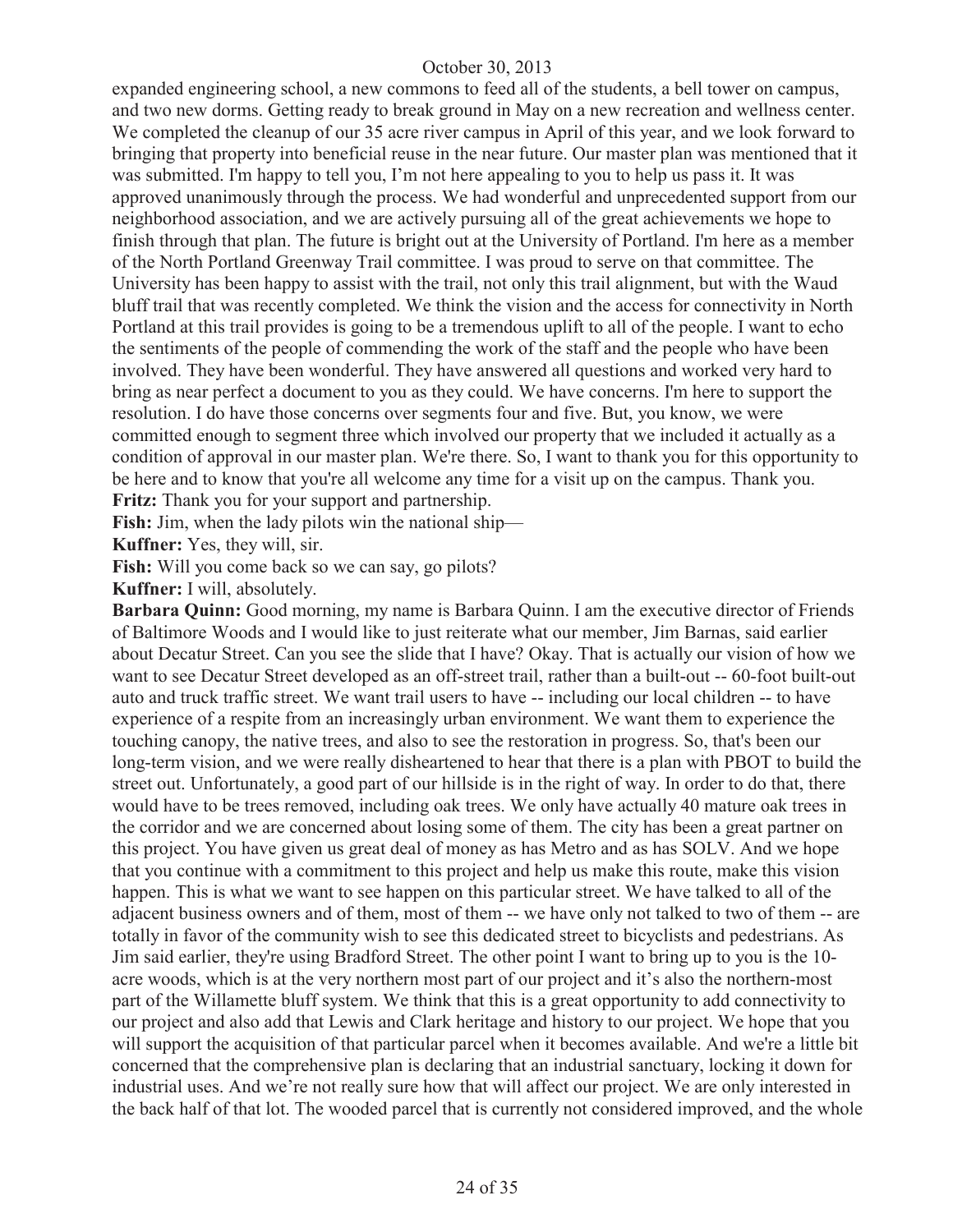entire 22 acres is currently for sale. So, we hope that we can get some support for developing that as part of our project. It is an important part of it. Thank you.

**Fritz:** Thank you. Last three.

**Moore-Love:** We have four more.

**Fritz:** Welcome. Thank you for your patience.

**Susan Gere:** Hi, I'm Susan Gere. I will try to be brief, because Barbara is so much more eloquent than I am. But I, too, was very concerned. I'm a neighbor, I live on North Willamette Boulevard, and I view the future trail as a very important part of the buffer between my residential zone and the industrial part. We do have problems with odors, which, you know, the trees will help with. I've gotten to actually like the clanking sounds at night. So, it is okay that they're there. But, a robust buffer of natural habitat is very good. And I would urge you, in fact, to not only not develop, but to designate both that stretch of Decatur street and the 10-acre wood as we call it, as a native reserve, rather than industrial reserve. That would be the way to go. And these steps would actually not cost anything in the budget which we don't have funding for.

**Fritz:** Thank you.

**Mark Hill:** My name is Mark Hill, I'm a resident of St. John's. Fairly new to the area. I have been for the last three years quite active in the Friends of Baltimore Woods, and I'm not sure if you have a map of that particular little magnification of the map that shows the Baltimore Woods area, but I can refresh you with a copy.

**Fritz:** It is up there. Thank you.

**Hill:** I'm low tech. I wanted to -- there's so much to appreciate in this North Portland Greenway Trail plan that -- and I'm really grateful for all that is happening. I'm asking that the plan be respectful of the place on which the trail lies. Baltimore Woods is a natural event. It is a -- the lay of the land is very steep, it's difficult to develop there. And for that reason, wasn't developed. And so we have a thin corridor of nature that separates the old St. John's area from the industrial riverfront, and it is so great to see that it can be institutionalized and recognized and become an actual place. Welcome to Baltimore Woods. You're there now. And I also recognize the importance of the trail passing through it as a natural, as a way that we can -- the way that it can be preserved and recognized and respected. I'm also asking that we include the 10-acre woods at the northern piece of Baltimore Woods there, as it is -- it's a big piece of land, and it allows for nature to kind of occupy it. A lot of wildlife needs space. Baltimore Woods is a relatively narrow strip of green space that it - - that's an actual piece of woods up there. So, I think -- I would like to see that the plan include a respect for that, and try to include that, or recognize that as part of -- in the acquisition of lands, at least the lower half of the crown, cork, and seal properties, the western half there that is undeveloped and just woods. That would be my request as a change in the comprehensive plan as it is now. Change it from I think it is industrial reserve, recognized as industrial reserve now, change it to nature reserve.

**Fritz:** The Bureau of Planning and Sustainability is currently having open houses on the comprehensive plan process. It's a good time with planning and sustainability to get that, to address that zoning.

**Hill:** Thank you.

**Fritz:** Thank you.

**Joe Adamski:** Good morning Commissioners. I'm Joe Adamski, I'm the secretary for the NP Greenway group and also a St. John's resident and have been active in bicycle and community interest for the past decade. And I wanted to remind the council, the bike master plan 2030 which was adopted by council, identified safety as probably the biggest obstacle to achieving that goal of 50% of all trips five miles or less, you know, by other than driving. And wanted to remind council and also that safety and equity are probably the biggest concerns along this trail. The safety piece, of course with the section five, with the Swan Island connection. I just wanted to remind council that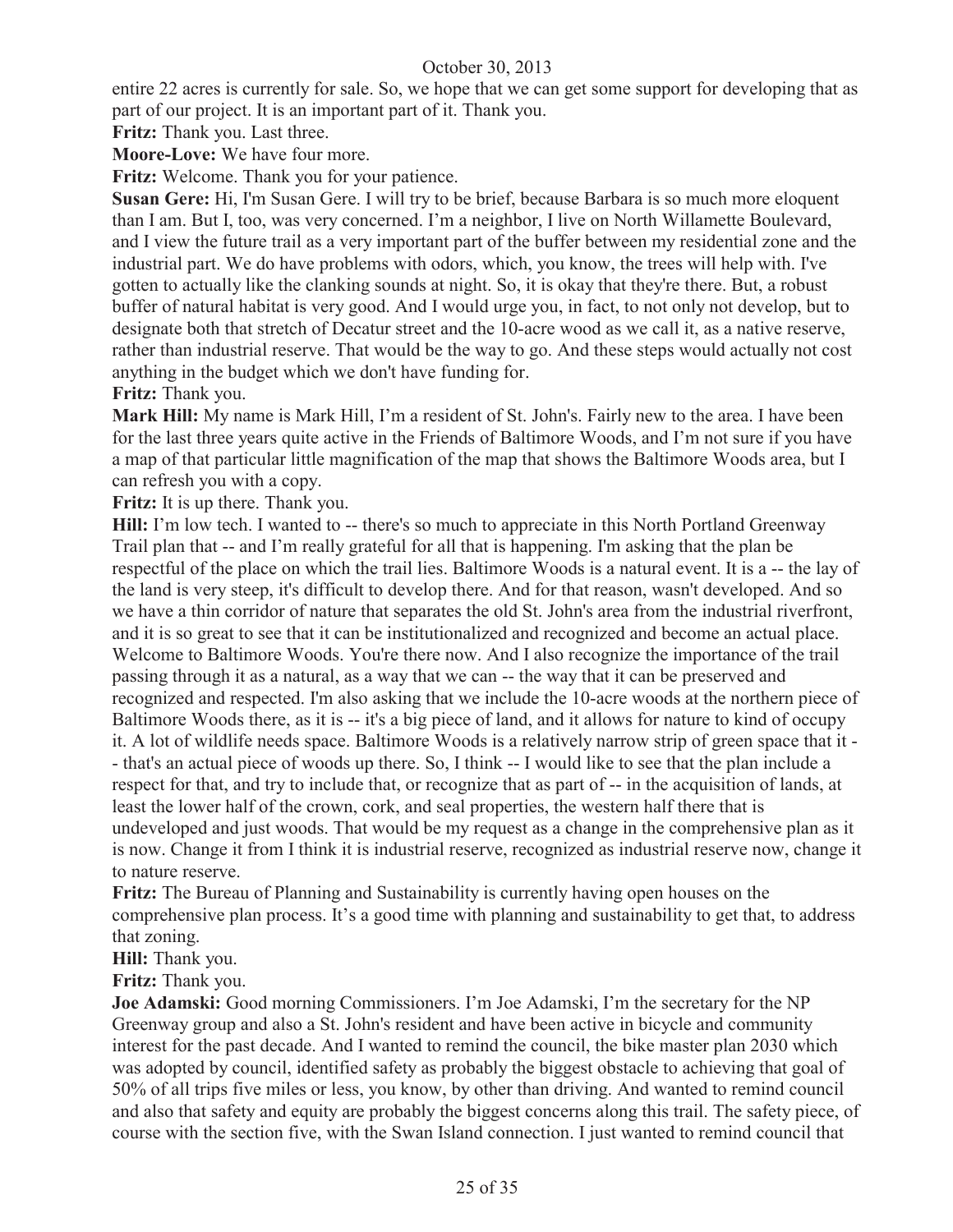any dollar not spent at the gas pump is a dollar that remains in the community for economic development, getting people out of cars, and having that option to at least part of the time ride safely to work, downtown, Swan Island, river gate, and connect to the neighborhoods as well as recreational pieces. They are very important for the general health and happiness of the community. And we're very happy the support that we have received from council and the community and just that little proviso about cement road -- I don't need to nail on that one anymore. But anyway, thank you.

**Fritz:** Thank you for your work on this project. Our last person. If anybody else wants to speak now is the time. Come on up. Good morning.

**Scott Mizee:** Good morning. My name is Scott Mizee. We have heard a lot of statistics today. We've heard some emotional and experienced-based testimony. Have heard some great things and I'm thankful that everybody here was able to express those concerns to the council. I wanted to leave with one last sort of statistic or comment. I'm 39 years old right now. I came to Portland when I was 30 and started working on this plan on the North Portland Greenway trail soon after. Worked with a lot of the folks that you heard from here today. I have a seven, nine, 12, and 14-year-old, and they -- and the legacy that this project leaves are some of the main reasons why I've put so many volunteer hours and now work professionally in planning and design to build and design facilities like this all over the country. So, I would love to see by the time that I'm 49, I'll throw a 10-year goal out there again, that we will be able to ride and walk and experience this trail and all of the wonderful things we've heard. I just want to say thank you for all of your work and the work of all of the people in this room and I look forward to the political will that you mentioned that is there being spent. Well, yes, and we use political will to get money. So, I know that there is money in the country, and I just thank you for your support and look forward to partnering with everyone to get the money to build the project. Thank you.

**Fritz:** Thank you. Lightning.

Lightning: Good morning, my name is Lightning. One of the concerns I have here is I've always enjoyed the east bank bike path, walking path, but what I notice on this resolution here is that what I really enjoyed is that they actually tied in the biking, the walking, and they also tied it into the boating industry. I don't see that on this resolution, and what I would like to see possibly is some of these areas that we have a concern on not able to work with the property owners, what would restrict us from, again, going out on the water, say, using pilings and cement floating walkways, which we've done on the east side which have been very effective and also tying that in more with the boating industry. Because I know they would really love to be able to bring their boats in and tie their boats on some of those walkways, and utilize these paths also at the same time and go to these various locations and what I'm just asking is that maybe some more research could be done in that direction to maybe use these floating walkways out on the river on any areas that might be restricted as far as the property owners not wanting to use their land. Because I think they've been very effective on the east side, and, again, when I view the river, I want to open the rivers up to the people, the biking community, the walking community, but I don't want to see the boating community be overlooked on these large scale projects, because that is a tremendous industry that we need to take care of the boaters and have access to the boaters along this river and plan that in these developments. And I think that is being overlooked and I would like to make sure that this is not being overlooked and if there is the potential to go out on the river and do these type of walkways, let's also look in that direction, too. Thank you.

**Matthew Rogers:** Good morning. My name is Matthew Rogers, I work at Daimler Trucks North America. Lenny encouraged me to come up here and encouraged me to speak. He told me not to give my real name, but that is my real name. [laughter] I frequently use the Ash Grove cement road to get to work. I have about a seven mile commute. And that is probably the best section of my commute. It is the safest, most pleasant -- I don't know if you have ridden down there legally or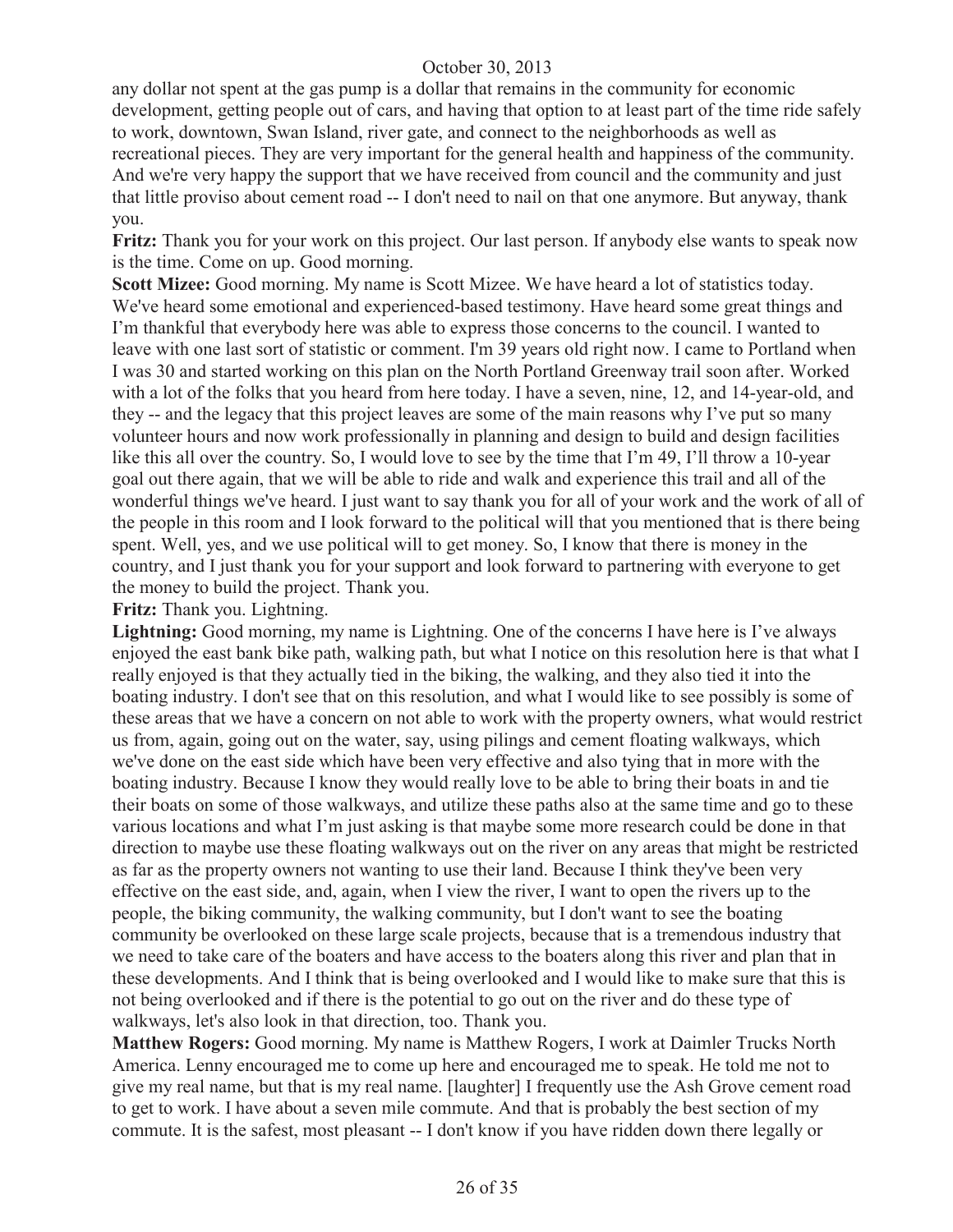illegally or not, but it's just absolutely wonderful. It's quiet, it's peaceful, and I get waves from UP people and some of the truck drivers running through there. There is a business there that says, they've got a sign that says that it is better to lose a minute of one's life doing something safely than it is to lose a life in a minute. And there are some other platitudes they have plastered on the wall there, too, but. When I alternatively go up Greeley or interstate, that's always in the back of my head. I'm like, is this the minute where that comes. So, I choose the Ash Grove cement road. So, hopefully the Ash Grove cement road is a workable solution and we can get to a resolution with Union Pacific Railroad and all of the other stakeholders in this wonderful project. So, thank you.

**Fritz:** Thank you. Anybody else want to testify? If not, we will close the public hearing and have staff come back. Commissioner Fish, you have some questions?

Fish: I guess I just -- my question was more the nature of a clarification, Commissioner Fritz. And something I alluded to earlier. You have been very clear in the segment five that the preferred community route is the cement road. We also know that the mayor has stepped in and offered to provide leadership. We're aligned as a council on that issue. The resolution specifically calls out that we continue to work on that. So, I just want to be clear that in supporting this resolution, we're also, as it's crafted, making clear that we understand the community's preferred route and that nothing is imminent because of the funding issues that you have identified, but that it is clearly -- to make sure that it is clear enough in directing further action on exploring that option on North Greeley. I just want to make sure that that is captured because that is one of the most important threads in the testimony and give staff a chance to clarify that.

**Abbaté:** I think Commissioner and members of the council, it is certainly our desire to have the trail closer to the river, if possible. I think when you develop these plans, though, we're being charged with identifying what is a buildable route as we sit here today. So that's why we're showing two options. I think we want to be clear that the City is united in its interest in the cement road. I would not suggest that we pull Greeley out because we then create a gap in the trail plan. And if something doesn't happen, then we almost have to reinvent the process again. I think it is good to have contingencies. I think it is very clear that -- hear from you, but that is the public's best desire as to build as close to the river as possible, particularly through Albina yard.

Fish: Just so the record is clear. Parks and all of its partners will continue to work towards realizing the community vision on the cement road.

#### **Abbaté:** Absolutely.

**Fish:** That is the commitment. And Greeley will remain in the vision as an alternative, but no action will be taken on Greeley until at some point in the future you come back to council and we have that further conversation.

# **Abbaté:** That's correct.

**Roth:** I would also just like to remind council that Greeley is shown in the north reach river plan. Which is why we explored the 10% buildable option for that.

**Fritz:** Due diligence.

**Abbaté:** Exactly.

**Fritz:** Other questions for staff? Thank you very much. Let's go to the vote.

#### **Item 1026 roll.**

#### **Novick:** Aye.

**Fish:** I want to thank the Parks Commissioner for bringing this forward and for organizing a really terrific public hearing. I want to thank everyone who took time to come and testify today. I'm reminded, as we step back in this debate, that one of the great strengths of our city is this focus on trails, active recreation, the connectivity that allows people to walk and bike and use alternative transportation. And this is an enormous opportunity on the horizon. We have others. We have one that abuts i-84 that is equally thorny, because it involves a railroad and connectivity issues. I want to begin by just saying I am so grateful for the leadership and vision at the grassroots to bring this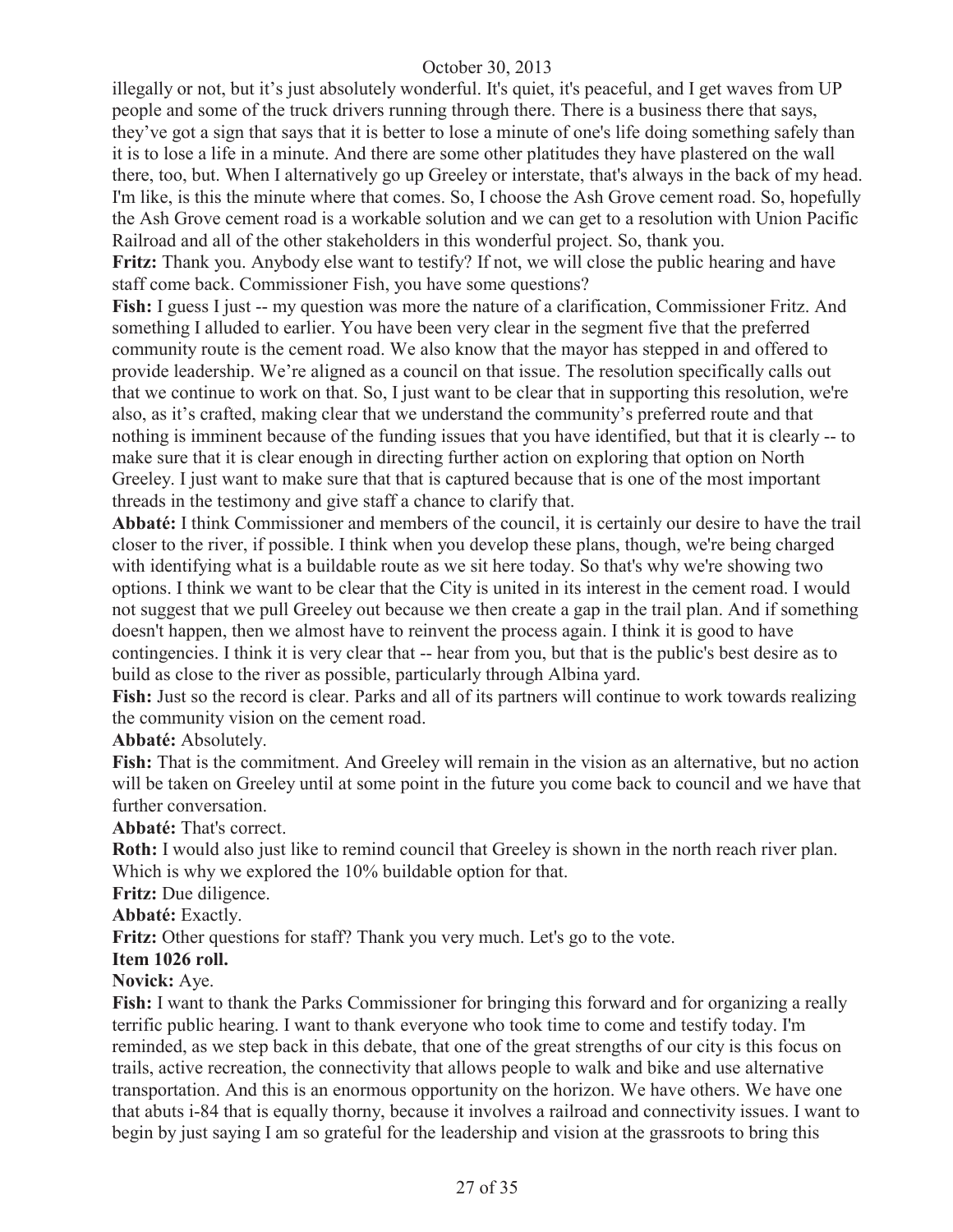forth. And today we have heard from some of the most constructive partners that Parks has, from the Friends of Baltimore Woods, North Portland Greenway, to the 40-Mile Loop people. I'm sorry, I was thinking of Barbara Walker as someone was testifying. Only in Portland will we say that the 40- Mile Loop is responsible for 140 miles of trails. Talk about vision and follow through. Our friends at Daimler, at the TMA, Lenny, you will be missed. Lenny thank you to your service to our community. And Lenny doesn't take no for an answer which is why he has been such an effective advocate on behalf of that community. So today I feel like we are on the cusp of doing something really important but there are some really big challenges ahead. We begin by thanking our partners for all of their leadership and their tenacity. We acknowledge that this is an imperfect plan primarily because of segment five. We also acknowledge that the Mayor of this city will use his good office to work with all of us to see if we can crack the nut on cement road. Beyond that, we are committed to something bigger than any of us, which is a city that promotes active transportation which is age friendly to people of all ages, and that sort of has our vibe. And this North Portland Greenway, when fully realized, will be a triumph of for our city. I share the passion in this room, and the optimism. I'm grateful for all the hard work. I would be remiss if I didn't close by singling out the staff at Portland Parks & Rec. It is very heartening to us up here that person after person got up and called out the professional staff for their work and their diligence and their creativity. We did not become a gold medal park system in spite of our staff. We became a gold medal park system because of the professionals that work for the bureau and our partners outside of the bureau and the beautiful work we do together. This is a shining example and today I'm proud to vote. Aye.

**Saltzman:** I appreciate all of the activism around the trail in certain segments. This is a great piece of work, a great piece of collaboration between Portland Parks and the citizens and businesses in North Portland. A very exciting vision and I look forward to it becoming a reality. One segment or the other. Cement road preferably. Aye.

**Fritz:** Thanks to everybody, Director Abbaté**,** Emily Roth, the entire team at Portland Parks, and to my friend and colleague Commissioner Fish who has worked diligently on this for the past five years. That speech I adopt as my own, but recognize that taking the Parks bureau from Commissioner Fish but you can't take Commissioner Fish from the Parks bureau. [laughter] **Fish:** Why are you laughing? I have your cell phone number.

**Fritz:** Thank you to the community, as Nick said. This has been a great effort. Lenny thank you for your service. I can't imagine that you are going to stop volunteering because a lot of the time you spend has been volunteering above and beyond what you do in your job, and I know that all of the communities appreciate it. This has been a great hearing and a great discussion. Thanks to Patti Howard on my staff, who has been tracking this process since we were assigned the bureau, and, indeed, before that with the office of healthy working rivers where which I can't help but think, Lightning, if we still had healthy working rivers we might have had more comments on boating and those interactions. I know that Parks staff is very aware of those issues and we will continue to track that through the Parks bureau. Funding is the main challenge. So, this is great that we're accepting this report and we now have a 10% plan. We don't have funding. We have a huge funding gap and we heard at the beginning of council from employees who are concerned about the seasonality of our employment and pay and such. We only have a certain number of planners. They do amazing work. But there is a whole bunch of projects and not enough staff to act on all of them. That is something, colleagues, that we will be talking about in the budget. And that in order to maintain the service of Parks as infrastructure -- this project in particular brings together transportation and parks -- the trail is infrastructure and we need to fund it as such. That goes across the board for our park system as we value it and yes, it's the political will and perhaps asking voters to fund additional something, it is also the community talking with your neighbors and saying this is worth is paying for. Taxes pay for services, and without adequate funding which is what we have been seeing over the last five years, cuts and cuts and cuts, we cannot build the Portland that we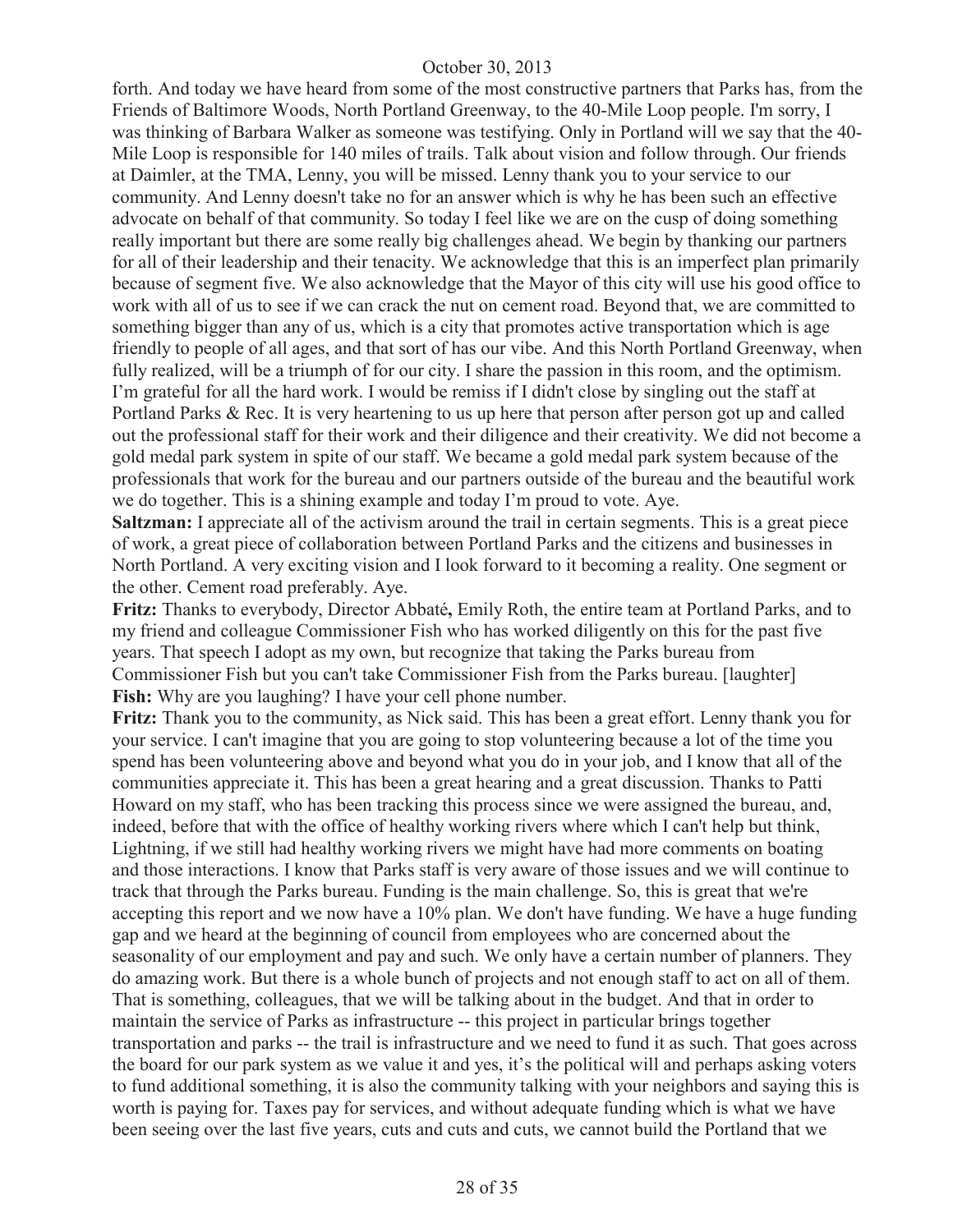want to see and envision in this plan. But we can make a good start on it despite the challenges, and we've done that. I appreciate everybody being here today. Aye.

**Fritz:** Can we go to the consent agenda please, Karla? Does anybody want to pull anything from consent? Anybody in the audience want to pull anything from consent? Did you pull something? No. Please call the roll on consent.

#### **Consent roll.**

#### **Novick:** Aye. **Fish:** Aye. **Saltzman:** Aye. **Fritz:** Aye.

Fritz: Thank you, and I apologize to those who have been waiting for the next time certain. Please read item 1027.

#### **Item 1027.**

**Fritz:** Auditor Griffin-Valade and IPR Director Constantin Severe, I believe will be taking it away. **Constantin Severe, Director, Independent Police Review, Office of the City Auditor:** Thank you, Commissioners. Appreciate your time on this very important issue. My name is Constantin Severe, I'm the director of the Independent Police Review Division. I am joined by our assistant director, Anika Bent-Albert, who spent a lot of time putting together this process for the reappointment of these really fine folks. And our assistant program manager, Rachel Mortimer. We're here today to ask that council reappoint 10 community members as the citizen members on the Police Review Board. The Police Review Board is the advisory body to the chief of police and the police commissioner in all disciplinary cases where an officer faces discipline of a day or more. They hear the investigation, they get to send the investigation back if it is not sufficient and they also hear all officer-involved shootings, in custody deaths, and certain types of use of force cases. These individuals served starting in 2010 as a result of the creation of the Police Review Board. That changed the way the old performance review boards and use of force review boards worked and created the Police Review Board where council actually has a, more than a say, but actually appoints these individuals, which is a change from the way it used to work, where it was the chief of police who appointed the community members. And when we did the 2010 code changes, we thought it was important because of the huge issues that the Police Review Board hears that council actually gets a chance to see the quality and merit of these individuals that are on this board. And just so -- you guys have been working very hard. I will keep this very brief. There are 10 members. I'll just read out the names for you and a little bit about their biographical background. These folks have served on the Police Review Board for the last three years and I have had the opportunity to work with all of them and they serve the city very well, hearing very important cases. Carlos Calderon-Marcial, he's a Portland resident and is a self-employed investment professional. He has over 30 years in banking and finance industry and is currently devoting some of his time to community developments. He is also a public member on the Oregon State Bar's client security fund. Edward Hershey, as some of you may know, is very recently retired as a communications director of the service employees international union local 503, and is now principal at Edward Hershey & Associates Communication Consultants. He has a long history in the newspaper industry and was also a former assistant commissioner of corrections in the City of New York. Rob Kodirov is a finance business services manager for Multnomah County Department of Health Services, providing departmental oversight, support, and managing staff. Prior to that, he was a senior fiscal analyst for the State of Oregon. Diane Rollo-Whiting Marsh is a surgical nurse at the Oregon Health Sciences University. Her practice involves large numbers of indigent persons and a broad spectrum of our community. Anthony McNamer is a partner at McNamer & Company. He is a very multifaceted individual. He is the owner of expunge records and also represents a lot of intellectual property type clients, including hip-hop artists. Patrick Messinger is a retired owner of residential property management business. He is also a board member of the Concordia neighborhood association and also serves on the northeast coalition of neighborhoods and served as an advisory councilmember to the foster grandparent program of Multnomah Family Services.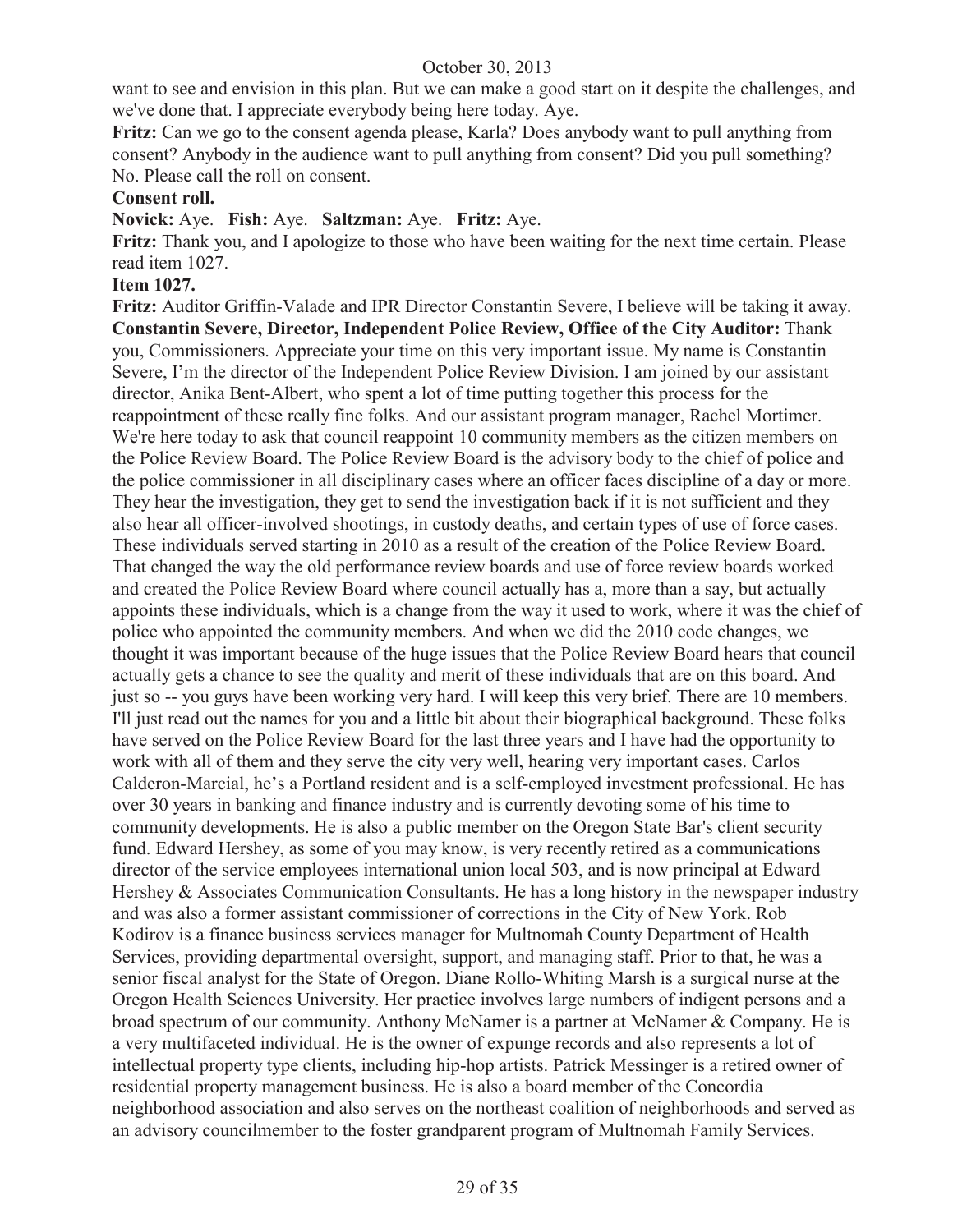Grace Reed is a retired individual who has considerable experience in mediation, education, drama therapy, and addictions counseling. She has training and experience in conflict resolution and has worked with at-risk individuals and families with youth dealing with addiction. Lewellyn Robison is a retired U.S. customs officer. She has traveled extensively and was a former member of the Citizens Review Committee from 2004 to 2010 and served on the PRB's predecessor, the performance review board, use of force review boards. Charles Rosenthal is a member of the police review board and he is a retired engineer, consultant, and manager. He serves on many boards and is very committed to our community. And finally, but not least, Wilson Sulman is a retired estimator who worked with mechanical contractors. He served in the United States Navy as a radar operator and also done brief stints on the shore patrol when he was a younger individual. He is very connected with his community. He served with the Salvation Army distributing food and toys and I know he is heavily involved in his neighborhood association. So, that is my presentation. If you have any questions, feel free to ask me.

**Fritz:** Questions from council? Thank you very much.

**Severe:** Thank you.

**Fritz:** Any testimony on this?

**Moore-Love:** Yes. We have two people signed up. Joe Walsh and Dan Handelman.

**Fritz:** Please come forward. Good morning, Mr. Walsh.

**Joe Walsh:** Good morning, my name is Joe Walsh. I would like to defer to Dan and let him go first if that's okay with you guys.

**Fritz:** Is that okay with you?

**Dan Handelman:** Fine with me. Good morning, President Fritz and council members. I'm Dan Handelman with Portland Copwatch. I am here to testify about this agenda item. Issue of the Police Review Board is broader than the 10 individuals that you are reappointing this morning. We don't have any particular problem with them because of course we don't know what they have been doing because what they do is happening behind closed doors, and the individuals aren't named in the police review board reports that we do receive. We have no idea who is doing what or how they're performing, even though they're ostensibly representing the community when these boards are held. The last time they have been seen in a public place was in these chambers in October 2010, when training was going on for the Citizen Review Committee and Police Review Board. There have been no public feedback from them saying this is how the process is going, this is what we're doing, and there has been no interaction between them and the Citizen Review Committee, even though the auditor us introducing the DOJ mandated option for the CRC members to rotate on this board to help better integrate our oversight system. And as you know, we talked about last week, when we talked about the oversight system in total, there's no opportunity for the individual who is harmed in the cases being heard in front of the Police Review Board to appear at that review board. So, a lot of problems in the structure. Again, going back to what you're considering today, there were 19 people appointed in 2010. Actually their term started in September. And this new term is starting November. I'm not sure why there is a lapse there. But nine of the people who are not being reappointed, there is no explanation what happened to them. Three of those nine people, former members of the Citizen Review Committee as well, it would have been nice to have an exit interview with them to find out what their experiences were and why they aren't on the board anymore. My understanding is that there were 26 other people applied to be on the board and their background checks are still being finished up and there's going to be another batch of folks you will be able to look at in the next couple of weeks. The internal nature of the board also leads to other questions that we don't know the answers to. In addition to the citizens who rotate on this board, there are peer officers who rotate on and we don't know if they're kept to the same strict confidentiality as the citizen members who can't report back to the community what they've seen and heard. It would be nice to know that, for instance. You know, again, referring to changes that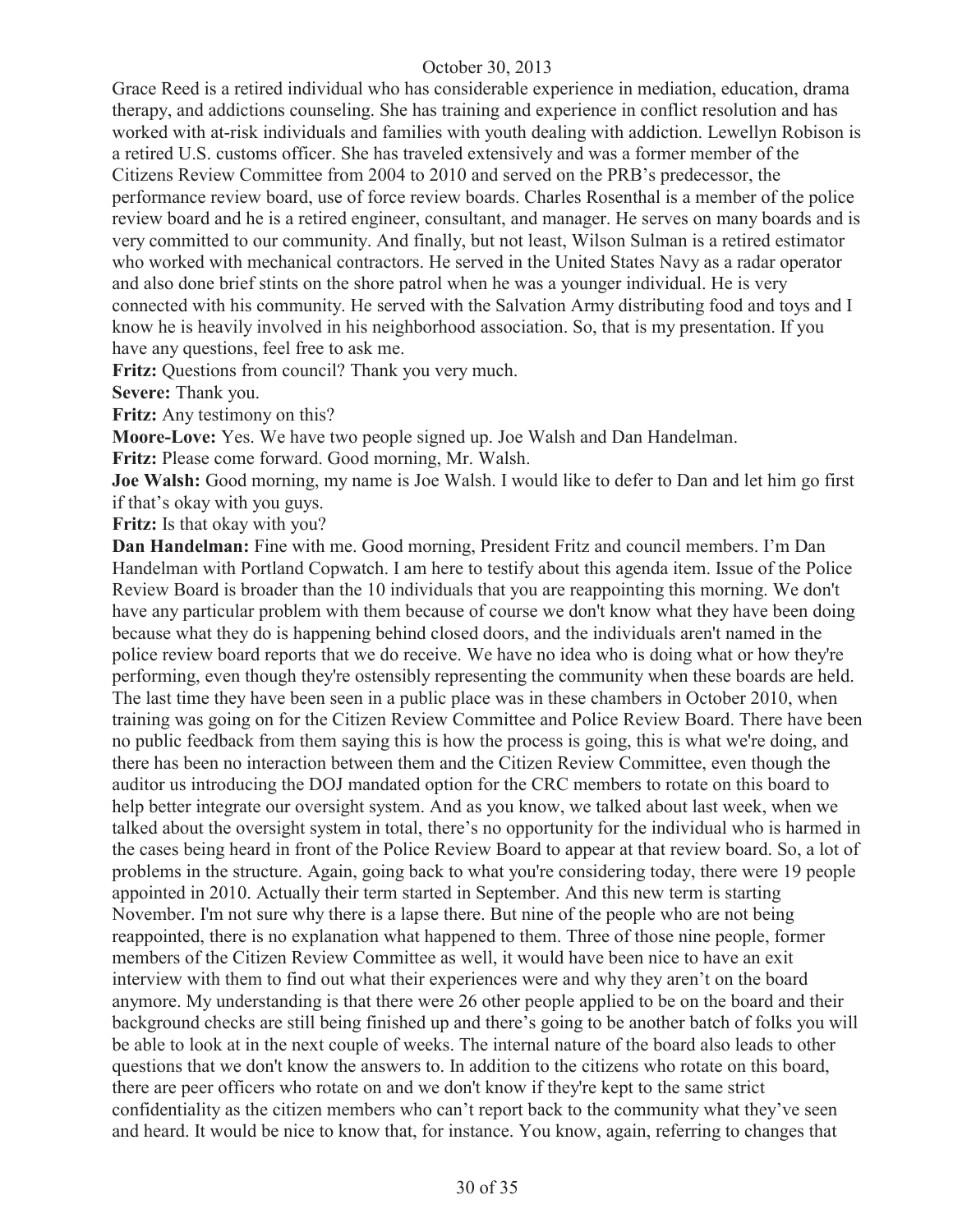you were looking at last week, the auditor wants to make a lot of these changes based on specific incidents that happened with some of the police commanders not going through the proper motions to be part of the accountability system. Specific issue came up around this police review board where Fred Bryant, the father of Keaton Otis, tried to appeal the findings of the review board. He didn't think his son's death was justified. He was disallowed by the IPR to do so. Fred Bryant passed away yesterday. He had a stroke earlier this month and he's never going to be able to see that issue through to its final justice. I just wanted to remember Mr. Bryant. Thank you.

**Walsh:** Again, my name is Joe Walsh, I represent individuals for justice. We have a real problem with the appointments, and we fully expect you once again to just rubber stamp it. What we would question is the process. There is an old saying that a lot of people use now, if you keep doing the same thing over and over again and you expect different results, it's a sign of insanity. And that's what we do. We keep putting the same people on these committees and we expect different results. We would suggest that you not vote today and ask the people that make up the list of the potential candidates for this committee to look at organizations that would be different. Like Dan sitting here, Copwatch, or the ACLU, or the Lawyers Guild, or Sisters, or people that work with the homeless. We need a different direction. And I know I keep saying that to you. And you're really going to get tired of hearing it because just about every time I speak to you, I will say that. We as a group have failed miserably in most of the things that we're attempting to do. And my suggestion to you is, if you believe a small part of that, then do something different. And what you do in the difference of this committee would be to say, no, we're not going to reappoint a whole group of people of 10 at one time. We're going to reach out and suggest maybe we should have more of the community involved in this. Because as you go down the line, it becomes a very tight group. And you lose creativity when that happens. I'm suggesting, go outside and stop reappointing people. Thank you. **Novick:** Mr. Walsh?

#### **Walsh:** Yes.

**Novick:** I assume you have a list of people from the Lawyers Guild and the ACLU, etc., who have asked to be a part of the Police Review Board and been rejected, so I would love to have that list. **Walsh:** Why would you want a list?

**Novick:** Because if -- I would like to know how many such people there are and to follow up with them and see why they were rejected. Because --

Walsh: I'm not suggesting that you rejected them. I'm saying that you need to get off of your ass and do some work instead of just talking about it.

**Novick:** You just suggested --

**Walsh:** If you say to me, well give me a list -- how about you give me a list of people that would be acceptable from the ACLU or Lawyers Guild or Dan --

**Novick:** You're suggesting, I think, in your testimony that there's people who should be part of this board, who have asked to be and been rejected. So if that's true, I want to see the evidence of it. **Walsh:** I'm suggesting that you be creative and I'm suggesting that you think about the direction that we're going in. We are now having problems. Everybody accepts that. What's going on with our police department? Everybody accepts that. You would have to be fool not to accept that. So what does that mean? It means that you have to go in a different direction. That's all I'm asking you to do. To be creative, to go in a different direction. You are not going to put me on it because I won't serve on committees. I'm talking about other people that have different views and that are fighters and will not rubber stamp things. I'm really getting tired of everybody rubber stamping everybody else and everybody saying that we're doing a good job when people are dying on our streets. And I'm a little upset because I knew Fred and he died last night and we saw him in the hospital and it was really sad to watch him go. And he got a stroke fighting for his son because our system sucks. And that's what I'm saying to you. And he was younger than I was. It makes me a little nervous.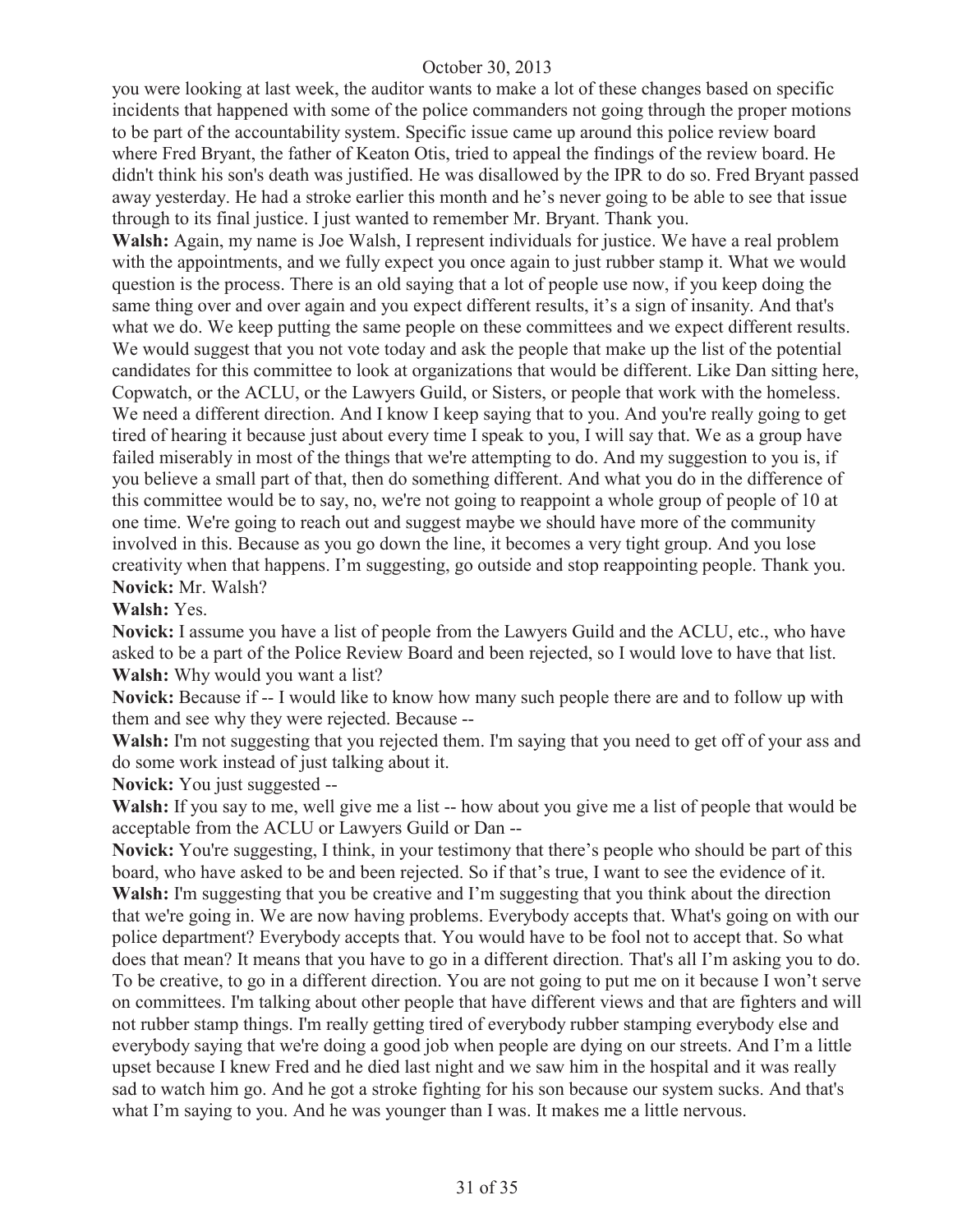**Fritz:** Thank you for your testimony, both of you. I have some questions for staff. Why are we reappointing all of the volunteers rather than having any new candidates?

**Severe:** There are new candidates. Right now, we are just reappointing the folks who served before and the new candidates, as Mr. Handelman mentioned earlier, will be appointed to the board once their background checks come through. We're just doing the first part because the Police Review Board, the way it works is that these community members serve three-year terms. Their terms have expired. There are currently no citizen members of the Police Review Board and there is actually a backlog of cases waiting for new facilitators who being trained up as of today and these new citizen members -- because citizen members are part of the quorum. So without citizen members, there is no Police Review Board.

**Fritz:** What kind of evaluation have you done of these 10 people to look at inquiries they have participated in to see if -- as Mr. Handelman was saying, the community doesn't get any minutes - the minutes don't specify who said what. So, there is no -- and usually for citizen appointments, there is a public process, people can see whether people show up or not, what kinds of comments they've made. That's not possible in this kind of confidential process, but what kind of due diligence have you done within the auditor's office to look at the performance of the candidates? **Severe:** Well, for each of these members, we've talked -- well, just talking broadly so I will not get into confidential areas, but we have had discussions with the police bureau. Assistant director Mortimer and myself, we've both served on Police Review Board and we've been able to monitor these community members. The Police Review Board, as part of our recommendations with the auditor that you put in recently, we want to make the Police Review Board more transparent than it is. I think it's important that the community have an ability to see what goes on in the Police Review Board. There is the public report. I don't think what the public reports are right now is enough to give the community a sense of all of the work that goes into being a Police Review Board member. The hearings that we have when there is a Police Review Board, they are currently five voting members. There is a community member, there is the IPR staff person, there is the officer's commander, a peer member -- a peer officer member, and then there is the officer's assistant chief who is in charge of that particular branch of operation. Those are open, frank conversations facilitated by somebody who is not employed by the police bureau, and there is no one who is a rubber stamp. Everybody speaks their mind. And if you -- and every one of the cases has a public report that comes out on it, and I think folks have access to that and can see there are times where it is a 2-2, well, 2, 2, and 1 type of decision or 3-2. I think folks put in a lot of work on these cases -- Fritz: Citizen members don't give a report to anyone, right?

**Severe:** There's a public report published by the police bureau that details the activity of the board as a whole.

**Fritz:** And is there any opportunity for the members who have sat on that board to say, in general even not about a specific case, what their experience has been and to share that with the Citizens Review Committee, or the Human Rights Commission, or anybody?

**Severe:** I think if those organizations would like to have a police review board citizen member talk to them, recently I have had the opportunity to be in front of the human rights commission, and one of the things that our conversation revolved around was the importance of different folks in oversight just defined broadly, whether it's human rights commission, CPRC, CRC, that we get together and get outside of our respective silos and that we go to each other's meetings, that we have representatives. We had a CPRC --

**Fritz:** Members would be allowed to go and talk about it.

**Severe:** They could talk broadly. They couldn't talk about specific cases because these cases are confidential matters. These, are at base, employment decisions about possibly disciplining a police officer for some misconduct.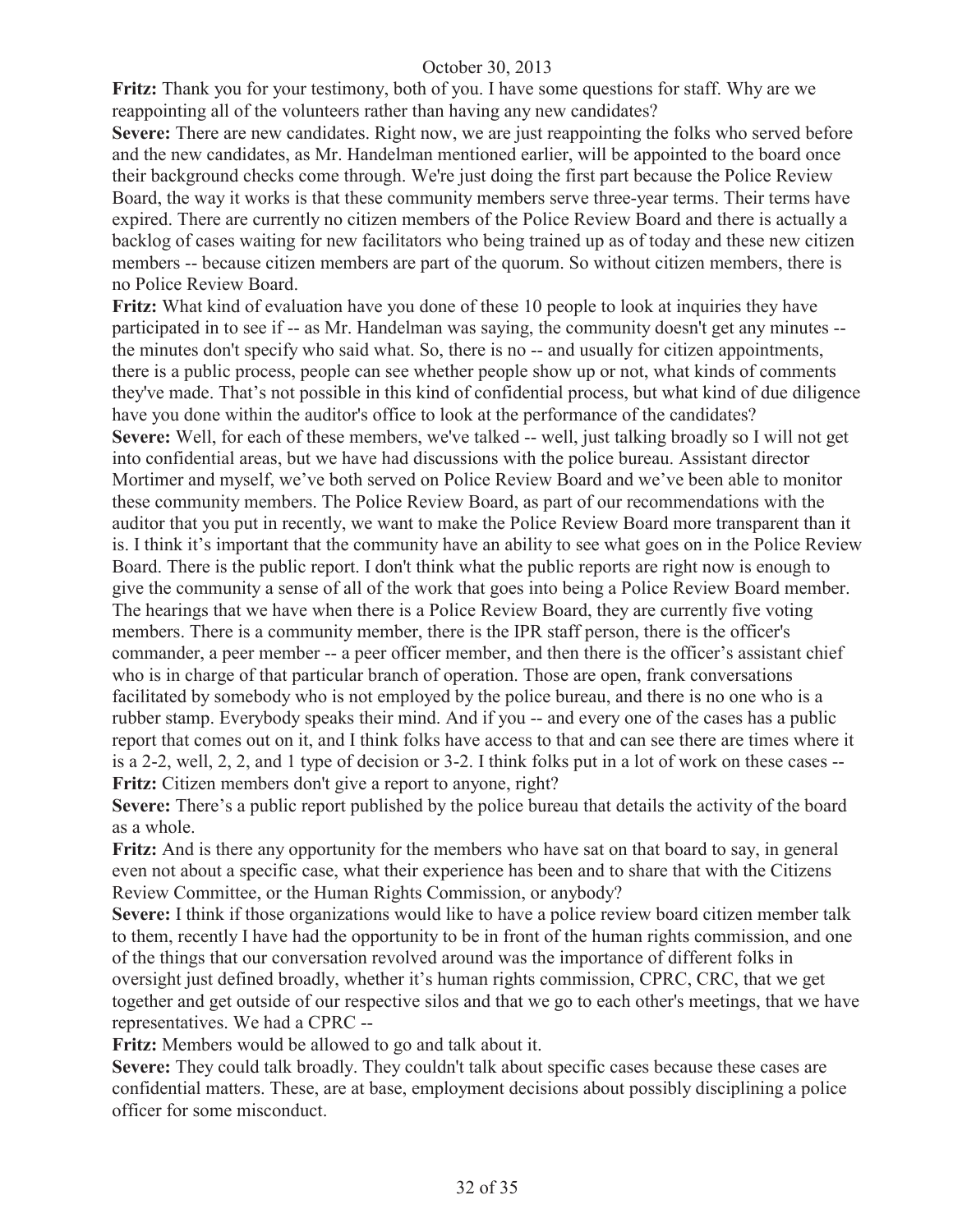**Fritz:** Right. But it would be helpful to me if we at some point had a panel presentation from some members of this review board members that can be chosen to give us some feedback about, do they think that process is working? If not, how should it be fixed?

**Severe:** I think that would be good. Because I think it is important for the public and for council as leaders of the city to have that feedback of how community members feel about what is going on at the Police Review Board.

**Fritz:** Thank you. Any other questions or comments? This is a report. So, does somebody want to move the report?

**Fish:** So moved.

**Saltzman:** Second.

**Fritz:** Vote please.

**Item 1027 roll**.

**Novick:** I just want to say that I really appreciate the willingness of people to continue to serve. It takes a lot of time and a lot of energy and a lot of commitment and we really appreciate it. Aye. **Fish:** Aye.

**Saltzman:** I want to also add my appreciation to the Citizen Review Board -- I'm sorry, the Police Review Board citizen members -- for re-upping for another term and I'm sure it is hard work. Aye. **Fritz:** And I thank the volunteers on the Police Review Board, also the two folks that testified today. I agree that we do need to make extra steps and so I encourage the Independent Police Review department and the auditor to bring back the measures that were presented last week and so that we can continue to work on these issues. They're too important to put off until a later date, unspecified. Thank you for your work on that. Aye.

**Item 1037.** 

**Fritz:** Thank you. Is there somebody from the mayor's office here for this?

**Saltzman:** Madam President, there is a member from the Mayor asking that we attach an emergency clause to this so I would move that we add an emergency clause.

**Fish:** Second.

**Fritz:** All right. That's interesting that we don't have anybody to present on it. My understanding is that this is per the budget to allocate a decreased amount of \$177,000 to Janice Youth Programs for their shelter beds, which are for youth victims of human trafficking. The mayor is proposing to restore the \$70,000 that he cut in the budget as part of the full bump and that would extend the services provided by Janice Youth to allow youth who are currently aging out of the system to continue to receive services from age 18-24. That part is coming in the bump. This is for the staffing of the Athena House. Anyone who wants to testify on the amendment or on the main motion? **Moore-Love:** Angela Hamitt was here but she had to leave.

**Fritz:** Thank you. Let's vote on the amendment of the emergency clause, which I believe is to impact a delay in funding could impact Janice's ability to provide continuous safe places for juvenile human trafficking victims.

# **Roll call for emergency clause.**

**Novick:** Aye. **Fish:** Aye. **Saltzman:** Aye. **Fritz:** Aye.

**Fritz:** And then vote on the main motion.

**Item 1037 roll.**

**Novick:** Aye.

**Fish:** Aye.

# **Saltzman:** Aye.

**Fritz:** Janice Youth does do amazing work with some of the most vulnerable people in our community, the youth victims of human trafficking. I am glad to see this funding coming through. I hope to see support for the additional funding in the fall bump and I will bringing an additional item to council in November requesting more money for human trafficking survivors. Aye.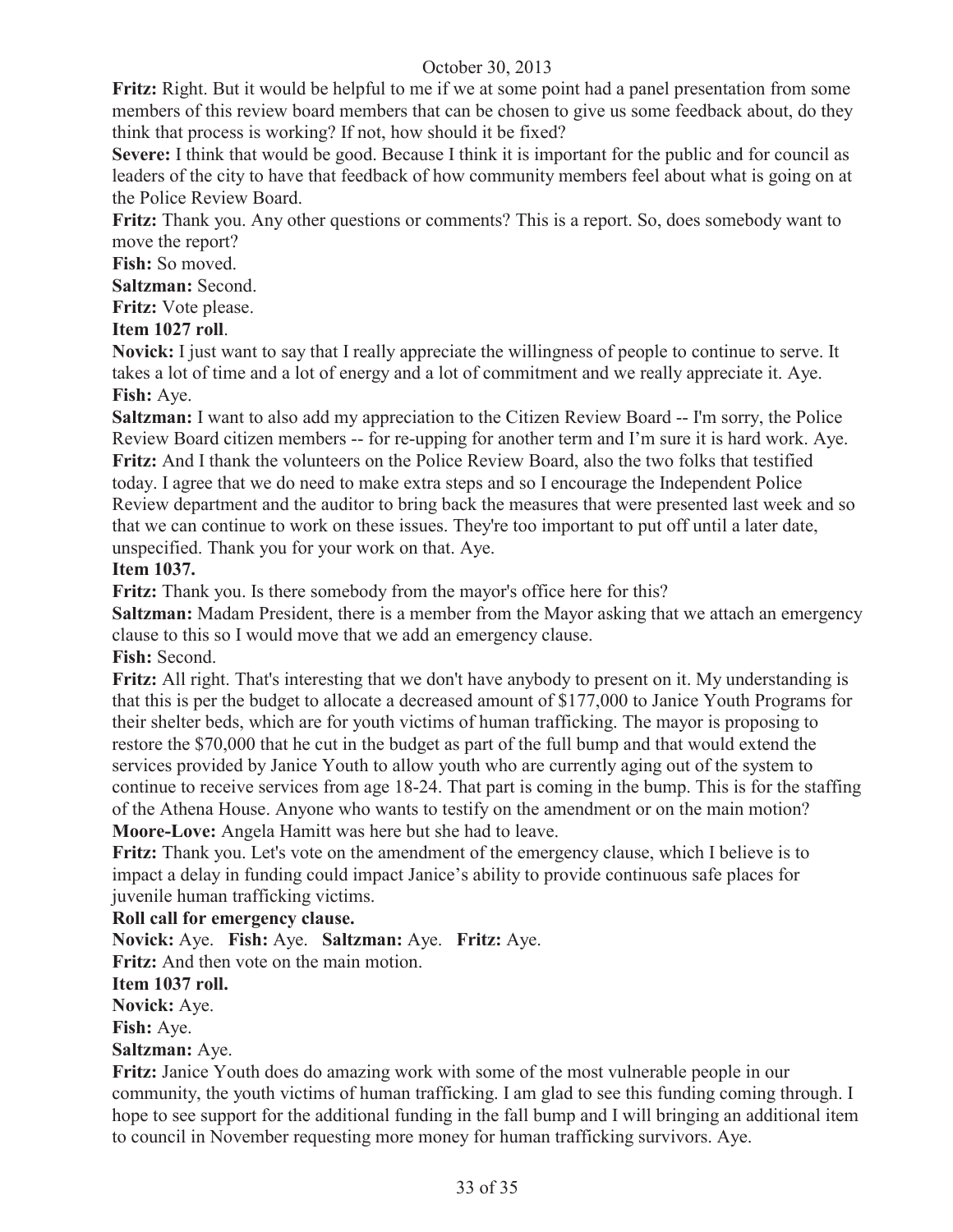# **Item 1038.**

**Fritz:** Commissioner Novick.

**Novick:** I'm glad to have this opportunity to explain that we are moving forward with an important aspect of the East Portland in Motion plan developed by citizens of our east Portland community and PBOT in identifying a large number of critical sidewalk and safety and access to transit improvements. The southeast 136th avenue project was developed as part of EPIM and listed as a priority project in the plan. The project corridor is divided into three phases of design and construction. Together, the three phases will result in a continuous sidewalk for this 1.5 mile northsouth corridor. The complete project stretches from southeast Foster boulevard to southeast Division street, in three phases. Phase one is Holgate to Powell. Phase two is Foster to Holgate. Phase three is Powell to Division. And today's ordinance moves us forward in phrase one of the corridor, Holgate to Powell. This work is primarily funded with \$1.4 million, it was part of a \$8 million investment in EPIM in 2009 by HB 2001. PBOT recently completed 100% of engineering for the phase one section of sidewalk infill, and the purpose of this ordinance is to authorize the project to go out to bid for construction services. Phase one will place new curb and six-inch sidewalk where there are existing gaps in the sidewalk system. If there is sufficient existing public right of way width, then a four-foot planning strip and street crease will be added. We can also look forward to the completion of phases two and three as well, thanks to a delegation of state representatives, led by Representative Shemia Fagan who, in the summer of 2013, successfully advocated for state funding for \$3.6 million to expand funding to the project to include phases two and three and enhance crossings along the corridor. And I think we have Ross Swanson from PBOT here to answer any questions.

**Fritz:** Questions from council? Anything else to add? Thank you. Does anybody want to testify on this item? This is an emergency ordinance. Please call the roll.

#### **Item 1038 roll.**

**Novick:** Aye.

**Fish:** Thank you, Commissioner Novick. Aye.

**Saltzman:** Yes, thank you. Good work. Aye.

**Fritz:** Well thanks to the East Portland Action Plan and East Portland in Motion to help press for funds for this and for my colleagues on the previous council, who under Mayor Adams, prioritized this as a sidewalk that definitely needs to be built. I'm glad to see that this contract is going now out. Aye.

# **Item 1039.**

**Fritz:** Commissioner Saltzman.

**Saltzman:** Thank you, Madam President. I wanted to take this opportunity to highlight an incredible partnership that Portland Fire & Rescue has with their sister fire department in our sister city, Guadalajara, Mexico. I had the pleasure, I believe in the year 2000, of accompanying a delegation to Guadalajara, and I know we delivered some fire trucks then and now we're going to ask council for its approval to do that again today. And I want to turn it over to the deputy chief Marko Benetti and the lieutenant Joe Trancoso, our bomber program liaison to quickly explain this contribution.

**Marko Benetti, Portland Fire & Rescue:** Good afternoon. It is afternoon. We're very pleased to be able to offer this donation to the city of Guadalajara of our sister city program. Joe can give you a synopsis of the need that Guadalajara has. It's such a huge metropolitan area down there, and they're really limited in resources for firefighting. And for the City of Portland to be able to offer these resources to them is an incredible gift and greatly appreciated by the City of Guadalajara. The apparatus we are donating is one fire truck. It's about 29 years old. It's about nine years past its expected service life. As well, we have a 32-year-old fire engine. Both of the apparatus have been well maintained throughout their service life, have served the city of Portland very well, but they have pretty much exhausted their resource value for City of Portland. However, the city of